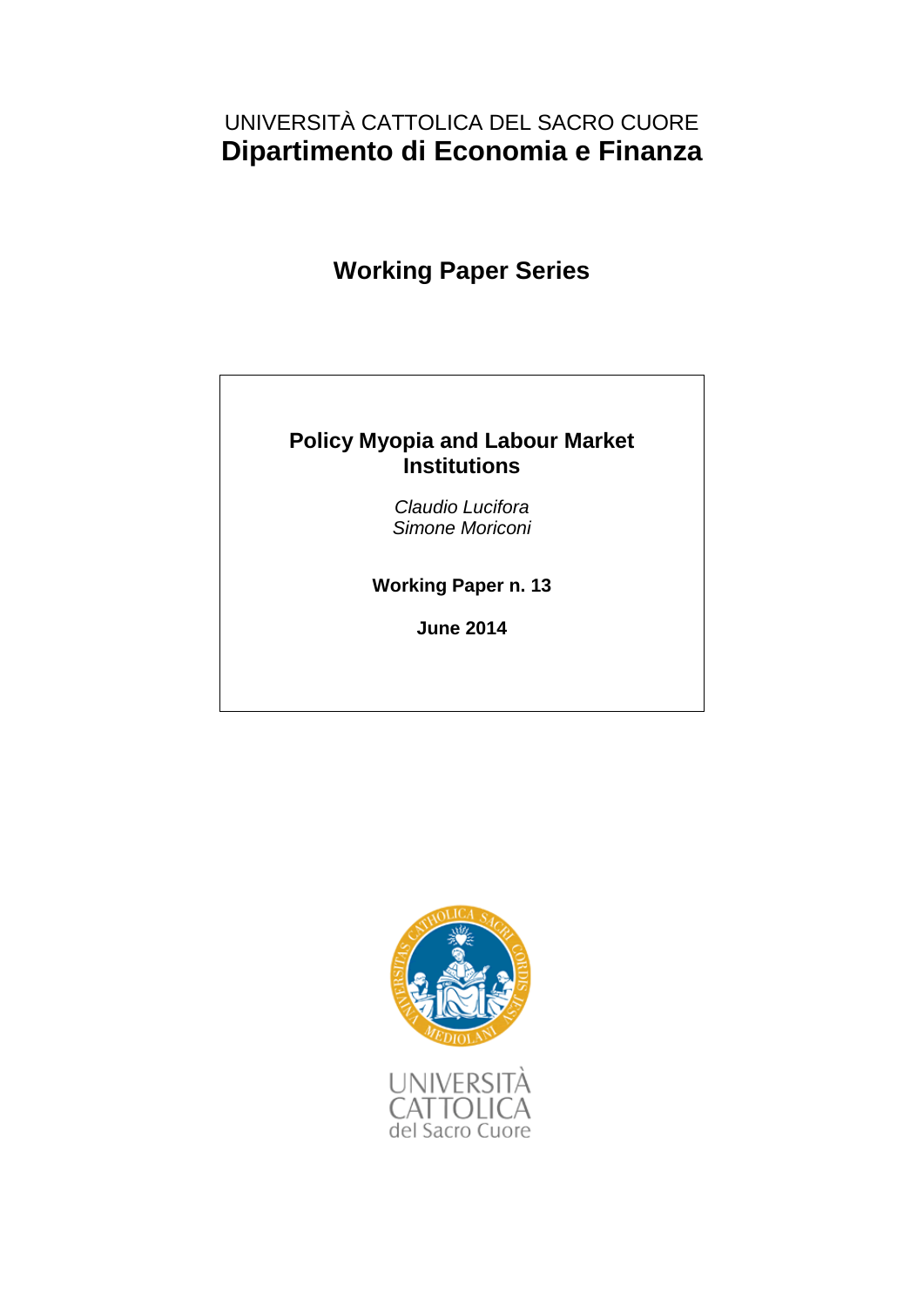# **Policy Myopia and Labour Market Institutions**

# **Claudio Lucifora**

*Università Cattolica del Sacro Cuore*

# **Simone Moriconi**

*Università Cattolica del Sacro Cuore*

Working Paper n. 13 June 2014

Dipartimento di Economia e Finanza Università Cattolica del Sacro Cuore Largo Gemelli 1 - 20123 Milano – Italy tel: +39.02.7234.2976 - fax: +39.02.7234.2781 e-mail: dip.economiaefinanza@unicatt.it

The Working Paper Series promotes the circulation of research results produced by the members and affiliates of the Dipartimento di Economia e Finanza, with the aim of encouraging their dissemination and discussion. Results may be in a preliminary or advanced stage. The Dipartimento di Economia e Finanza is part of the Dipartimenti e Istituti di Scienze Economiche (DISCE) of the Università Cattolica del Sacro Cuore.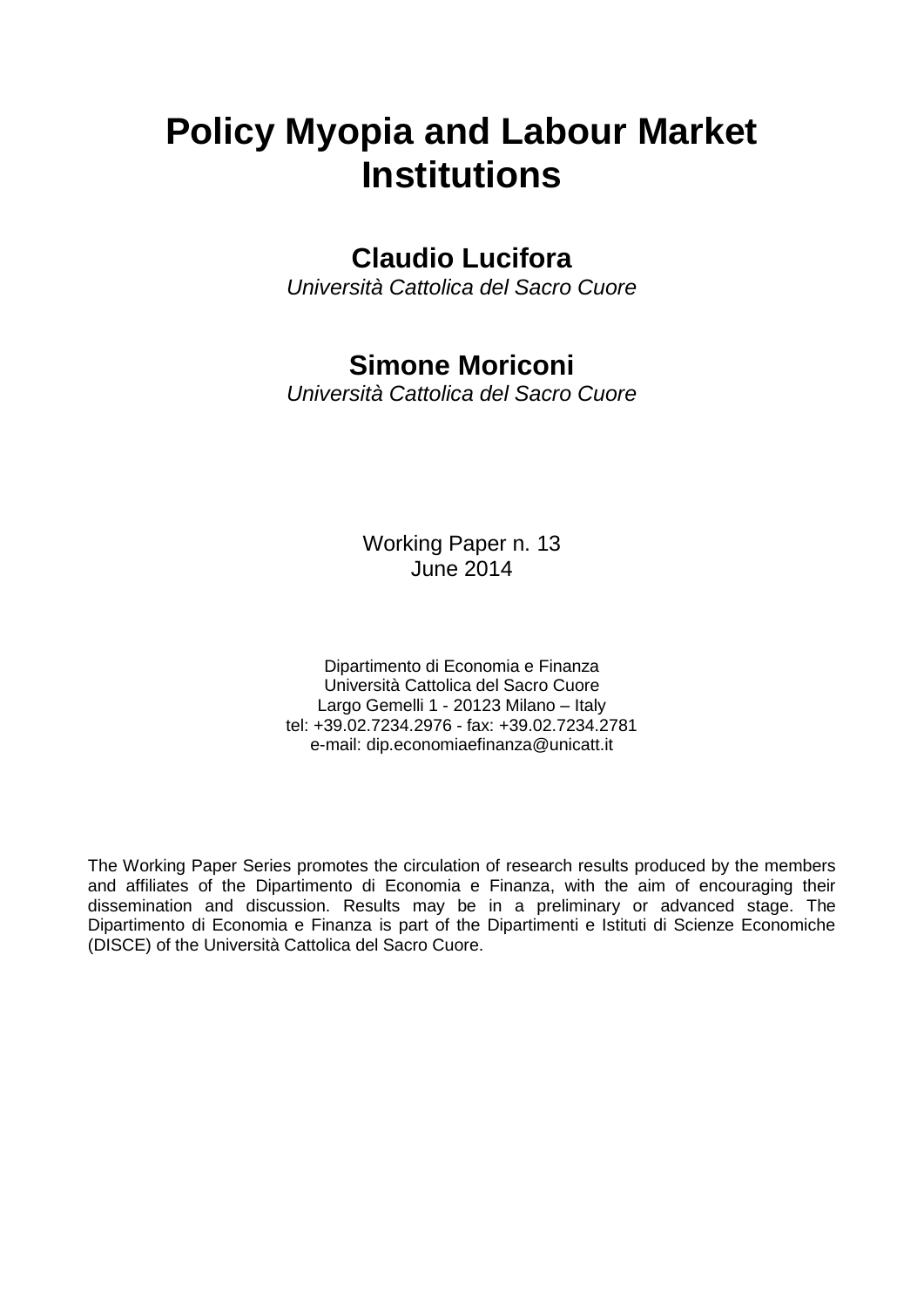# Policy Myopia and Labour Market Institutions<sup>∗</sup>

Claudio Lucifora†and Simone Moriconi‡

June 3, 2014

#### Abstract

In the public debate, poor employment performance has often been associated with the existence of extensive labour market regulations and a lack of commitment to farsighted public policies. This paper investigates the relation between policy myopia and labour market institutions. We develop a theoretical model in which policy myopia leads an incumbent government to choose institutions that allow the creation of rents in the labour market and reduce resources available to public goods provision and social expenditure. We test these predictions empirically using panel data for 21 OECD countries for the period 1985–2006. We show that policy myopia is associated with more regulated labour markets, lower unemployment benefit replacement rates, and smaller tax wedges on labour.

Keywords: Policy myopia, public good provision, labour market institutions JEL codes: J64, J88, H11

<sup>∗</sup>We received useful comments and suggestions from Andrea Bassanini, Kristian Behrens, Michel Beine, Georges Bressons, Eve Caroli, Quentin David, Domenico Delli Gatti, Damien Gaumont, Etienne Lehmann, Michele Longo, Marco Lossani, Maurizio Motolese, Yasusada Murata, Yasuhiro Sato, Bruno van der Linden, David Wildasin and Skerdilajda Zanaj. A previous version of this paper was presented at various international conferences: 'Economic Integration, Trade, and Spatial Structure' (Nagoya University, Japan),  $8^{th}$ Journées Louis-André Gérard-Varet (Marseille, France), 2009 Annual Conference of the European Association of Labour Economists (Tallin, Estonia), REPLHA International Conference (Catholic University of Milano, Italy) and in seminars at Kyoto University, Università Cattolica, Université de Paris 2, Université du Luxembourg and Universit´e de Paris X. We are grateful to Andrea Bassanini and Romain Duval for providing the 'OECD Labour Market Institutions Data'. Access to World Bank political indicators data is also gratefully acknowledged. Part of this paper was completed when Claudio Lucifora was visiting the School of Economics at UNSW and when Simone Moriconi was visiting the University of California Davis. <sup>†</sup>Università Cattolica and IZA. Email: claudio.lucifora@unicatt.it;

<sup>&</sup>lt;sup>‡</sup>corresponding author: Università Cattolica di Milano and CREA, Université du Luxembourg. Email: simone.moriconi@unicatt.it;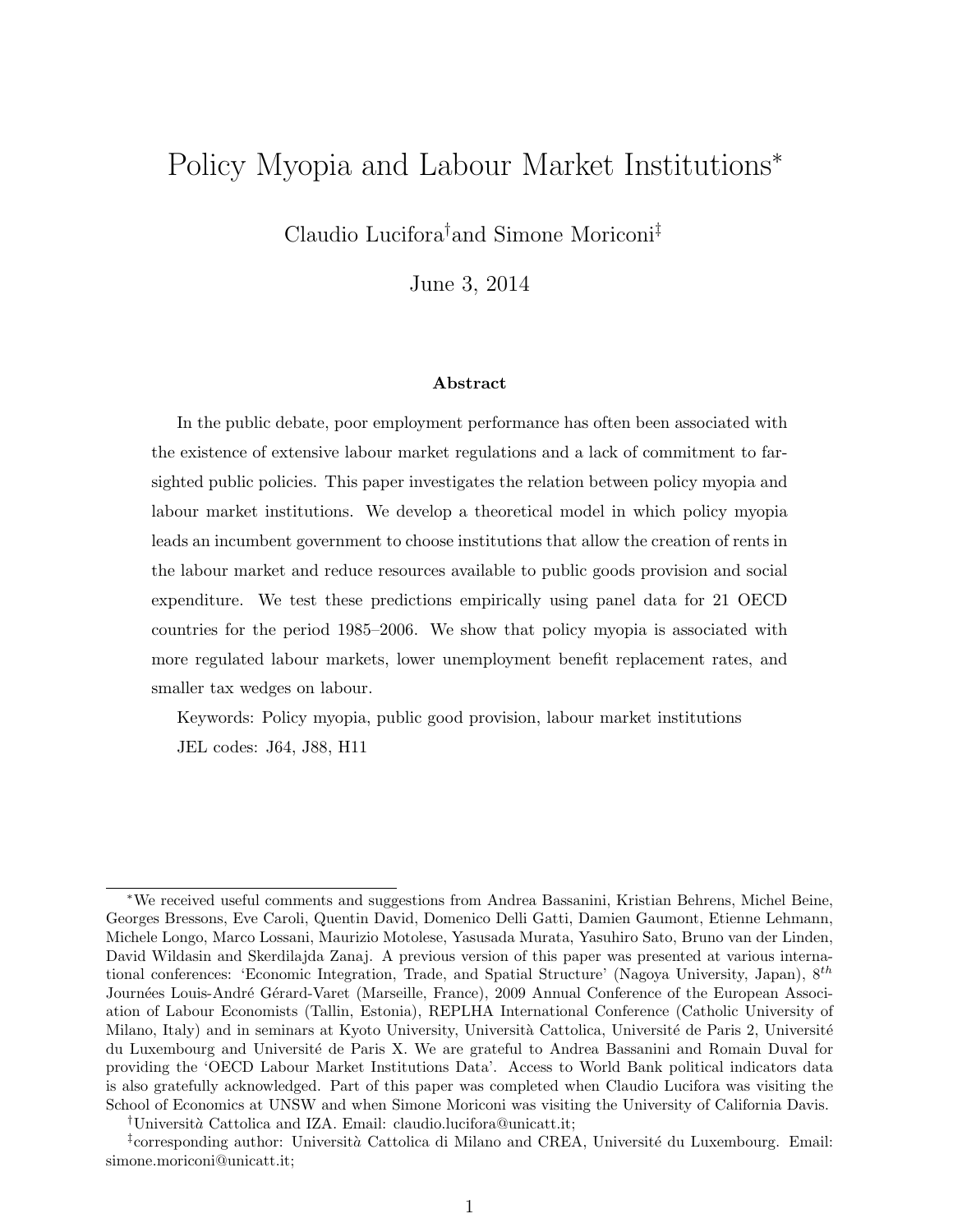### 1 Introduction

The recent financial crisis has brought employment and growth back to the top of the policy agenda of most industrialised countries. In the public debate, slower growth and poor employment performance have often been associated with the existence of extensive labour market regulations and a lack of commitment to public policies that are oriented to the long term. Also, policy makers often report a growing concern that frictions in the political process, by favouring short-term and myopic policy making, may harm economic growth and hinder a country's resilience to negative shocks (OECD [36]; EC [26]).<sup>1</sup>

The relation between political power and labour market regulation has been extensively investigated in the economic literature. A number of contributions have focussed on the complex interactions between political power and the vested interests of workers as the main determinants of labour market institutions (Botero et al. [16]). A different strand of the literature has focussed, instead, on the existence of frictions in the political process to explain why myopic policy making may arise. These frictions have been shown to be associated with a number of inefficient outcomes, such as under-investment in public goods and the creation of economic rents (Barro [10], Alesina and Perotti [6], Svensson [47], Azzimonti [9], Aidt and Dutta [3], Aidt et al. [4], Acemoglu [2]).

This paper combines the literature on workers' political power with that of myopic policy making to explain the existence of labour market institutions. The main idea is that workers' political power induces the government to enact labour market regulations that allow the creation of wage rents. Besides, the government sets public policy to benefit its political stakeholders. Workers retain their political power regardless of the government in charge (e.g. through wage bargaining), while political stakeholders are only powerful when their party is in office, becoming irrelevant otherwise (see Persson and Tabellini [42]). The asymmetric distribution of political power between workers and political stakeholders encourages a policy myopia. This also explains why governments favour institutions that allow the creation of rents in the labour market, reducing the resources available to public goods and social expenditure.

The arguments above are developed both theoretically and empirically. In the first part of this paper, we present a theoretical model where the government sets labour market policy, fiscal policy, and public policy. Labour market policy is the choice of labour regulations that

<sup>1</sup>Aidt and Dutta [3] report a persistent negative correlation between the ratio of long- to short-term public spending and the GDP per capita in OECD countries. Recognition of the role of political myopia in determining market regulations and institutions lies behind many attempts on the part of international organisations, such as the OECD Job Strategy, the EU Lisbon agenda, the World Bank's report Understanding Regulation, and the more recent  $EU2020$  Strategy, urging governments to reform labour markets.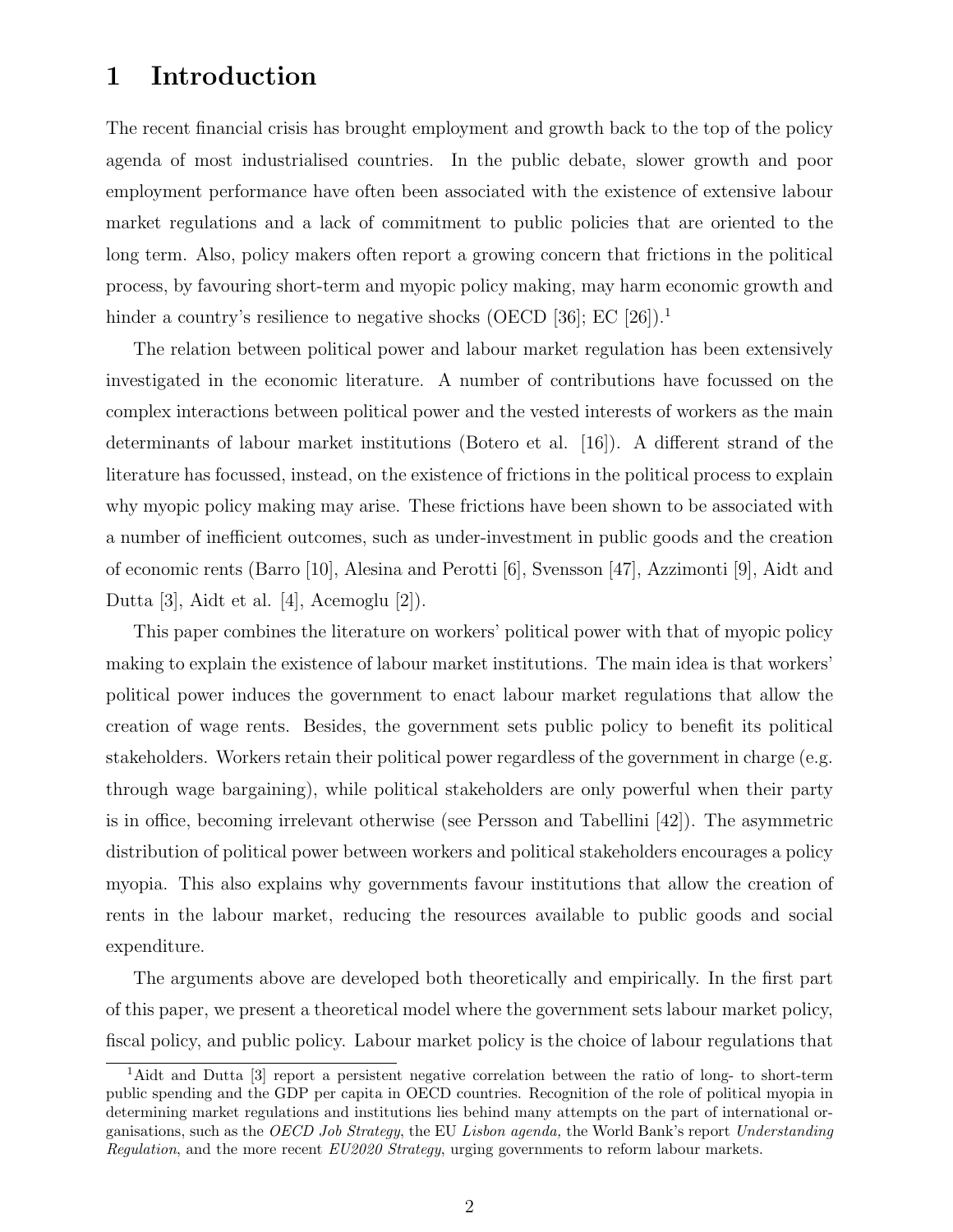influence workers' bargaining power, and unemployment insurance. Fiscal policy sets labour taxes to finance public goods provision. Finally, public policy consists in the allocation of public expenditures between two alternative public goods. In this setting, policy myopia is due to a government's inability to benefit from the long-term effects of public goods provision (Alesina and Tabellini [7]).<sup>2</sup> The model shows that when governments are myopic, labour market regulation is a second-best policy for maximising social welfare: that is, for governments, it is optimal to favour the creation of wage rents while reducing the resources available to public goods and social expenditure.

In the second part of this paper, we test these predictions using panel data for 21 OECD countries over the period 1985–2006. We specify and estimate an empirical model to analyse whether policy myopia can explain the observed differences in labour market institutions, such as labour regulations, unemployment benefits, and labour taxes, across OECD countries. We proxy policy myopia using relevant features of the political setting, as described in Persson and Tabellini [42]. We show that policy myopia is associated with more regulated labour markets, lower unemployment benefit replacement rates, and lower tax wedges on labour. The above results are shown to be robust to a number of extensions, such as the inclusion of alternative political variables, systems of different legal origins, and predetermined indicators of policy myopia.

Our paper contributes to the existing literature in the following ways. First, it contributes to the debate on the political determinants of labour market institutions. We investigate the effects of policy myopia on the choice of labour market institutions taking as given the political process. Existing papers (see e.g. Wright [51], Saint-Paul [45], Pagano and Volpin [37] and Boeri et al. [15]) have instead focussed on political economy issues, showing that the level and mix of institutions depend on the characteristics of the median voter. Second, it contributes to the large literature that looks at the economic effects of policy myopia. We show that policy myopia induces governments to regulate the labour market in a way that favours the creation of wage rents and diverts resources away from the provision of public goods and social expenditure. Existing studies (see e.g. Alesina and Tabellini [7], Persson and Svensson [40], Besley and Persson [13], Gersbach [29], Aidt and Dutta [3]) have analysed how factors determining short-term decision making in public policy affect tax capacity as well as the level and composition of public goods. Finally, this paper is also related to the literature that investigates the impact of labour market institutions on equilibrium

<sup>2</sup>Policy myopia can also arise from different factors than those considered in the present paper. For example, it can derive from contractual imperfections that prevent current majorities from writing contracts with future ones (e.g. Leblanc et al. [33]). It can also be due to rational voters' or politicians' bias for shortrather than long-term public investments (e.g. Aidt and Dutta [3], Gersbach [29]).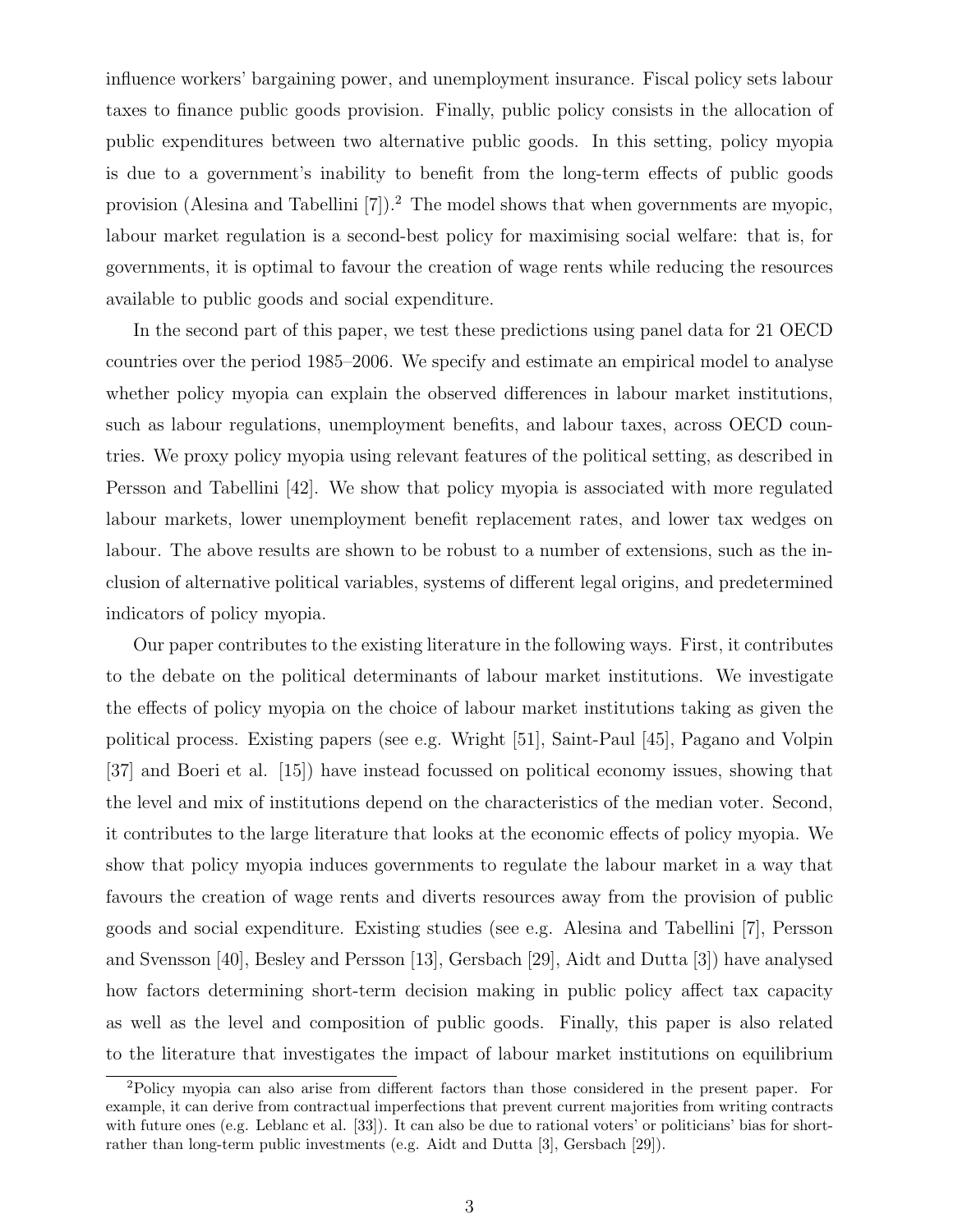unemployment. We show how labour market institutions arise from an endogenous process related to the existence of frictions in policy making, while the unemployment literature generally regards institutions as exogenous (see Bassanini and Duval [11] and Arpaia and Mourre [8] for reviews).

This paper is organised as follows. Section 2 presents the theoretical model. Section 3 describes the data and the empirical strategy. Section 4 presents and discusses the main results, alternative specifications, and a set of robustness checks. Section 5 provides some concluding remarks.

# 2 A model of myopic public policy and labour market policy

In this section we introduce a simple static partial equilibrium model where a government has three policy instruments: labour market policy, fiscal policy, and public policy. Labour market policy consists in choosing labour regulations, fiscal policy sets labour taxes to finance public expenditure, and public policy allocates expenditures between alternative public goods.

Government policy action spans two periods, 0 and 1. We posit that the government is characterised by policy myopia, which we model using the political instability approach  $\dot{a}$ la Alesina and Tabellini [7]. Labour market policy is designed in period 0 and implemented in period 1, while fiscal and public policy (i.e. the choice of the level and composition of public goods) are designed and implemented in period 1.<sup>3</sup> We assume there are two parties in the political arena, denoted by a and b. Party a and party b are equally representative of workers' interests but have different preferences for public policy.<sup>4</sup>

We assume the following timing: (i) party a is in office in period 0, and is expected to remain in office until the end of period 1, allowing time to design and implement the entire set of policies; (ii) in period 0, the incumbent government  $a$  sets the labour market policy,

<sup>&</sup>lt;sup>3</sup>The longer time span in the implementation of labour market policy conveys the idea that labour regulations often face strong opposition from social partners and lengthy social concertation. This is supported by evidence from several EU countries. For example, in Germany, France and Italy, the implementation of laws introducing more flexibility in employment contracts has often been delayed by strong opposition and lengthy concertation with the social partners (see European Commission [25]).

<sup>4</sup>The two parties can be considered to be representative of different parts of society, characterised by different preferences for public goods but the same preferences for labour income. An underlying assumption is that in industrialised economies, the median voter is likely to be an employed worker and represented by any majority coalition, irrespective of ideological preferences. This assumption recalls political power theories of labour market regulation. These hold that labour regulations respond to the pressures from trade unions and should therefore be more extensive when the unions are powerful, regardless of which government is in charge (see Botero et al. [16], Saint-Paul [45]).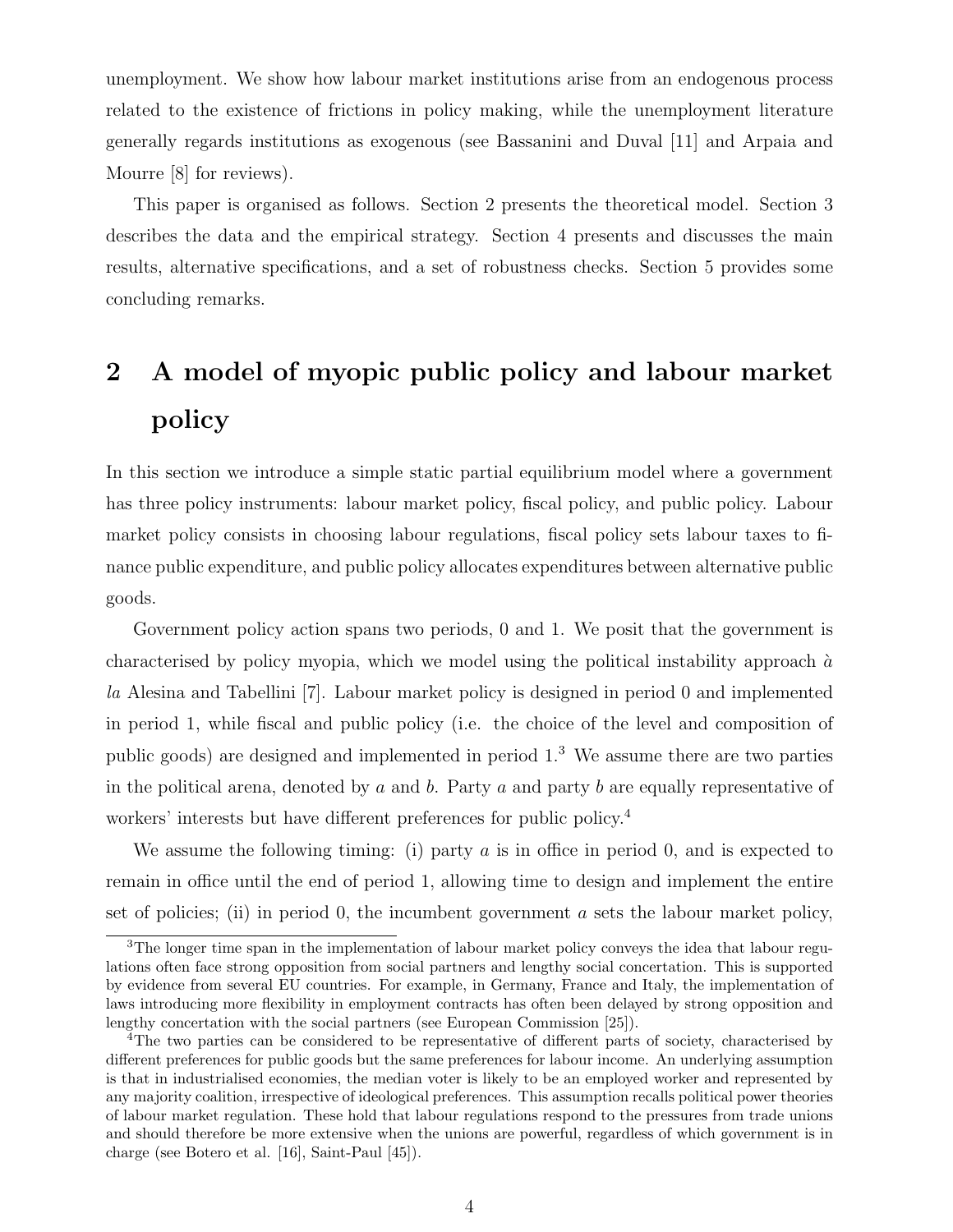which will be implemented in period 1; (iii) between period 0 and period 1, a political shock may occur, which replaces the incumbent government  $\alpha$  with its competitor, party  $\dot{b}$ ; (iv) in period 1, the party in office (either party a or party b, depending on the occurrence of the political shock) sets and implements fiscal and public policy, and implements the labour market policy set by the government in office in period 0. Finally, wage and employment levels are determined in the private sector.

The timing sketched above gives rise to policy myopia as in Persson and Svensson [40] and Alesina and Tabellini [7]. In particular, the probability of a political shock's occurring between period 0 and period 1 reduces the government's expected utility from providing public goods and induces a policy myopia. Since this form of myopia raises the opportunity cost of labour income, the government in period 0 diverts resources from the provision of public goods, allowing wage rents to be created.

In the next section we describe the theoretical setting, we then solve the model by backward induction.

#### 2.1 The Economy

We describe a small open economy where a mass of homogeneous workers inelastically supplies one unit of labour. We assume that the labour market is imperfectly competitive due to the presence of unemployment benefits (v) and labour market regulations  $(\mu)$ . The formation of wages is described as follows:<sup>5</sup>

$$
w = W(\mu, v) \quad s.t. \qquad W(0, \overline{v}) = \overline{v}, \qquad W'_j > 0, \qquad v \ge \overline{v}, \quad where \ j = \mu, v. \tag{1}
$$

In a perfectly competitive labour market (i.e. when  $\mu = 0$  and  $v = \overline{v}$ ), all workers earn the reservation wage. In an imperfectly competitive labour market, unemployment benefits and labour market regulations increase W. In (1),  $v \geq \overline{v}$  guarantees that unemployment benefits never fall below the workers' reservation wage  $\bar{v}$ .

We assume each worker faces an aggregate labour demand function:<sup>6</sup>

 $l(c) \in [0, 1], \qquad l(\overline{v}) = 1, \qquad l'_c < 0, \quad l''_{cc} < 0, \text{ and } c = w + \tau$  (2)

The aggregate labour demand specified in (2) is consistent with profit maximising be-

<sup>&</sup>lt;sup>5</sup>This can be interpreted as a reduced form Nash bargaining outcome in an equilibrium gross job flow model (Mortensen and Pissarides [34]. See Saint-Paul [45] and Boeri et al. [15] for similar approaches).

<sup>&</sup>lt;sup>6</sup>Since workers are homogeneous, they all face the same aggregate demand, and  $l(c)$  can also be interpreted as the probability of the representative worker's being employed for a given level of labour costs. We relax the assumption of homogeneous workers in Section 2.4.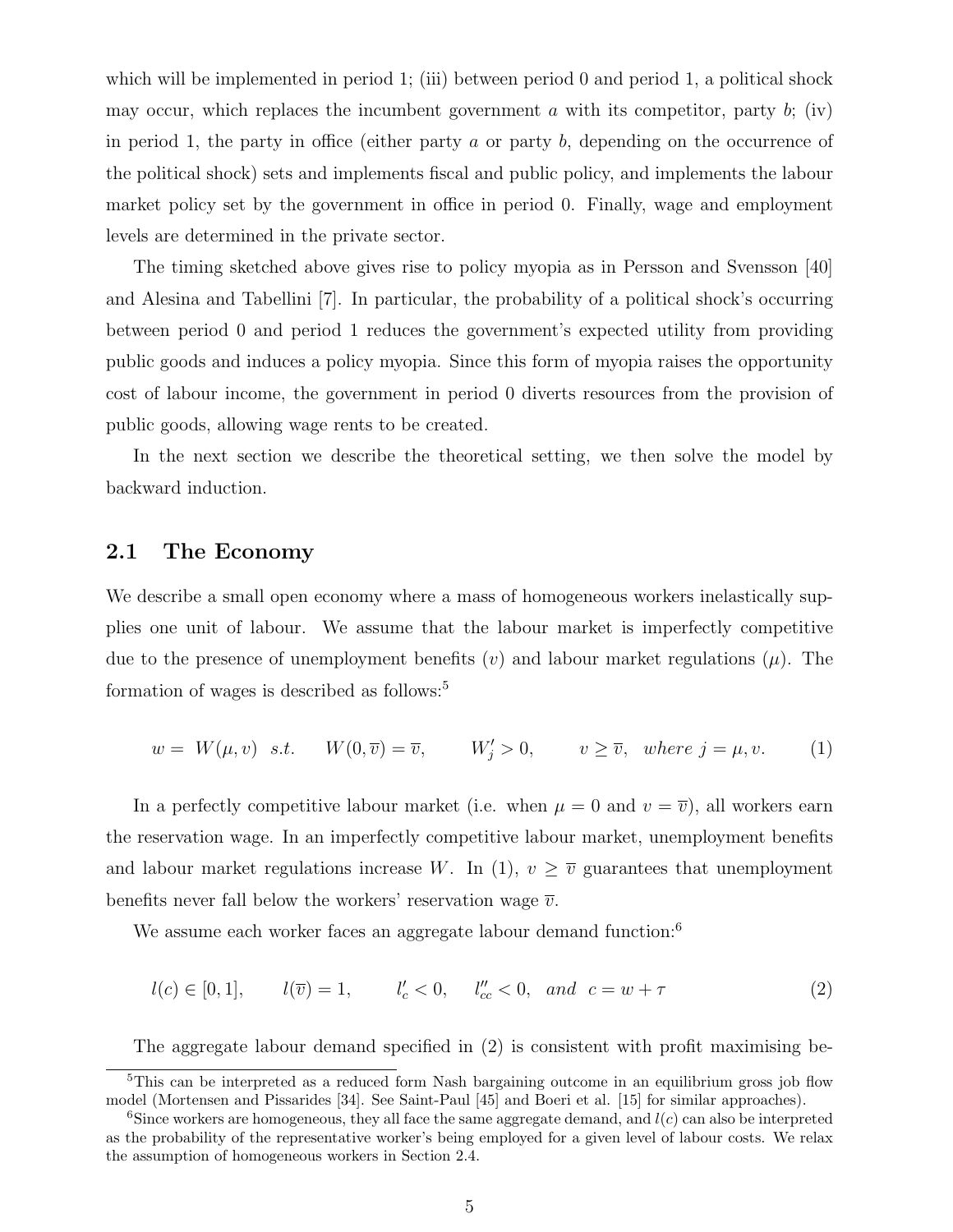haviour by firms with perfect competition. Firms' labour costs  $(c)$  include the workers' product wages  $(w)$  and the labour tax levied on each unit of labour employed  $(\tau)$ . From  $(2)$ , when workers receive their reservation wage and labour is not taxed, there is full employment, while any increase in wages or labour taxes induces unemployment in the economy.<sup>7</sup>

The workers' expected income is

$$
E[I] = wl + v(1 - l) \equiv v + (w - v)l. \tag{3}
$$

Equation (3) describes the effects of  $\mu$ , v and  $\tau$  on workers' expected income. Unemployment benefits increase the workers' outside option.<sup>8</sup> Labour market regulation and unemployment benefits increase wage rents. Finally, policies increasing labour costs have a negative impact on workers' expected income, as they increase the workers' probability of being unemployed.

The welfare of political parties a and b is defined over two periods. The welfare in period 0 is given, determined by past policy decisions, and identical for both parties. The welfare in period 1 is additively separable into workers' income and the utility from public goods. The total expected welfare is the sum of the welfare in period 0 and the expected welfare in period 1, which is discounted at a rate  $\eta$ :

$$
E[V^i] = \overline{V}_0 + \eta E[V_1^i] \quad where \quad E[V_1^i] = E[I] + \delta E[G^i] \quad and \quad i = a, b,
$$
\n
$$
(4)
$$

where the marginal utility from public goods is higher than the marginal utility from income, i.e.  $\delta > 1$ . Equation (4) shows that parties a and b differ in their expected utilities  $G^i$ ,  $i = a, b$ from public goods. We specify  $G^a$  and  $G^b$  as follows (Svensson [47]):<sup>9</sup>

$$
G^{a} = \left(\frac{1}{\gamma(1-\gamma)}\right)g^{a} \text{ where } g^{a} = \min[\gamma h, (1-\gamma)f],\tag{5}
$$

$$
G^{b} = \left(\frac{1}{\gamma(1-\gamma)}\right)g^{b} \text{ where } g^{b} = \min\left[(1-\gamma)h, \gamma f\right],\tag{6}
$$

Here,  $G^a$  and  $G^b$  denote, respectively, the utilities of parties a and b from  $g^a$  and  $g^b$ , their

<sup>&</sup>lt;sup>7</sup>The assumption of concavity  $l''_{cc}$  < 0 ensures that the elasticity of labour demand is increasing with labour costs, i.e.  $\epsilon'_{c} > 0$ , which is a sufficient condition for the concavity of the government's welfare function. This assumption is common in oligopoly models and in the tax incidence literature (e.g. Stern [46]). It encompasses the idea that policies that increase the cost of labour have complementary effects on unemployment (Coe and Snower [20]), e.g. via adjustments at the intensive (i.e. via firms' optimal hiring policies) and the extensive (i.e. via the number of firms operating in the market) margins.

<sup>8</sup>Later, we discuss the government's choice of the level of unemployment insurance and specify the level of unemployment benefits as a function of the government's choice of the replacement rate  $\rho$ .

<sup>&</sup>lt;sup>9</sup>One can think of h and f as the objects of interest to the party's stakeholders, e.g. lobbyists, politicians, bureaucrats.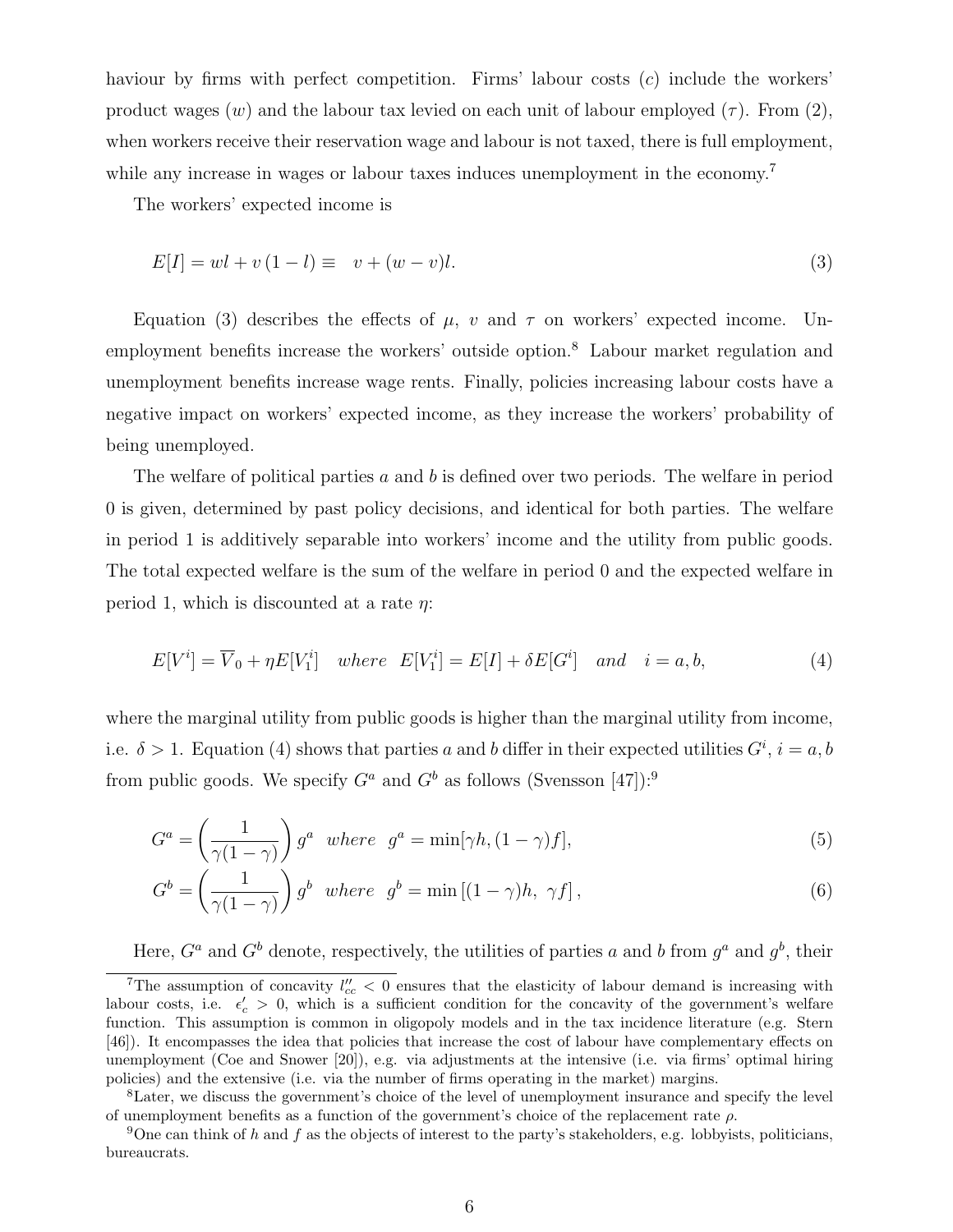desired compositions of public goods. We describe the polarisation of the parties' preferences by a parameter  $\gamma \in [1/2, 1]$ , which models the idea that party a has a relative preference for  $f$ , while party  $b$  has a relative preference for  $h$ .

On the basis of (5) and (6), the incumbent government in period 1 chooses the actual provision of public goods  $f$  and  $h$  so that

$$
g_A = g^a = \min[\gamma h, (1 - \gamma)f],\tag{7}
$$

$$
g_B = g^b = \min\left[ (1 - \gamma)h, \ \gamma f \right]. \tag{8}
$$

Thus, the composition of  $g_A$  has more of public good f relative to h, while the opposite is true for  $g_B$ . Total public expenditure, which includes spending on public goods ( $z =$  $h + f$ ) and unemployment benefits, is financed from labour taxes. The government's budget constraint is

$$
z + v(1 - l) = \tau l. \tag{9}
$$

We solve the model by backward induction and start from the public policy and the fiscal policy in period 1. We then move to the labour market policy in period 0.

#### 2.2 Public and fiscal policy

Assume without loss of generality that party a is in office in period 1. Given its preferences (5), it chooses the combination of public goods  $g_A^*$  that maximises (7):

$$
g_A^* \equiv (f^a, h^a) = (\gamma z, (1 - \gamma)z). \tag{10}
$$

If we substitute (10) into (5), we obtain party a's utility  $G_A^a$  when party a can enjoy its preferred composition:

$$
G_A^a(f^a, h^a) = z. \tag{11}
$$

We now turn to the choice of fiscal policy. When setting the optimal level of labour taxes in period 1, party a's welfare function  $V_1^a$  internalises its preferred combination of public goods:

$$
V_1^a = E[I] + \delta z,\tag{12}
$$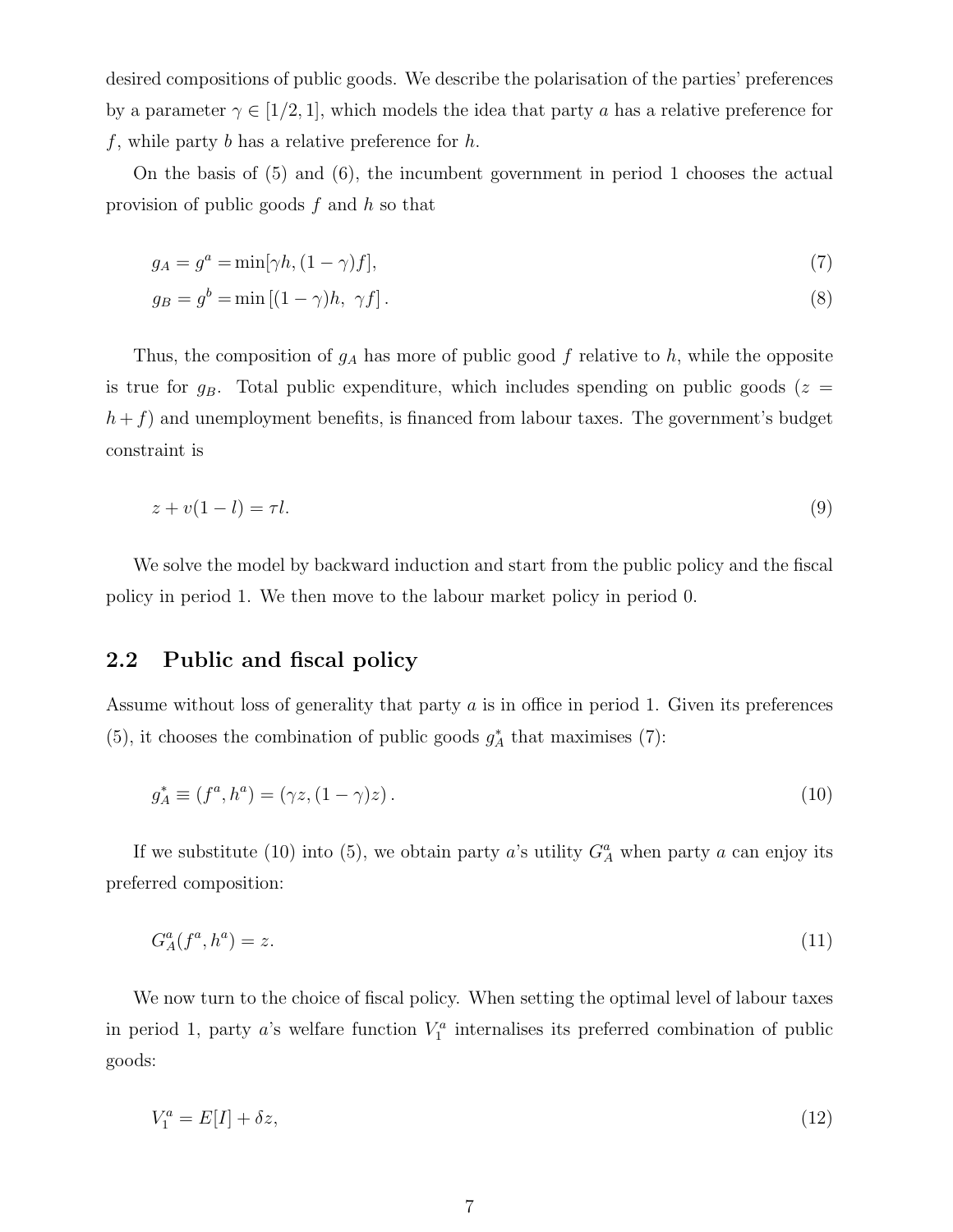where the workers' expected income is given by (3). Party a chooses the level of  $\tau$  that maximises (12), subject to the budget constraint (9) and aggregate labour demand (2). The first order condition is

$$
\delta l = -\left[w - v + \delta(\tau + v)\right]l_c'.
$$
\n<sup>(13)</sup>

Equation (13) defines the optimal fiscal policy. The incumbent government in period 1 sets the labour tax at the level where the marginal benefit of the tax (in terms of higher utility from public goods, on the left hand side of the equation) equals its marginal cost (in terms of foregone employment).

The first period equilibrium labour tax is an implicit function of the labour market policy, that is,  $T(\mu, v)$ . We have (the proof is in Appendix A.1):

**Proposition 1**: An equilibrium level of the labour tax exists  $\tau^* = T(\mu, v)$  such that

- (i)  $T(0, \overline{v}) = \tau^{max};$
- (ii) there exists a pair  $\tilde{\mu} > 0$  and  $\tilde{v} > \overline{v}$  s.t.  $T(\mu, v) < \tau^{max}$ , for any  $\mu > \tilde{\mu}$  and  $v > \tilde{v}$ ;
- (iii) if  $T(\mu, v) < \tau^{max}$ , then  $T'_j < 0$  with  $j = \mu, v$ .

The optimal tax rule (13) implies that when  $\mu = 0$  and  $v = \overline{v}$ , the government sets the highest possible labour tax  $\tau^{max}$ , as in (i) above.<sup>10</sup> However, when  $\mu > 0$  and  $v > \overline{v}$ , the employment penalty of the labour tax increases, and induces the government to set  $\tau^* < \tau^{max}$ , as in (ii) above. Finally, any increase in  $\mu$  and  $\upsilon$  induces the government to cut the labour tax, as in (iii) above.<sup>11</sup> In other words, Proposition 1 suggests that labour market regulations and unemployment benefits reduce the government's ability to levy taxes. This 'tax moderation' effect alleviates unemployment and increases the share of workers that benefit from wage rents.

#### 2.3 Policy myopia and labour market regulation

In period 0, the incumbent government sets labour market policy. Under the assumption of policy myopia, in period 0, the incumbent party has an exogenous probability  $p$  of facing

<sup>&</sup>lt;sup>10</sup>The generality of our approach does not exclude a priori the possibility that the government's optimal choice is to impose a labour subsidy, i.e. a negative labour tax. However, when  $\delta > 0$ , the government's optimal choice of  $\tau^{max}$  is positive. Since the labour tax creates unemployment, a part of the tax revenues is used to finance unemployment benefits.

<sup>&</sup>lt;sup>11</sup>In fact, under the assumption  $l''_{cc} < 0$ , a labour market policy  $j = \mu, v$  increases the elasticity of the demand for labour with respect to labour costs, and thus the size of the employment penalty of the labour tax.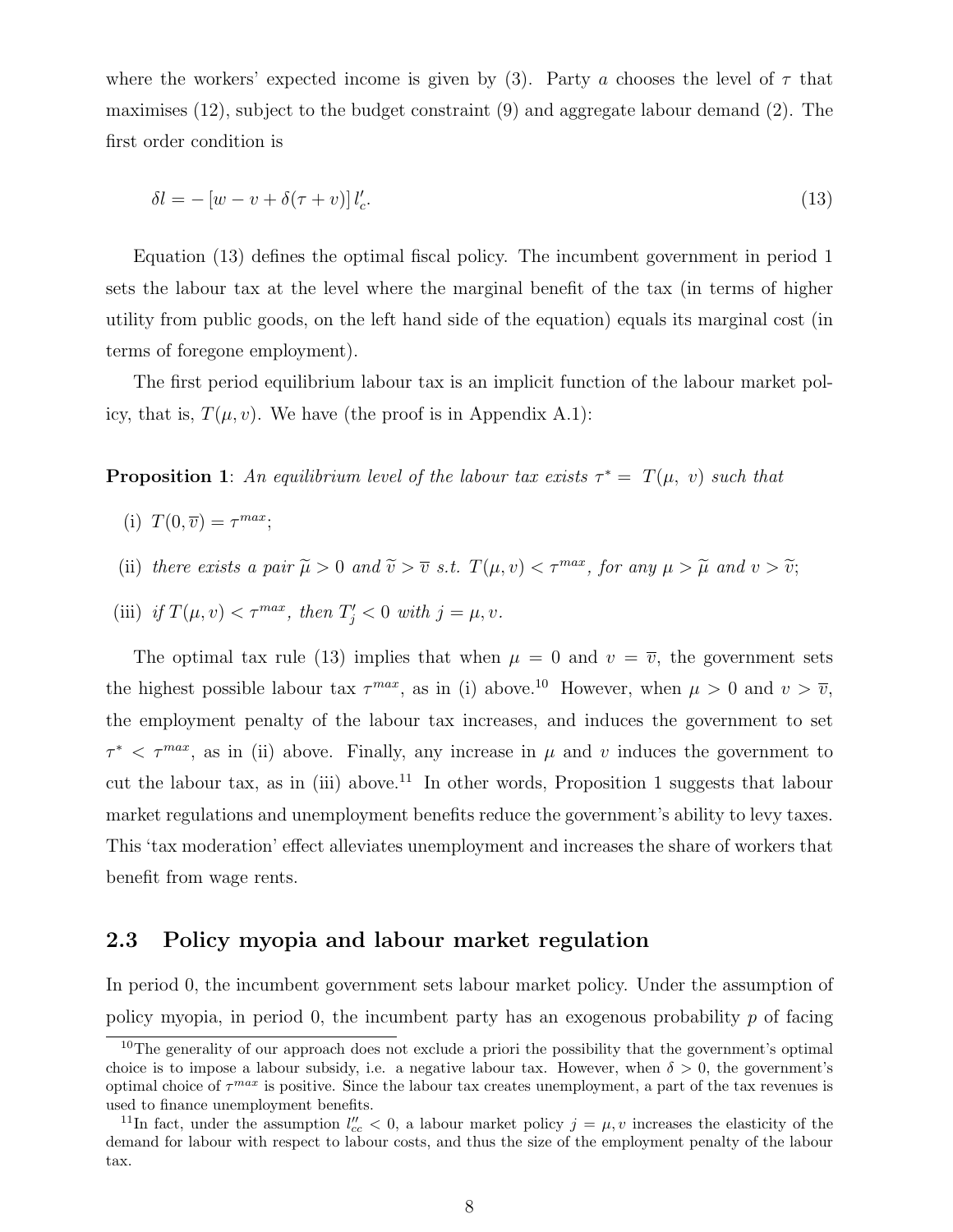a political shock and being replaced in office by its competitor in period 1 (Alesina and Tabellini [7]).

Assume without loss of generality that party a is in office in period 0. If party a remains in office in period 1, it will set its preferred public policy (10) and enjoy utility  $G_A^a$  given by  $(11)$ . However, if party a is replaced in office, party b in period 1 will set its preferred public policy  $g_B^*$ . In this case, party a will only get utility  $G_B^a < G_A^a$  (see Appendix A.2, for details). The expected utility from the provision of public goods for party  $\alpha$  in period 0 is then given by the weighting  $G_A^a$  and  $G_B^a$  by their probabilities  $(1 - p)$  and p, respectively:

$$
E[G^{a}] = (1-p)G^{a}_{A} + pG^{a}_{B} = \phi(p,\gamma)z \quad with \ \phi(p,\gamma) = 1 - \frac{p}{\gamma}(2\gamma - 1), \tag{14}
$$

where  $0 < \phi(p, \gamma) < 1$  denotes the degree of enforceability of party a's public policy. This is also an inverse measure of policy myopia.<sup>12</sup> It follows that

$$
(i) \lim_{p \to 0} \phi(p, \gamma) = \lim_{\gamma \to \frac{1}{2}} \phi(p, \gamma) = 1;
$$
  
\n
$$
(ii) \phi'_p < 0; \quad \phi'_\gamma < 0;
$$
  
\n
$$
(iii) \lim_{\substack{\gamma \to 1 \\ p \to 1}} \phi(p, \gamma) = 0.
$$
\n
$$
(15)
$$

Condition *(i)* states that when  $p = 0$  (independently of  $\gamma$ ) or  $\gamma = 1/2$  (independently of p), party a's preferred public policy is fully enforceable (as  $\phi(0, \gamma) = \phi(p, 1/2) = 1$ ) and party a is not myopic. Condition (ii) suggests that an increase in p and  $\gamma$  reduces the enforceability of party a's preferred public policy, and induces policy myopia. Moreover, from (14), we see that the negative impact of p on  $\phi$  is larger when  $\gamma$  is high, and vice versa. In the limit, as in *(iii)* above,  $p = 1$  and  $\gamma = 1$  implies that party a cannot benefit from its preferred public policy (i.e.  $\phi(1,1) = 0$ ). Hence, it is fully myopic.

We derive the impact of policy myopia on the optimal labour market policy by plugging (3) and (14) into (4) and obtaining the expected welfare of party a in period 0:

$$
E[V^{a}] = \overline{V}_{0} + \eta \left[ v + (w - v)l + \omega(\delta, p, \gamma)z \right] \quad with \quad \omega(\delta, p, \gamma) = \delta\phi(p, \gamma), \tag{16}
$$

where  $\omega(\delta, p, \gamma)$  denotes the expected marginal utility for party a from the provision of public goods. This depends on both  $\delta$  and  $\phi$ .

If  $v = \overline{v}$  (we relax this assumption in the next section), party a chooses  $\mu$  to maximise

<sup>&</sup>lt;sup>12</sup>Persson and Svensson [40] interpret  $\phi(p, \gamma)$  as a measure of the time inconsistency of public policy, meaning that the incumbent government in period  $0$  (i.e. party  $a$ ) cannot commit to its announced policy due to an exogenous probability of being replaced by a government that will implement a different policy.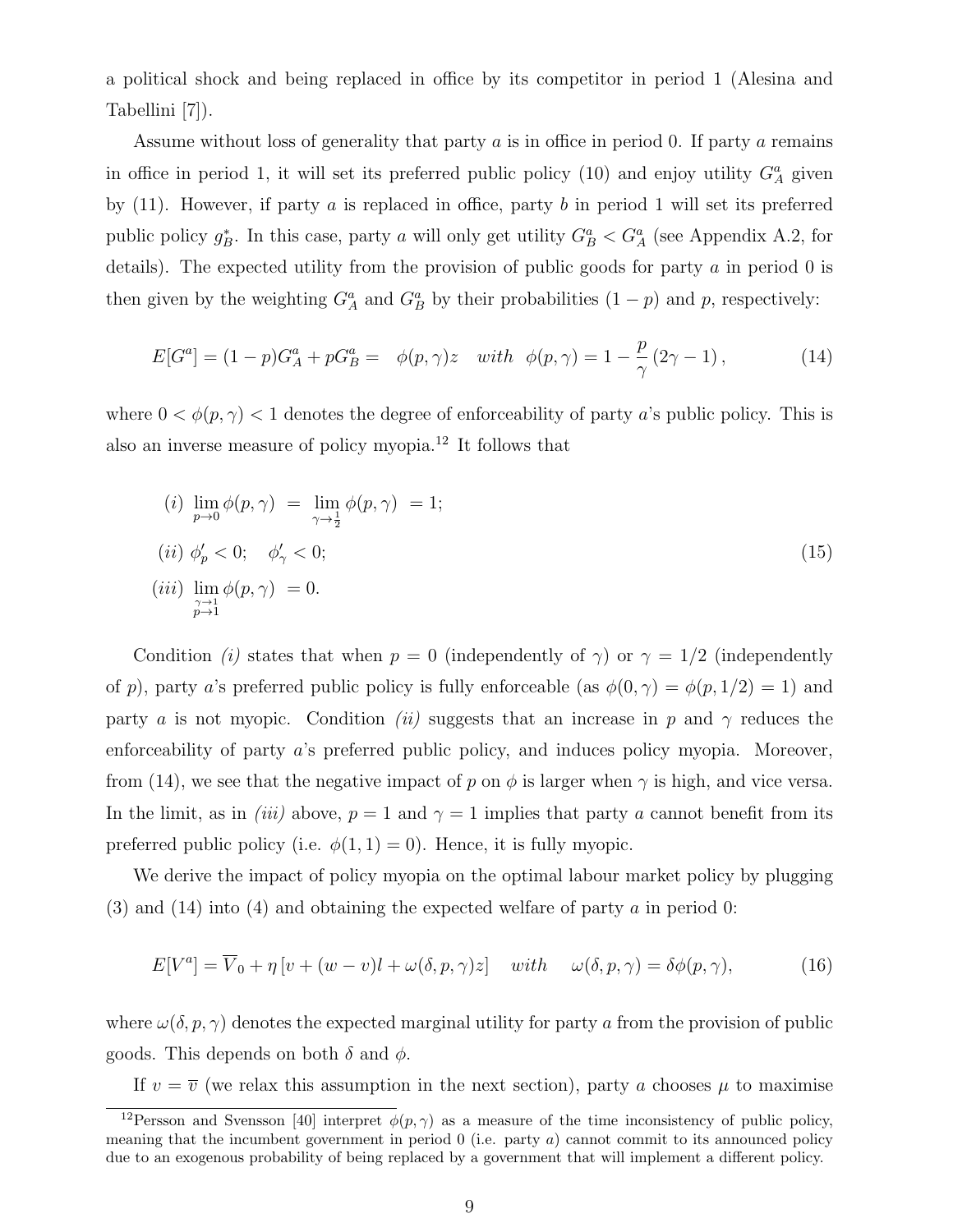(16) subject to the incentive compatibility constraint (13). The first order condition is (see Appendix A.3 for details)

$$
V'_{\mu} = \underbrace{\frac{(w - \overline{v})(\delta - 1)l'_{c}}{\delta}}_{\text{wage rents } (<0)} + \underbrace{[1 - \phi(p, \gamma)] \frac{(w - \overline{v})}{w'_{\mu}} T'_{\mu} l'_{c}}_{\text{tax modernation } (>0 \text{ if } \phi < 1)} + \underbrace{[\omega(\phi, p, \gamma) - 1](\tau^{*} + \overline{v})l'_{c}}_{\text{social expenditure } (>0 \text{ if } \omega < 1)}
$$
 (17)

which shows that labour market regulations produce three different effects on social welfare. The first is an effect on wage rents, due to a reduction in employment. The second is a tax moderation effect, as the government is induced to cut the labour tax in order to alleviate unemployment. The third is a social expenditure effect, due to the increase in the number of recipients of unemployment benefits. While the welfare effect of wage rents is always negative, the welfare effects of tax moderation and social expenditure are a priori ambiguous.

Equation (17) describes the optimal design of the labour market regulations  $(\mu)$ , which depends on the degree of policy myopia ( $\phi$ ). When  $\phi = 1$  (i.e. no policy myopia), the government optimally chooses the corner solution  $\mu^* = 0$ . In this case, there is no tax moderation effect as the government has no incentive to cut labour taxes. The social expenditure effect on welfare is negative, since expenditure on unemployment benefits reduces the resources available for public goods (as in (9)). When  $\phi < 1$  (i.e. policy myopia), an interior solution exists if  $\omega < 1$ , i.e. the expected marginal utility from public goods is lower than the marginal utility of income. At this interior solution,  $\mu^*$  can be expressed as an implicit function of the policy myopia. We have the following (the formal derivation and proof are in Appendix  $A.3$ ):<sup>13</sup>

**Proposition 2**: An equilibrium level of labour market regulation exists  $\mu^* = M(p, \gamma)$  such that

- (i)  $M(0, \gamma) = M(p, 1/2) = 0;$
- (ii) there exists a pair  $\overline{p} < 1$  and  $\overline{\gamma} < 1$  s.t.  $M(p, \gamma) > 0$  for any  $p > \overline{p}$  and  $\gamma > \overline{\gamma}$ ;
- (iii) if  $M(p, \gamma) > 0$ , then  $M'_k > 0$  with  $k = p, \gamma$ .

<sup>&</sup>lt;sup>13</sup>The tax moderation and social expenditure effects are positive because the government optimally chooses to divert resources from public expenditures to labour income (i.e. in the form of wage rents and unemployment benefits). At equilibrium, the positive tax moderation effect and the social expenditure effects balance the negative effect of wage rents. Note that  $\omega < 1$  implies that  $V'_\mu = 0$ . We assume also that the second order conditions are satisfied, which requires some assumptions about the third order derivatives of  $l(c)$ , as is generally the case in optimal taxation problems.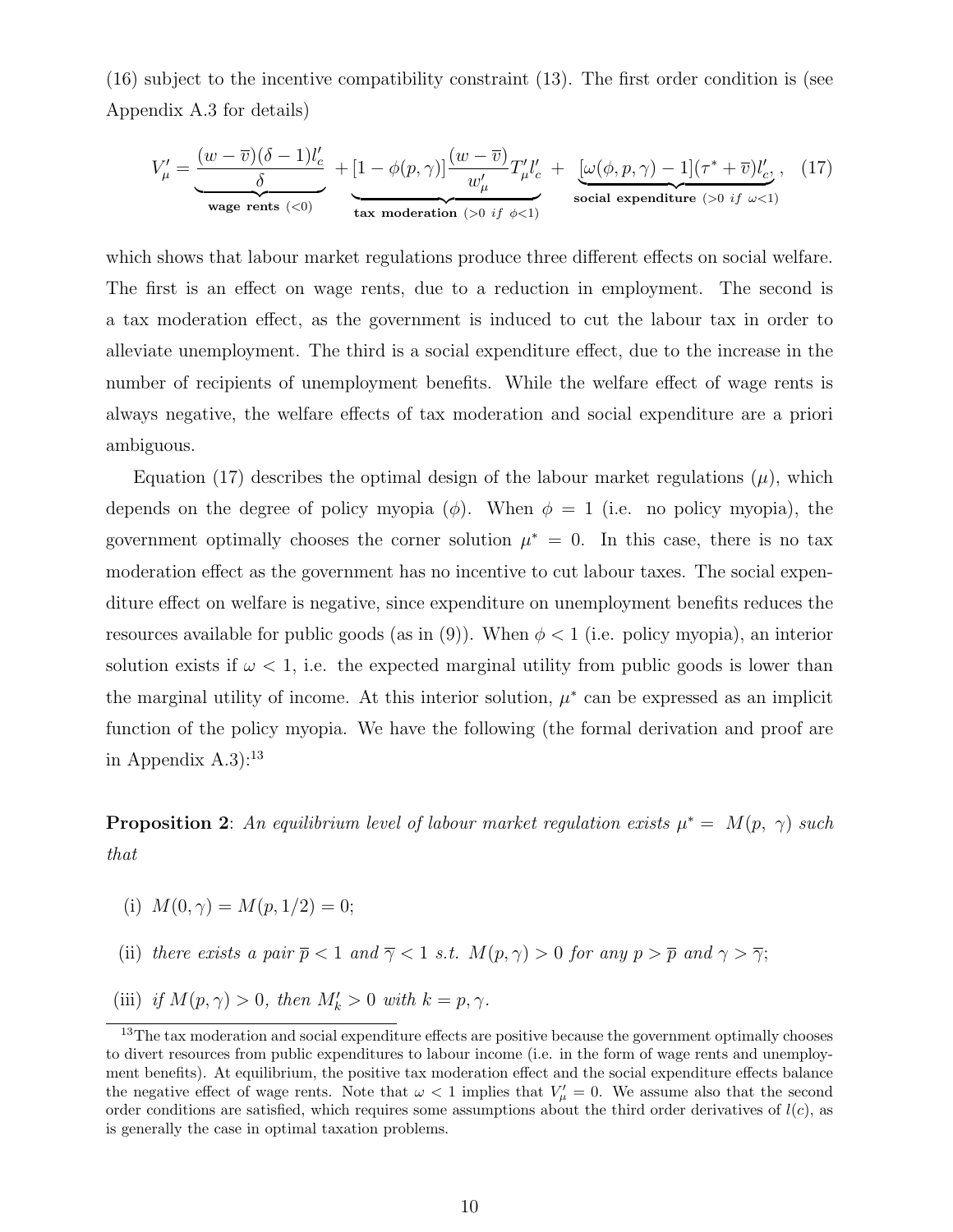With  $\phi = 1$ , a first-best equilibrium is reached where the government does not regulate the labour market (i.e.  $\mu^* = 0$ ), as in (i) above. At this equilibrium, the government sets  $\tau = \tau^{max}$  (from Proposition 1), and allocates benefits to the unemployed. However, when  $\phi < 1/\delta$ , the government regulates the labour market (i.e.  $\mu^* = M(.) > 0$ ) as in (ii) above. This is a second-best equilibrium with higher unemployment and wage rents (as  $w - \overline{v} > 0$ ) and a lower labour tax (since  $\tau < \tau^{max}$ ). An increase in policy myopia induces the government to regulate the labour market more, as in (iii) above, and to lower taxes on labour (since  $T'_k = T'_k M'_k < 0$ ). In other words, Proposition 2 suggests that policy myopia induces the government to set labour market regulations that create wage rents and reduce the resources available for public goods<sup>14</sup>

#### 2.4 Unemployment insurance

The analysis so far has assumed that workers are homogeneous and unemployment benefits are exogenously set at the workers' reservation wage. In this section, we present an extension of the baseline model where the incumbent government in period 0 (i.e. party a) cares about insiders, as in Blanchard and Summers [14], and also chooses the unemployment benefit replacement rate  $(\rho = v/w)$ . We plug  $v = \rho w$  into the wage formation function (1), and rewrite it as follows:<sup>15</sup>

$$
w = \Psi(\mu, \rho) \quad s.t. \qquad \rho w \ge \overline{v}, \qquad and \quad \Psi_j' > 0, \quad where \ j = \mu, \rho. \tag{18}
$$

Party a's employment objective is a weighted average of the insiders' employment probability,  $\pi_0$ , and the aggregate employment probability (i.e. the labour demand function), l. The weight that the government attributes to insiders is given by  $\alpha(p, \gamma)$ , which depends on the enforceability of its preferred public policy:

$$
E(l) = \alpha(p, \gamma)\pi_0 + [1 - \alpha(p, \gamma)]l, \quad where \quad 0 < \alpha(p, \gamma) < 1. \tag{19}
$$

The relation between party a's preferences for insiders and the enforceability of its preferred

 $14$ This result recalls Besley and Persson [13], who find that short horizons in a government's policy reduce a country's fiscal capacity.

<sup>&</sup>lt;sup>15</sup>Equation (18) is the exact counterpart of  $w - W(\mu, \rho w) = 0$ , which is obtained by plugging  $v = \rho w$  into (1). Note that since unemployment benefits are now fully indexed to wages, we need to take into account the indirect impact of  $\rho$  and  $\mu$  on v. Thus, in moving from (1) to (18), we impose  $W'_v < 1/\rho$ , which guarantees  $\Psi_{\mu} > 0$  and  $\Psi_{\rho} > 0$ .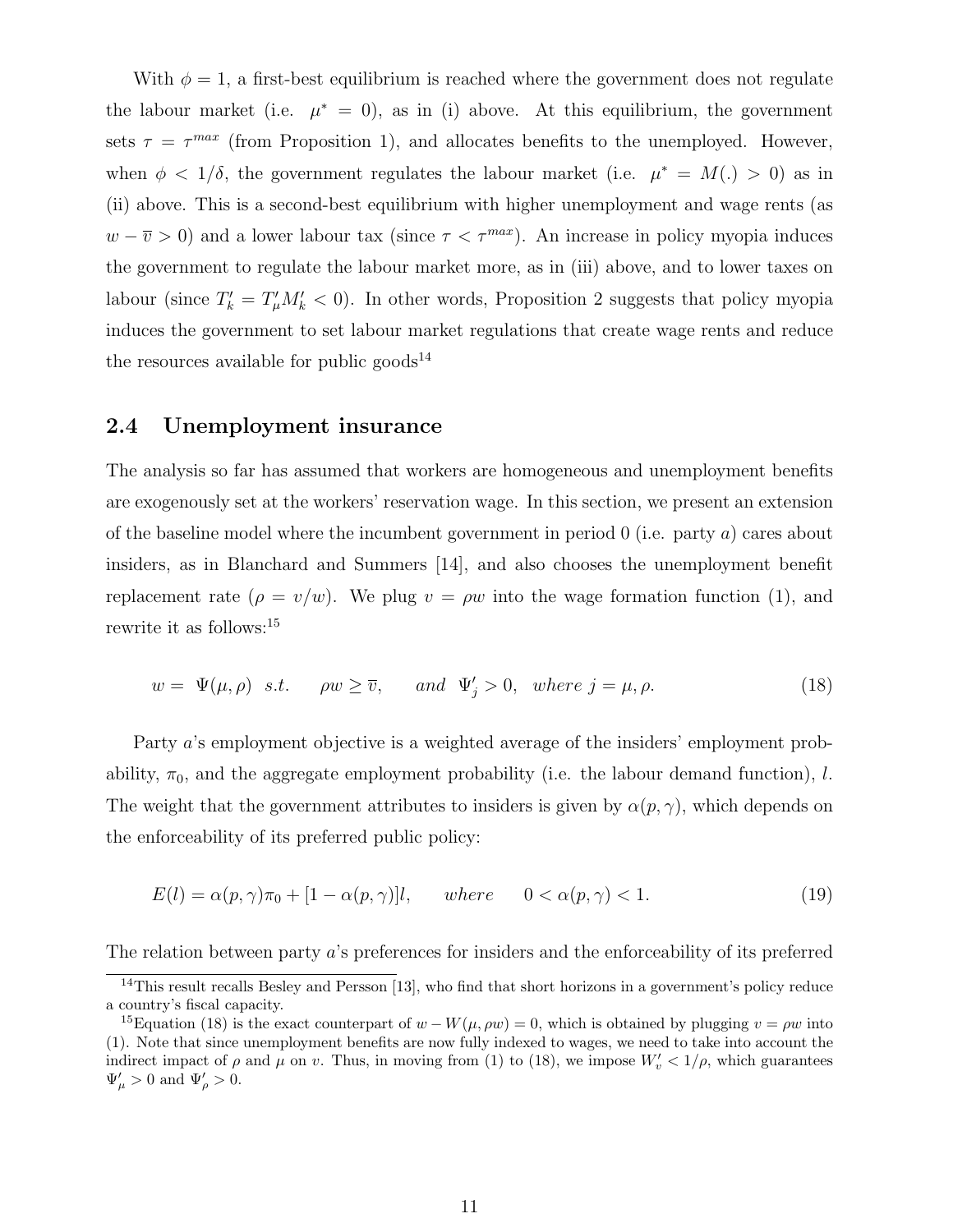public policy is described as follows:

$$
(i) \lim_{p \to 0} \alpha(p, \gamma) = \lim_{\gamma \to \frac{1}{2}} \alpha(p, \gamma) = 0;
$$
  
\n
$$
(ii) \alpha'_p > 0; \quad \alpha'_\gamma > 0;
$$
  
\n
$$
(iii) \lim_{\substack{\gamma \to 1 \\ p \to 1}} \alpha(p, \gamma) = 1.
$$
\n
$$
(20)
$$

Equations (19) and (20) convey the idea that when the enforceability of its preferred public policy decreases, party a's preferences towards insiders increase. When  $p = 0$  or  $\gamma = 1/2$ , party a's preferred public policy is fully enforceable (as  $\phi(0, \gamma) = \phi(p, 1/2) = 1$ ), and insiders are not valued, as in  $(i)$  above. In this case, from Equation (19), party a's employment objective is  $E(l) = l$ , as in our baseline model. Conversely, when  $p = 1$  and  $\gamma = 1$ , party a cannot benefit from its preferred public policy, and only cares about insiders, as in  $(iii)$  above. In this case, as shown in Equation (19), the government totally neglects the effects of labour market policy on aggregate employment, i.e.  $E(l) = \pi_0$ . Condition *(ii)* above shows that any increase of p and  $\gamma$  reduces the enforceability of party a's preferred public policy, and raises its concern for insiders. Whenever party a's preferred public policy is not fully enforceable, party a values both insiders and aggregate employment as in Equation  $(19)$ .

Substitute  $E(l)$  and  $v = \rho w$  in (16) to obtain the welfare function of government in period 0:

$$
E[V_I^a] = \overline{V}_0 + \eta \left[ \rho w + (w - \rho w) E(l) + \omega(\delta, p, \gamma) z \right].
$$
\n(21)

The equilibrium in period 0 is that combination of  $\mu$  and  $\rho$  which maximises (21) subject to the incentive compatibility constraint given by the optimal tax rule  $\tau^*$  implicitly defined in (13). Note that since the incumbent government in period 1 is not concerned about the labour market policy, it does not consider insiders in its objective function. When there is policy myopia, i.e.  $\phi < 1$  and the government is unable to implement its preferred public policy,  $\mu$  influences the workers' expected income only through wages, and  $\rho$  affects the expected income both through wages and the degree of social insurance. Hence, the government uses  $\mu$  to target wages and sets  $\rho$  based solely on insurance considerations. At the equilibrium level of labour market regulation  $\mu^*$ , the impact of  $\rho$  on welfare is described by (see Appendix A.4 for details)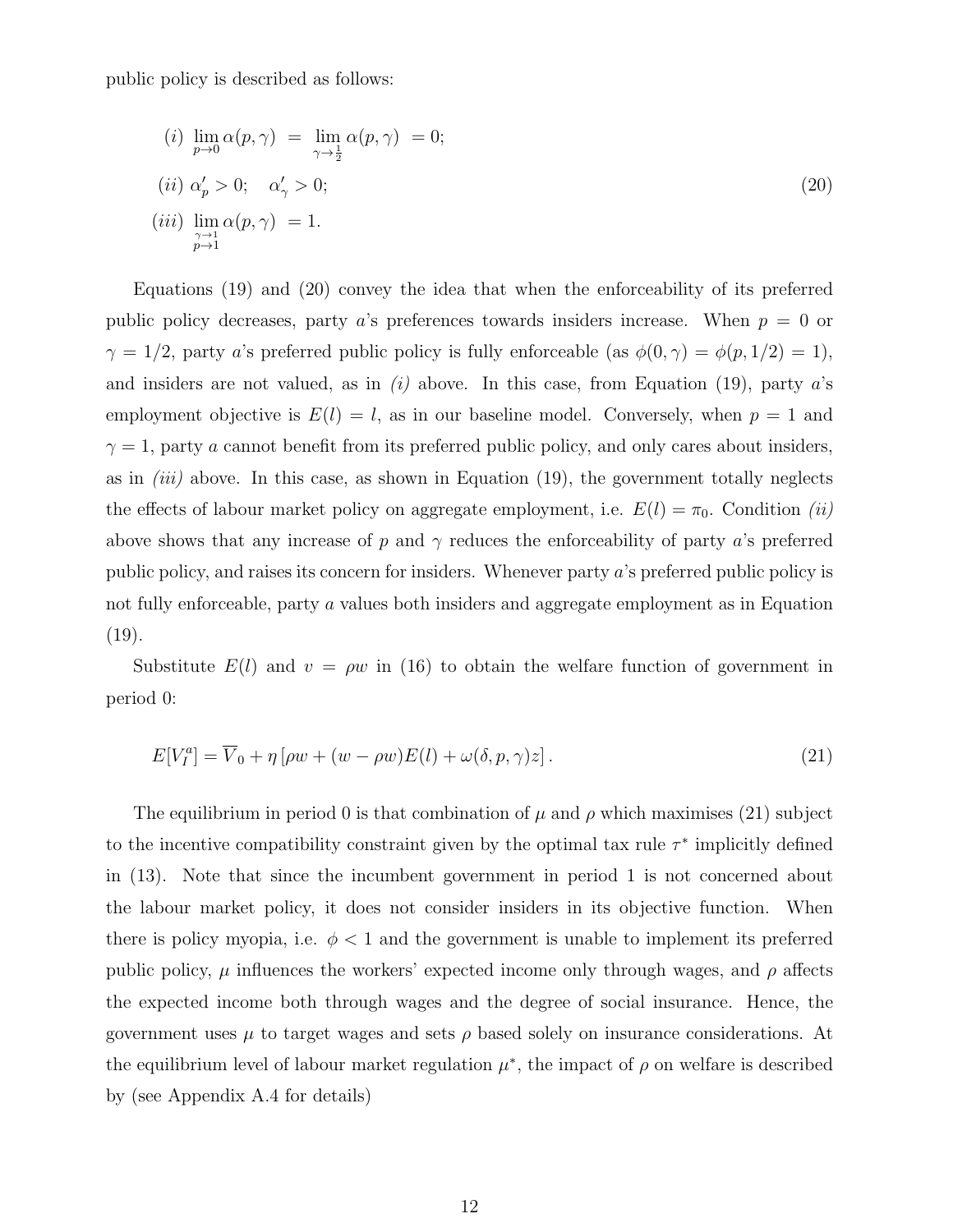$$
V'_{\rho}|_{\mu^*} = \underbrace{-\frac{\alpha(\pi_o - l^*)}{1 - \rho}}_{\text{insiders' rents }(<0 \text{ if } \pi_o > l^*)} + \underbrace{[1 - \phi(p, \gamma) - \alpha(p, \gamma)]\hat{T}'_{\rho}l'_{c}}_{\text{tax modernation } (>0 \text{ if } 1 - \alpha > \phi)} - \underbrace{(\omega(\phi, p, \gamma) - 1)\frac{(1 - l^*)}{1 - \rho}}_{\text{social expenditure } (>0 \text{ if } \omega < 1)}
$$
\n(22)

Equation (22) shows that the unemployment benefit replacement rate has three effects on social welfare. The first effect has a direct impact on insiders' rents, which is negative when insiders at equilibrium have a higher employment probability than the average worker, i.e.  $\pi_o > l^*$ <sup>16</sup>. The second is a tax moderation effect, which is positive when the government's preferences for aggregate employment exceed the enforceability of its preferred public policy, i.e.  $1 - \alpha > \phi$ . The third is the effect on social expenditures, which is positive when  $\omega < 1$ .

When  $0 < \phi < 1 - \alpha$  and  $\omega < 1$ , the first order condition  $V_\rho' |_{\mu^*} = 0$  admits an interior solution such that the government optimally chooses  $\rho^*$ , which is an implicit function of policy myopia and preferences for insiders.<sup>17</sup> We have the following proposition (the formal derivation and proof are presented in Appendix A.4):

**Proposition 3:** In the presence of policy myopia, an equilibrium level of the unemployment benefits replacement rate exists  $\rho^* = \Upsilon(p, \gamma)$  such that  $\Upsilon'_k \leq 0$ , where  $k = p, \gamma$ . In particular,  $\Upsilon'_k \leq 0$  if  $\alpha'_k \geq \Theta \phi'_k$  with  $\Theta < 0$ .

A lower unemployment benefits replacement rate generates welfare gains, due to the greater rents accruing to insiders, and welfare losses, due to the lower labour taxes and social expenditures. When the impact of policy myopia is proportionally bigger on  $\alpha$  than on  $\phi$ , the welfare gains exceed the losses, and the government chooses a lower unemployment benefits replacement rate at equilibrium. In other words, Proposition 3 states that policy myopia induces the government to reduce the unemployment benefits replacement rate, when it raises its concern for insiders relative to the provision of public goods.

<sup>&</sup>lt;sup>16</sup>This is in the spirit of the one period model by Blanchard and Summers [14], where initial membership in the group is exogenous and the insiders' employment probability depends on a comparison between the size of the group and aggregate employment.

<sup>&</sup>lt;sup>17</sup>Also in this case we assume that the second order conditions of government's maximisation problem are satisfied.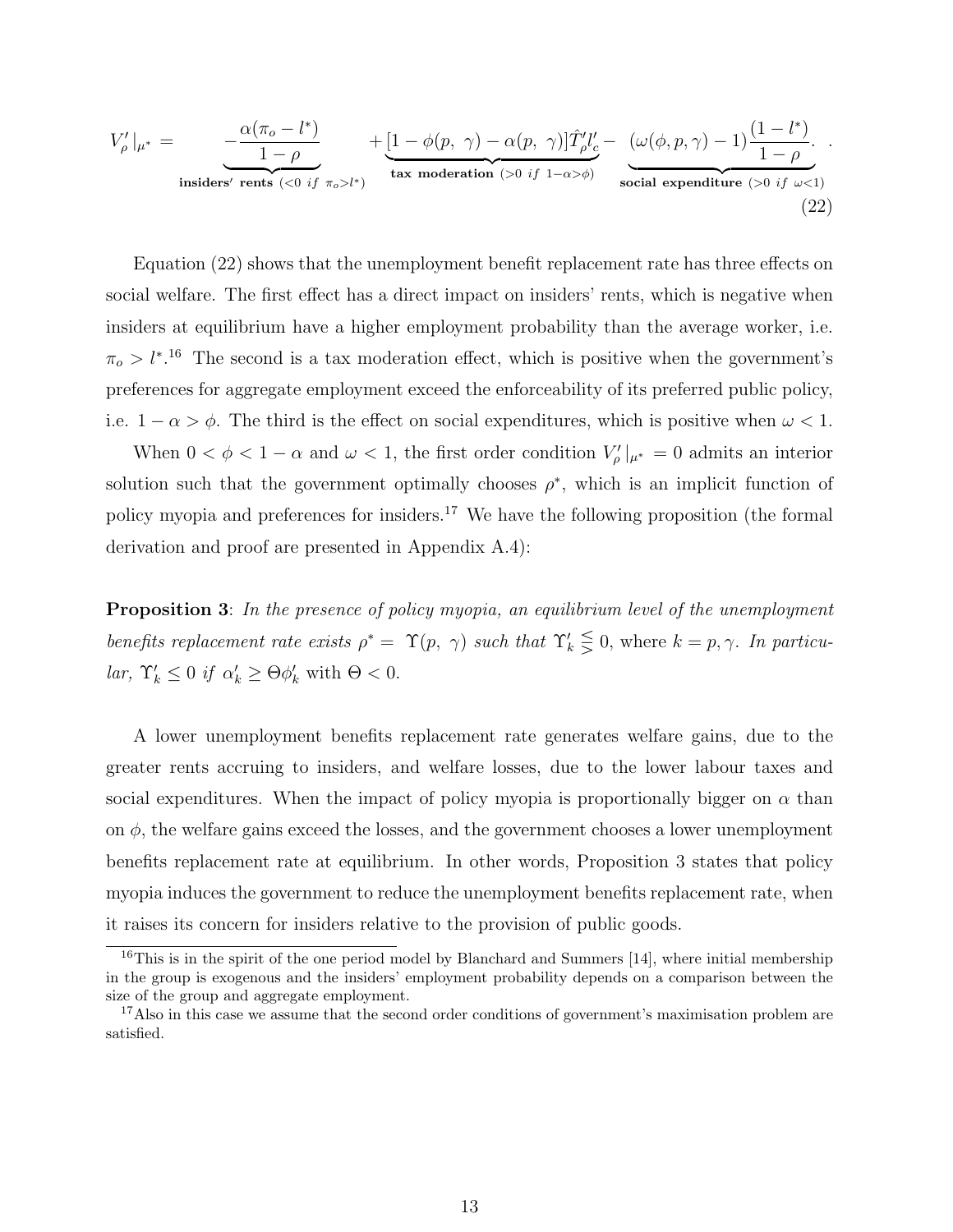### 3 Data and empirical strategy

We test the main predictions of the theoretical model using a unique dataset that combines information on political systems and labour market institutions for 21 OECD countries over the period 1985–2006 (see Appendix B for details on the data sources).

We adopt the following specifications.

$$
\mu_{it} = a_1 H_{it} + \mathbf{X}'_{it} \mathbf{l} + \alpha_i + \lambda_t + \epsilon_{it},\tag{23}
$$

$$
\tau_{it} = a_2 H_{it} + \mathbf{X}'_{it} \mathbf{m} + \alpha_i + \lambda_t + \chi_{it},\tag{24}
$$

$$
\rho_{it} = a_3 H_{it} + \mathbf{X}'_{it} \mathbf{n} + \alpha_i + \lambda_t + \nu_{it},\tag{25}
$$

Here, the degree of labour market regulation  $\mu$ , the labour tax  $\tau$ , and the unemployment benefits replacement rate  $\rho$  depend on the degree of public policy myopia H in country i at time t. We also include a vector of control variables **X**, country fixed effects  $\alpha$ , and time fixed effects  $\lambda$ , to take into account time invariant country specific features and common time shocks.

We measure  $\mu$  with a composite indicator that combines union density, an inverse measure of the corporatism of collective bargaining, and an index of employment protection legislation.<sup>18</sup> We define  $\tau$  as the average effective tax rate on labour (Carey and Rabesona [17]). Finally, we compute  $\rho$  as the average gross replacement rates across various earnings levels, family situations, and durations of unemployment. From our theoretical model, we expect an estimated  $a_1 > 0$ ,  $a_2 < 0$  in Equation (24), while the sign of  $a_3$  depends on whether policy myopia increases or reduces the government's concern for insiders, thus it is ambiguous a priori.

Public policy myopia is defined, as in the theoretical model, as  $H = 1 - \phi(p, \gamma)$ , which we measure using features that have been identified in the political economy literature as the main determinants of policy turnover and polarisation of political preferences (see, e.g. Persson and Tabellini [42], Persson and Tabellini [43]). In the empirical analysis, we specify H as a linear combination of p and  $\gamma$  and estimate separate coefficients in Equations (23)– (25). This also derives from our theoretical analysis. In fact, from Equation (15), we have that  $\phi = 1 - \frac{p}{\gamma}$  $\frac{p}{\gamma}(2\gamma-1)$ , which implies  $H=2p-1/\gamma$ .

Policy turnover  $p$  is constructed using a principal component analysis on a set of variables, capturing its main constitutional and political determinants. First, a dummy for the lack of any plurality rule in a country's electoral system  $(Nowtal = 1)$ , a dummy for a mixed

<sup>18</sup>Our aggregation recalls Griffith et al. [31]. The composite indicator is obtained by standardising the individual measures to have zero mean and unit standard deviation and summing them (Duval [23]).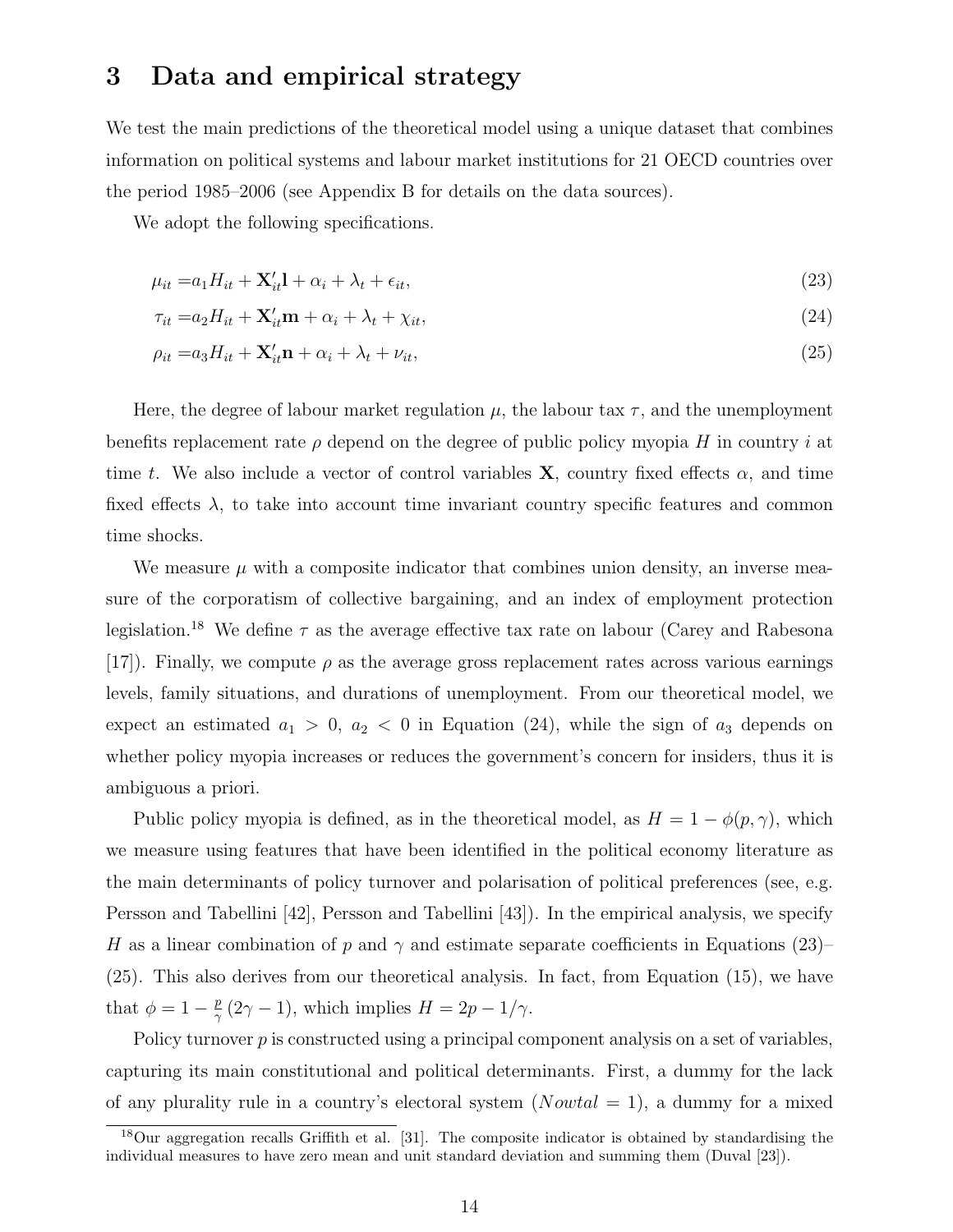proportional-plurality rule  $(PrPlu = 1)$ , and a dummy for a pure proportional electoral rule  $(Pr = 1)$ . These three rules favour more frequent changes of government, and a higher policy turnover than with a pure plurality system (Persson and Tabellini [42]). Second, a dummy for the adoption of closed party lists  $(CL = 1)$ . Systems with closed lists produce higher policy turnover than systems without lists or with open lists, because they disconnect the re-election prospects of politicians from their efforts in office (Persson and Tabellini [41]). Third, we use the inverse margin of majority of the executive over the opposition in parliament  $(Invmaj)$ . The formation of a minimally-winning (or, even worse, minority) government indicates a poor functioning of a parliamentary democracy, thus leading to greater policy turnover than for a large majority (Persson, Roland and Tabellini [38], [39]). Finally, the number of veto players who drop from the government in a given year is denoted by Stabs. A high incidence of veto players indicates policy turnover, since veto players 'lock in' public policy and prevent the government from making far-sighted policy decisions (see Tsebelis [49] for a comprehensive review of the role of veto players in modern political systems.)

The variable measuring the polarisation of political preferences,  $\gamma$ , is also constructed by carrying out a principal component analysis on its main constitutional and political determinants. First is a dummy measuring the maximum ideological distance between the executive and the four main parties in the legislature  $Maxpolar = 1$  which measures the polarisation of the preferences of the government coalition in parliament (Azzimonti [9]). Second, two indicators of government and opposition fractionalisation ( $Govfrac$  and  $Oppfrac$ , respectively) measure the effective number of the parties in a coalition. Third, two indicators of the dispersion *Govdisp* of the government and of the opposition *Oppdisp* measure the share of seats among parties within the same coalition. Party fractionalisation and dispersion in parliament are complementary measures of parliamentary fragmentation (Beck et al. [12]) and give a voice to minority ideological and possibly extremist positions, increasing the polarisation of political preferences (Tsebelis [48], Tsebelis and Chang [50]. See Carmignani [18] for a review of the literature on the impact of political fragmentation on public policy).

The vector  $\mathbf{X}_{it}$  includes additional control variables: two dummies for membership in the European Union  $EU$  and the European Monetary Union  $Euro$ , as well as an indicator Crisis for the occurrence of an economic crisis. (See Appendix B for more details on the definition of the variables used in the empirical analysis.)

We check the robustness of our main set of results by running a number of additional sensitivity analyses. First, we allow for potentially confounding features of the political setting, which, if omitted, may bias the estimated impact of policy myopia on labour market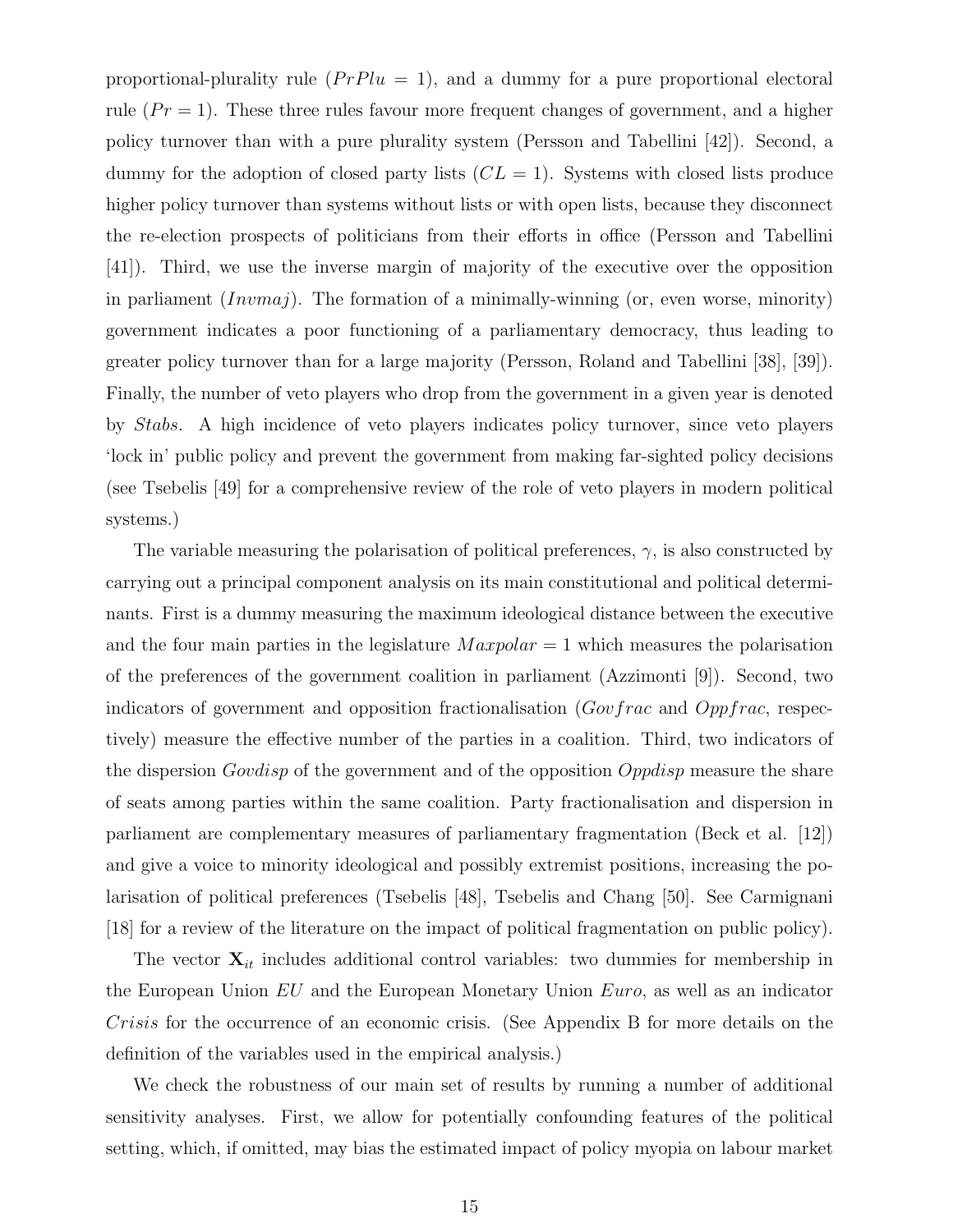institutions. In particular, we augment our baseline specification by including the political orientation of the government, the phase of the legislature, a measure of party strength, and an indicator of the youth of the democratic institutions. Political orientation may affect a government's stake in terms of the equity versus efficiency trade-off, as well as a government's attitude to labour income and redistribution (see Høj et al. [32]). The phase of the legislature may influence the government's incentives to make policy decisions involving long-term deferred benefits and short-term costs (see Høj et al. [32], Dal Bo and Rossi [21]). Party strength captures the idea that stronger parties are more representative of stakeholders' interests, regardless of policy myopia (see Enikolopov and Zhuravskaya [24]). Finally, the youth of democratic institutions controls for any direct effect of the enforcement of democracy on labour market institutions (Alesina and Perotti [6]). Second, we investigate whether the impact of policy myopia on labour market institutions is shaped by the legal tradition, and interact our indicators of policy myopia with a country's legal origins (Glaeser and Shleifer [30], Botero et al. [16]). Third, we address the problem of simultaneity which arises when the government jointly chooses both labour market institutions and the political setting. Fourth, we consider the contribution of the single indicators we used to construct the aggregate measure of policy myopia. Finally, we carried out a set of further robustness checks to control for unobserved country-specific shocks and economic and political cycles.

### 3.1 Descriptive statistics

The dataset used in the empirical analysis combines information on political systems, labour market institutions, and economic performance drawn from various sources, for 21 OECD countries for the period 1985–2006.<sup>19</sup>

Figure 1 plots the mean values of policy turnover and polarisation of political preferences by country, highlighting cross-country differences along the two dimensions of policy myopia. The sample means (dashed horizontal and vertical lines) partition the graph into four quadrants, which indicate alternative policy settings. Countries are mainly distributed in the bottom-left (low policy myopia) and upper-right (high policy myopia) quadrants, suggesting that the two indicators of policy myopia are positively correlated.

[Figure 1 here]

In the bottom-left quadrant we find mainly Anglo-Saxon countries and Japan. These are characterised by a low probability of policy turnover, due to plurality electoral systems

<sup>19</sup>The countries are: Australia, Austria, Belgium, Canada, Denmark, Finland, France, Germany, Greece, Ireland, Italy, Japan, The Netherlands, Norway, New Zealand, Portugal, Spain, Sweden, Switzerland, The United Kingdom, and the United States. Note that the time series stop in 2006, to avoid the social and political turmoil caused by the economic crisis.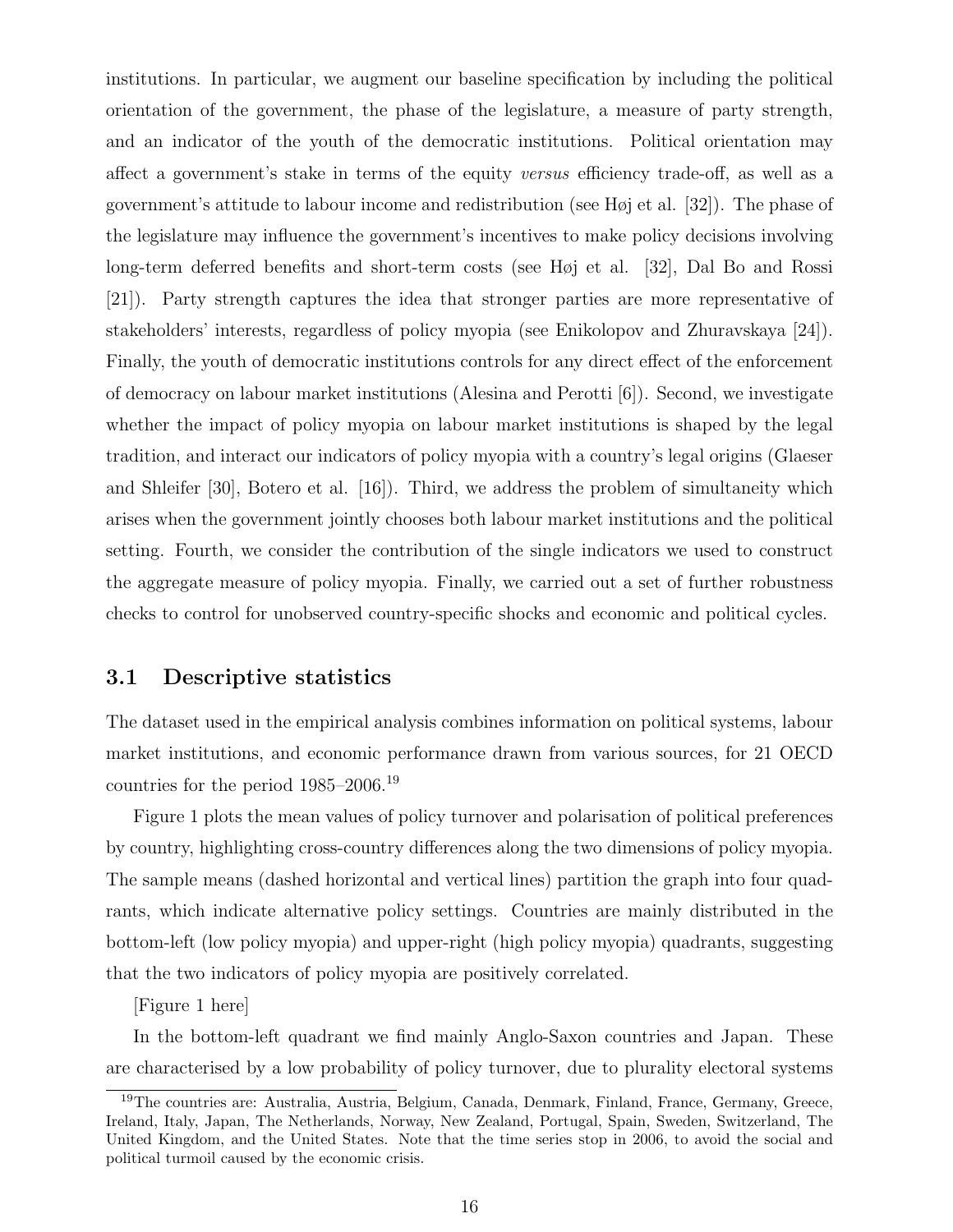and a low incidence of veto players; and low polarisation of political preferences, due to the presence of few parties in parliament. In the upper-right quadrant we find Continental European and Nordic countries. These combine high levels of policy turnover, due to pure or mixed proportional electoral systems and a high incidence of veto players; and a high polarisation of political preferences, due to the prevalence of multi-partyism.<sup>20</sup> Mediterranean European countries, in the bottom-right quadrant, show low polarisation of political preferences and high policy turnover. Compared to other European countries, France and Switzerland present a lower policy turnover, due to a presidential constitutional system in France, and a majority electoral rule in Switzerland.

#### [Figure 2 here]

Figure 2 shows the relation between labour market institutions and a synthetic indicator of policy myopia.<sup>21</sup> For each variable, we report the difference between its 2004–2006 average and its 1985–1987 average to allow for heterogeneity in (time invariant) unobserved factors. Changes in policy myopia appear to be positively correlated with changes in labour market regulation, and negatively correlated with both changes in labour taxation and changes in the unemployment benefits replacement rate. This suggests that policy myopia is associated with higher rents in the labour market, reducing the resources available for public goods and social expenditures.

This descriptive evidence provides some additional insight into the predictions of the theoretical model. Also, the experiences of New Zealand and Portugal can prove useful to illustrate our arguments. While the two countries have roughly similar per capita incomes, they differ considerably in terms of both policy setting and labour market institutions (Botero et al. [16]). In the 1980s, New Zealand was a parliamentary democracy based on a pure winnertakes-all voting system, with low employment protection and a highly corporatist system, which was effective at moderating wage externalities of collective bargaining. In contrast, Portugal was a young parliamentary democracy, with strictly regulated (by constitutional rights) employment protection and collective relations laws. These two countries experienced different political developments over the next three decades. In New Zealand, the 1993 referendum paved the way to a switch from a plurality to a proportional electoral system, which increased the representation of smaller parties in Parliament. This reform reduced the enforceability of shared policy platforms, thus increasing policy myopia. On the side of labour

<sup>&</sup>lt;sup>20</sup>Note that we check the robustness of our results to the exclusion of the Nordic countries, where policy turnover may not indicate myopia but accountability, due to the high levels of civicness and trust in the political institutions.

<sup>&</sup>lt;sup>21</sup>The synthetic indicator of policy myopia is obtained by summing up the two standardised measures of p and  $\gamma$  (see Appendix B for details about the PCA and standardisation).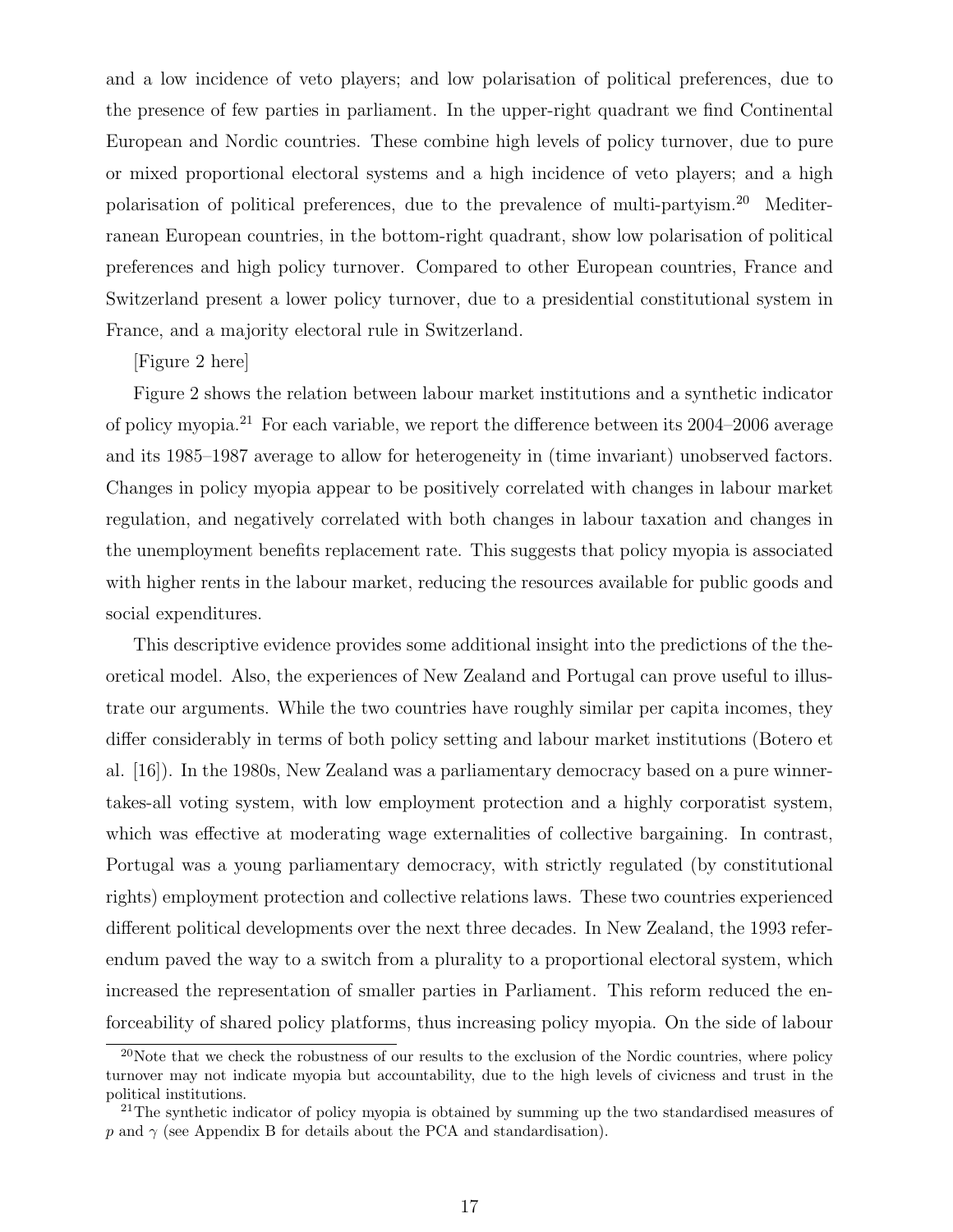market policy, starting in the early 1990s, successive New Zealand governments passed regulations that increased insiders' bargaining power, favoured wage externalities of collective bargaining,<sup>22</sup> and reduced both labour taxes and unemployment benefits replacement rates (Freeman [28]). In Portugal, a series of constitutional reforms favoured the election of stable centre-left, progressive governments, which implemented far-sighted public policies. This process both eroded the constitutional rights guaranteed to insiders and increased economic support for social expenditures (Abreu and David [1]).

While New Zealand and Portugal can be considered extreme cases, the experience of the UK, France, Italy, Germany, the Netherlands, Denmark and Spain, provide comparable evidence of countries that during the sample period experienced decreasing policy myopia and reduced wage rents, while increasing social expenditures. This was not the case in countries such as Belgium, Norway, Canada and Australia, in which policy myopia increased.

### 4 Results

Table 1 presents the estimates of Equations  $(23)$ – $(25)$  by ordinary least square (OLS). In columns  $[1]-[3]$  we regress the aggregate indicator of policy myopia on labour market regulation  $\mu$ , the labour tax  $\tau$ , and the unemployment benefits replacement rate  $\rho$ , respectively. In column [1], one unit increase in policy myopia is associated with a 0.33 unit increase in  $\mu$ , suggesting that policy myopia leads a government to regulate the labour market thus increasing wage rents. In column [2], an increase by one unit in policy myopia leads to a decrease by 0.92 percentage points in  $\tau$ , which is in accordance with a tax moderation effect. While our theoretical prior regarding the relation between policy myopia and the unemployment benefits replacement rate are ambiguous, the results in column [3] indicate that an increase by one unit in policy myopia is associated with a decrease by 3.95 percentage points in  $\rho$ .

The specification in columns  $[1]-[3]$ , however, does not allow for separating the effects of the determinants of policy myopia (e.g. policy turnover and polarisation of political preferences) as highlighted in the theoretical model (see conditions (15)). This is done in columns  $[4]-[6]$ , where we enter the two factors contributing to policy myopia separately.<sup>23</sup> The results show that policy turnover has a larger effect on labour market institutions than

 $^{22}$ In particular, there was a move towards a fully decentralised and uncoordinated system of collective bargaining. Labour protection was also increased along with a role for state arbitration courts in setting wages. See Castels and Mitchell [19] for details.

<sup>&</sup>lt;sup>23</sup>Note that since policy turnover and preference polarisation are standardised, the size of their coefficients is directly comparable. This is not possible with the aggregate indicator of policy myopia, as it is not standardised.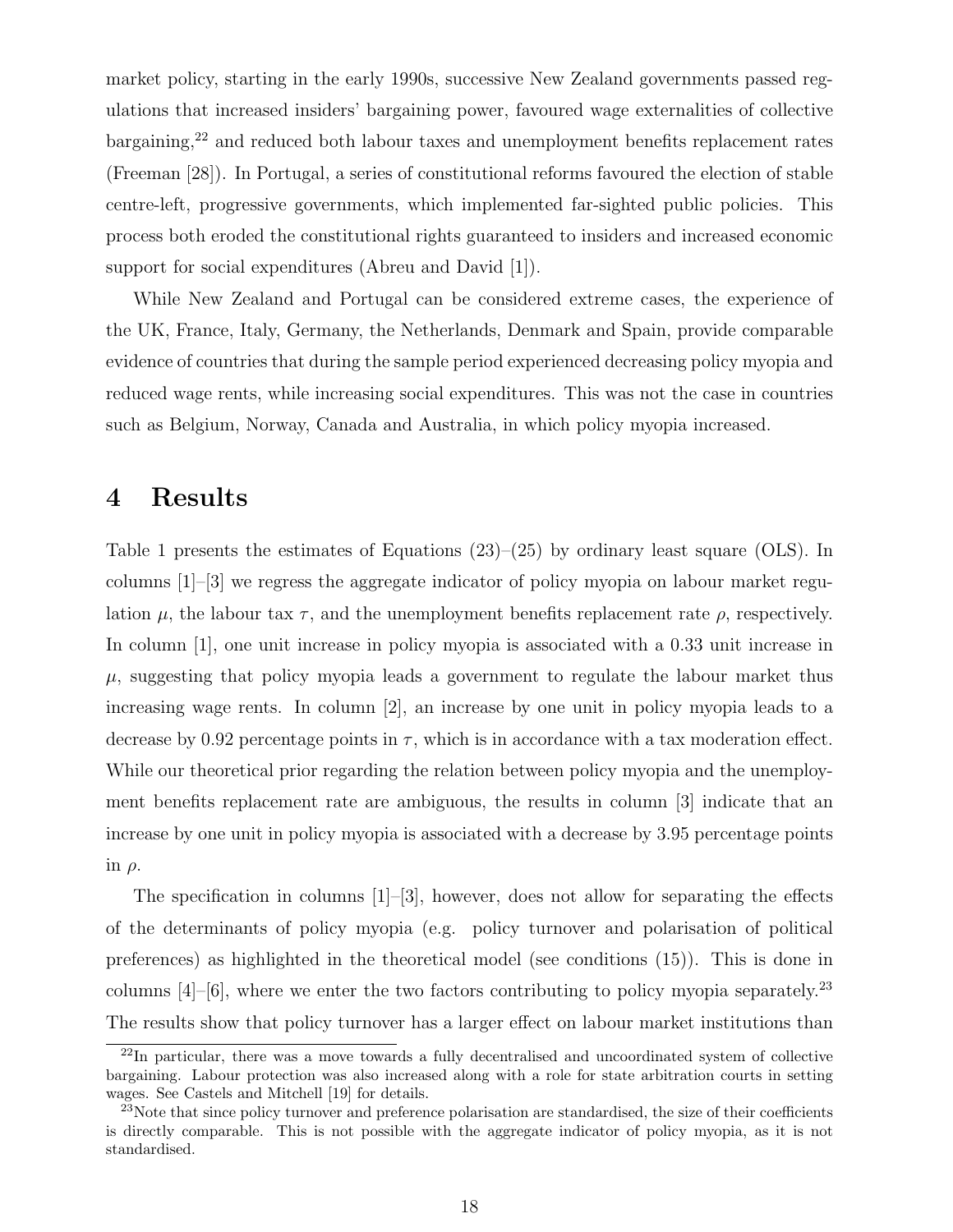does the polarisation of preferences. An increase by one standard deviation in policy turnover leads to an increase in  $\mu$  by +0.87 percentage points, a decrease in  $\tau$  by 1.48 percentage points, and a decrease in  $\rho$  by 7.13 percentage points. An increase by one standard deviation in the polarisation of preferences is associated with an increase in  $\mu$  by  $+0.12$  percentage points, a decrease in  $\tau$  by 0.71 percentage points, and a decrease in  $\rho$  by 2.72 percentage points.

In columns [7]–[9], we test whether the impact of policy turnover is larger when preference polarisation is high and vice versa, as implied by Equation (14), adding an interaction term to the previous specification. The overall effect of policy myopia on labour market institutions is magnified by the interaction term, supporting the view that policy turnover (preference polarisation) has a larger effect when preference polarisation (policy turnover) is above the OECD average.

To get a better idea of the economic magnitudes implied by the above results, we build on the policy developments in New Zealand and Portugal, previously discussed, and compute the overall predicted impact of a change in policy turnover and preference polarisation on labour market institutions. Our estimates indicate that a reduction in policy myopia such as the one induced by the Portuguese process of political stabilisation determined a 0.22 decrease in the indicator of labour market regulation (which is about 20% of the total variation in the average OECD country),<sup>24</sup> an increase in labour taxes by  $+0.79$  percentage points, and an increase in the unemployment benefits replacement rate by  $+2.39$  percentage points. As a polar case, a rise in policy myopia such as the one determined by the electoral reforms implemented in New Zealand, implied a +0.63 increase in the indicator of labour market regulation, a decrease in labour taxation by 1.29 percentage points, and a decrease in the unemployment benefits replacement rate by 6.54 percentage points.

#### [Table 2 here]

In order to check that our estimates are not driven by omitted variables, in Table 2 we present a set of alternative specifications where we control for political factors that have been shown to be important features of government's choices of labour market institutions (see Høj et al. [32] and Enikolopov and Zhuravskaya [24]). Columns [1]–[3] add a dummy capturing a left-wing government political orientation ( $Left = 1$ ). Columns [4]–[6] include two variables characterising the phase of the political cycle, i.e. a dummy for less than two

<sup>&</sup>lt;sup>24</sup>Computed at the Portuguese averages (1.02 for policy turnover and  $-0.48$  for preference polarisation) and standard deviations (0.09 for policy turnover and 0.40 for preference polarisation), the estimated coefficients in Table 1 (columns [7] to [9]) suggest an effect on labour market regulation of about  $-0.22 = 1.03*(-0.09) +$  $0.14*(-0.40)+0.20*(1.02*(-0.40))+(-0.48*(-0.09))$ . Similar calculations apply to labour taxation and the unemployment benefits replacement rate. See Table B-1 for country averages and standard deviations.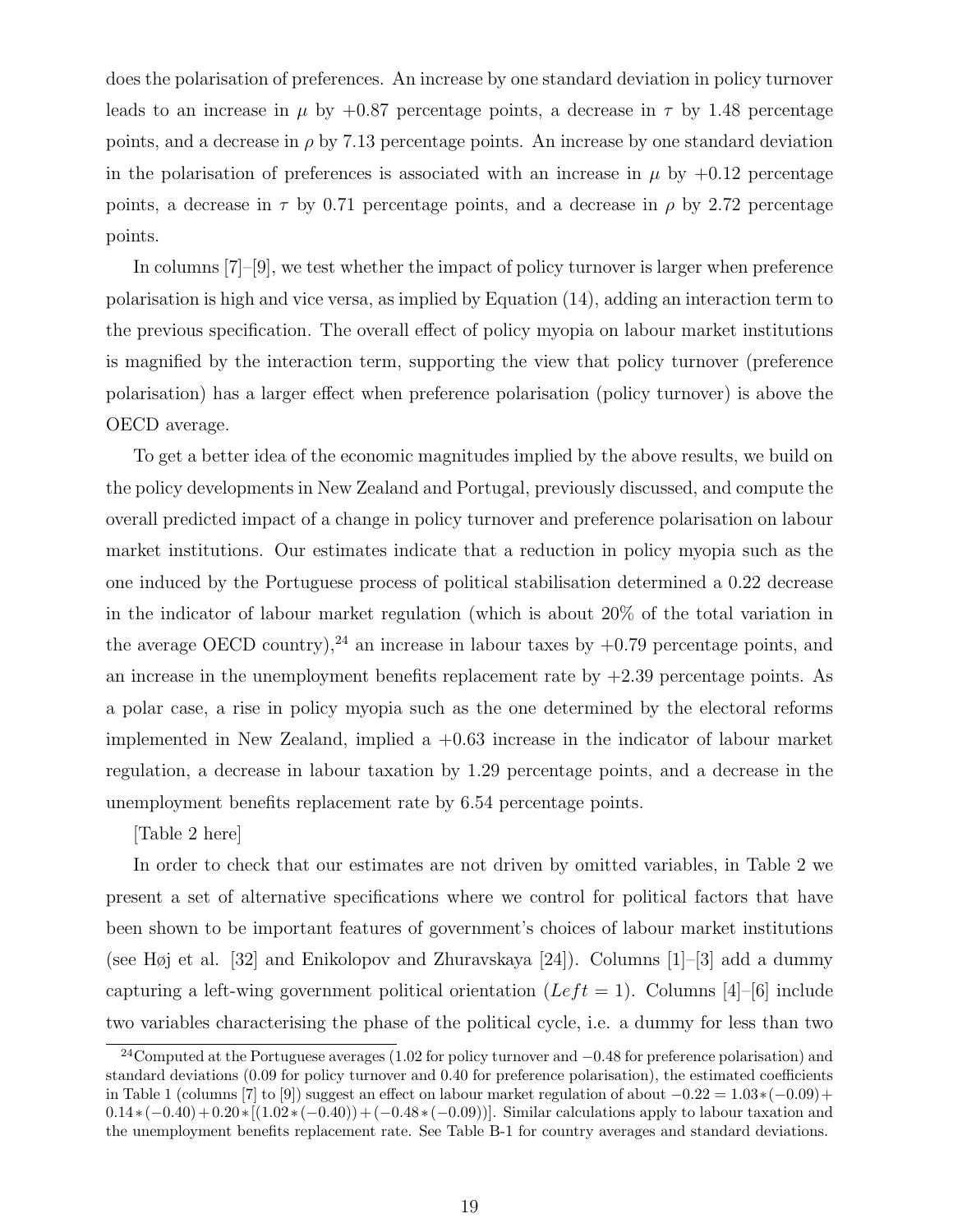years left to the end of the legislature  $(Y^{\text{rcurrent}} \leq 2 = 1)$  and a dummy for less than two years of office by the current government  $(Y\text{ro} f f c \leq 2 = 1)$ . Columns [7]-[9] control for a measure of party strength, i.e. the average age of the main parties in parliament  $(Prtyage)$ . Finally, columns [10]–[12] control for the youth of democracy, proxying for the quality of democratic institutions  $(Y dem)$ .

The magnitude and significance of the indicators of policy myopia are not altered by the additional set of controls. In particular, having a left-wing government, or being at the start of the legislature, shows no statistically significant effect on labour market institutions, although approaching the end of the political cycle is marginally significant. Consistent with the idea that party systems in modern democracies protect the interests of insiders, we find that, beside policy myopia, the average age of the main parties in parliament has an additional (weakly significant) positive association with labour market regulation, and a negative effect on the unemployment benefits replacement rate. Finally, the youth of democracy in a country suggests that a low quality of democratic institutions has an additional effect, which goes in the same direction as policy myopia (see Aidt et al. [4]).

#### [Table 3 here]

We also check for heterogeneous effects of policy myopia with respect to a country's legal origins. In Table 3 we interact our policy myopia indicators with *Civil Law* and *Common* Law dummies. The results show a statistically significant larger association of policy myopia with labour market institutions in civil law relative to common law countries.<sup>25</sup> This is in line with the idea that common law countries rely more on the functioning of markets, while civil law countries rely more on market regulations (see Glaeser and Shleifer [30], Botero et al. [16]).

While it is often assumed that the political process is exogenous with respect to the determination of labour market institutions (see, e.g. Nunziata [35]), it may be argued that governments jointly choose both labour market institutions and the political setting, so that the same factors that affect policy myopia are also correlated with the design and implementation of labour market policy. In Table 4, we address the simultaneity problem by replacing the current values of our indicators of policy myopia by their predetermined values: i.e. we use five year lags in columns  $[1]$ – $[3]$  and ten year lags in columns  $[4]$ – $[6]$ .<sup>26</sup> The results show that the predetermined values of policy myopia affect labour market institutions,

<sup>&</sup>lt;sup>25</sup>Note that the effect of policy turnover on the tax wedge is not statistically different between common and civil law countries. Similarly, the effect of preference polarisation on the unemployment benefits replacement rate is not statistically significant between the two law regimes.

 $^{26}$ Note that the use of lagged indicators also mitigates any problem of reverse causality, which may run from labour market institutions to policy myopia.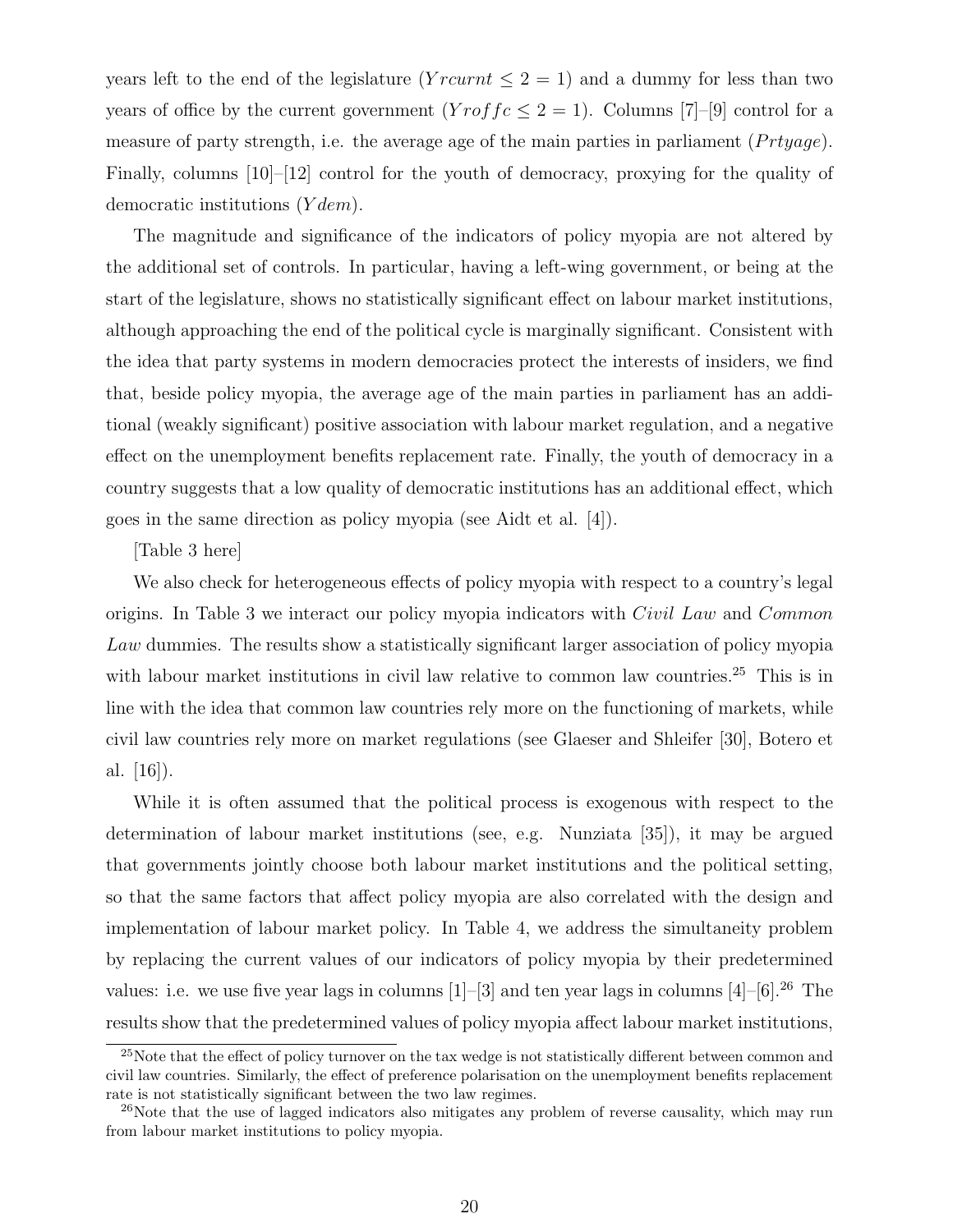though the statistical power of the lagged indicators is somewhat weaker (in one case, the ten years' lagged preference polarisation indicator has the wrong sign).

#### [Table 4 here]

We further check the robustness of our results by running a number of additional sensitivity analyses. In Table 5, we enter separately each single indicator we used to construct the aggregate measure of policy myopia. In particular, in columns [1]–[3] we focus on the determinants of policy turnover, in columns  $[4]$ – $[6]$  we turn to preference polarisation, while in columns [7]–[9], both sets of indicators are included. Note that some caution is needed when interpreting these results since single indicators are likely to be collinear.<sup>27</sup> Also, note that the use of closed list and the degree of party fractionalisation in terms of policy myopia can only be interpreted within a proportional electoral system (see, e.g. Alesina and Glaeser [5], Persson and Tabellini [42]). Conditional on the above, and in line with results from Aidt et al. [4] and Persson et al. [38], we find that the most relevant contribution to policy myopia comes from the adoption of a proportional electoral system, the lack of a winnertake-all rule, as well as measures of the dispersion of the government and the opposition in parliament.

#### [Table 6 here]

Finally, in Table 6 we report alternative specifications and estimation methods to control for unobserved country specific shocks and omitted variable bias related to unobservables in the economic and political cycles. In particular, in column [1] we add country specific time trends, in column [2] we implement the Correlated Common Effect Pooled (CCEP) estimator (Pesaran [44]), which takes into account the possible presence of cross-sectional correlated error terms. Lastly, in column [3] we replace the economic crisis dummy with other business cycle variables such as the output gap and the real exchange rate. The overall results support the previous findings, suggesting that our estimates are not distorted by unobserved shocks or omitted cyclical factors. In columns [4] and [5] we add the lagged unemployment rate and the lagged government deficit to control for the effect of labour market performance and government expenditures on labour market institutions. The inclusion of these (potentially omitted) variables does not change the effect of the policy myopia indicators. In columns [6]–[8], we check the robustness of the results against the exclusion of selected countries (e.g. New Zealand, Italy and Portugal), which had significant changes in policy myopia over the period considered. In column [9], we exclude the Nordic countries whose political setting may not be characterised by such high policy myopia as the indicators may indicate. Finally,

<sup>&</sup>lt;sup>27</sup>For this reason we used a principal component analysis to extract the maximum variance out of the pool of indicators.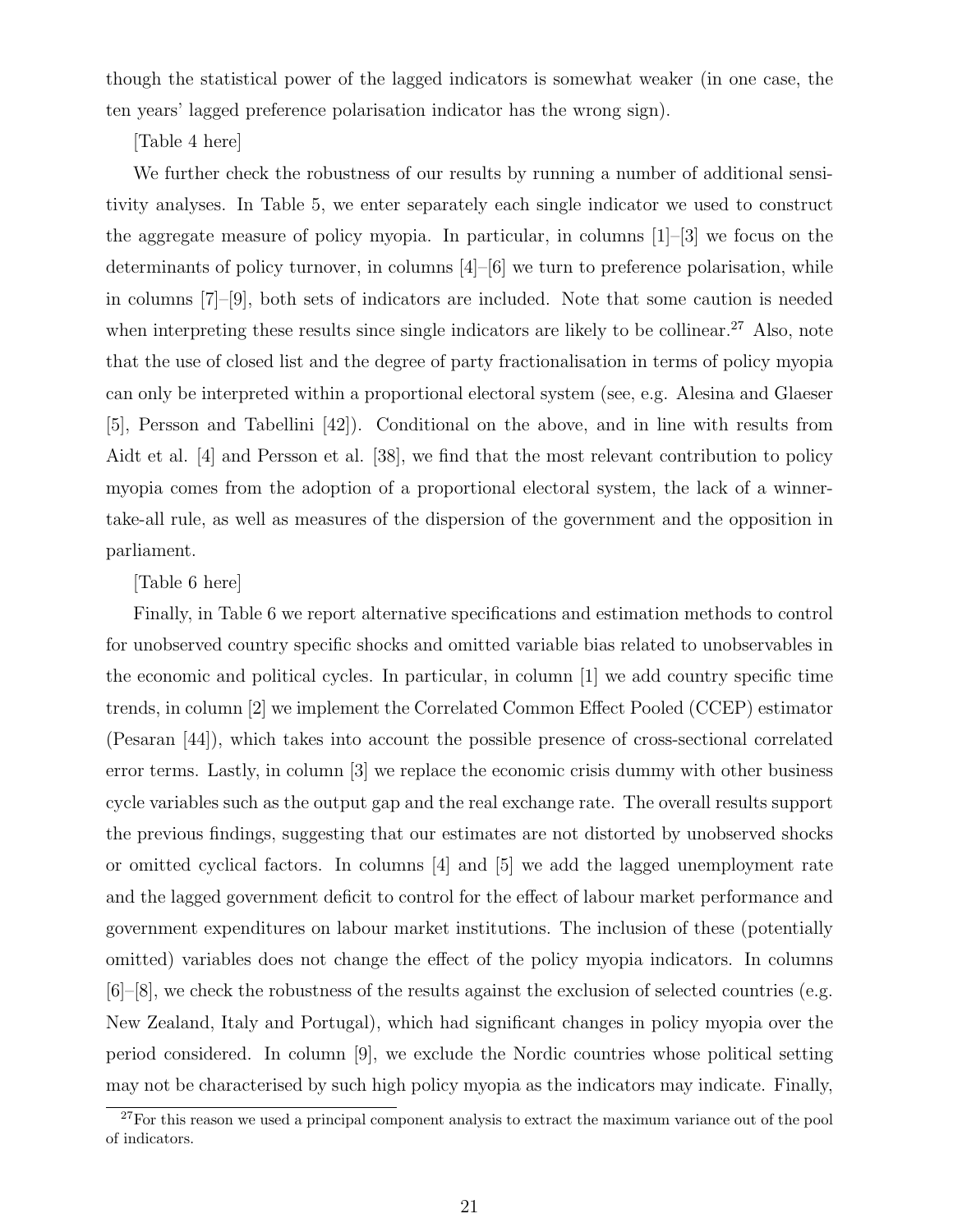in column [10], in order to investigate the medium-run properties of the estimates, we run our regressions using three-year averages.

### 5 Concluding remarks

There is an emerging consensus in the public debate that the lack of commitment to farsighted public policy is partly responsible for the low resilience to negative economic shocks and poor labour market performance of the OECD countries. In this paper we analysed the relation between policy myopia and labour market institutions. We developed a theoretical model where myopia induces a government to choose institutions that allow the creation of rents in the labour market, reducing the resources available for public goods and social expenditure. We empirically evaluated these predictions using panel data for 21 OECD countries. Our results suggest that the long-run efficiency losses due to more labour market regulations and less resources available for public goods and social expenditures, produced by policy myopia, may be substantial. For the average OECD country, an increase by one standard deviation in (the indicator of) policy myopia (comparable in magnitude to New Zealand's 1993–1996 electoral reform) implies an increase of  $+1.2$  points in the indicator of labour market regulation (which is about 90% of the total variation occurring over the whole period in the OECD countries), a decrease in labour taxation by three percentage points, and a decrease by 11 percentage points in the unemployment benefits replacement rate. These findings have been shown to be robust to a number of sensitivity analyses.

The conclusion that myopic policy making influences the choices of a government in terms of labour market institutions casts some doubts on the view that these are exogenous determinants of a country's labour market performance. Our findings suggest that unemployment patterns can partly be explained by the political process and policy myopia. This suggests that attempts made by international organisations to urge governments to reform their labour market institutions to alleviate long-term unemployment should take into account their political systems. More myopic policy settings are likely to experience greater resistance to reforming their labour market institutions. This explains why reforms that minimise the opposition from social groups with vested interests, such as two-tier reforms, tend to be more successful.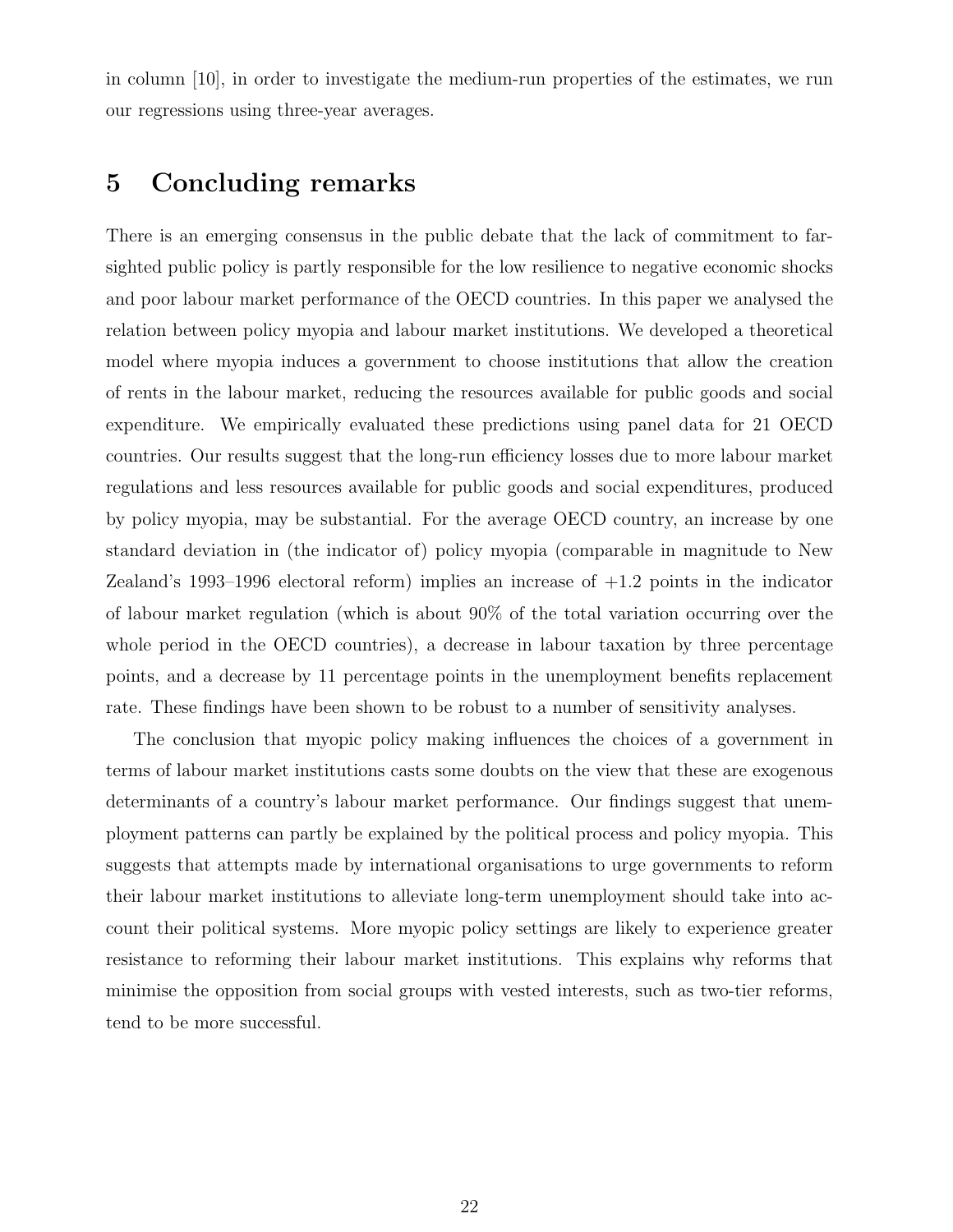Figure 1: Patterns of policy turnover and polarisation of political preferences



Sources: World Bank DPI. Notes: Country averages 1985–2006.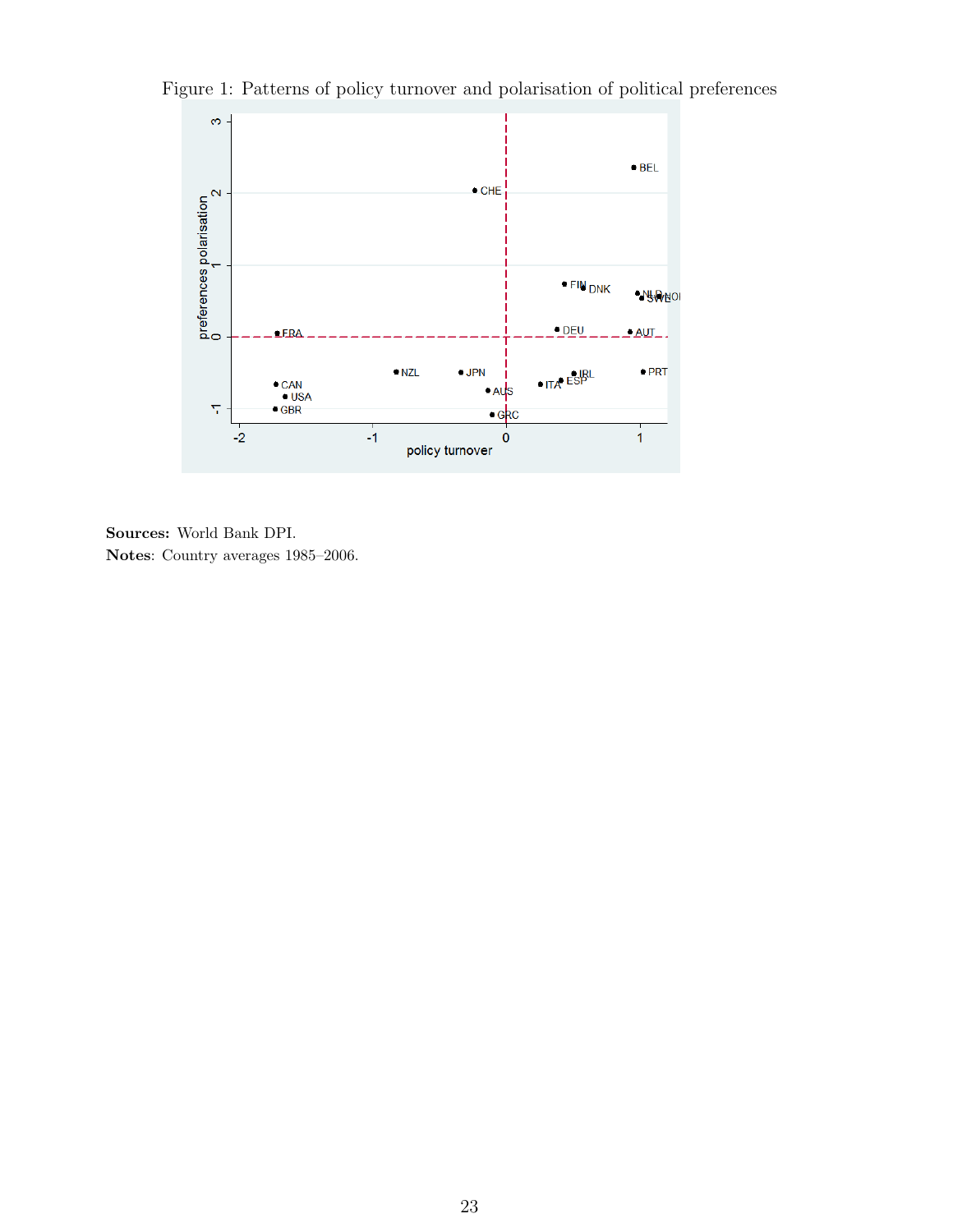

Figure 2: Policy myopia and labour market institutions

Notes: Differences between the averages for 2004–06 and for 1985–87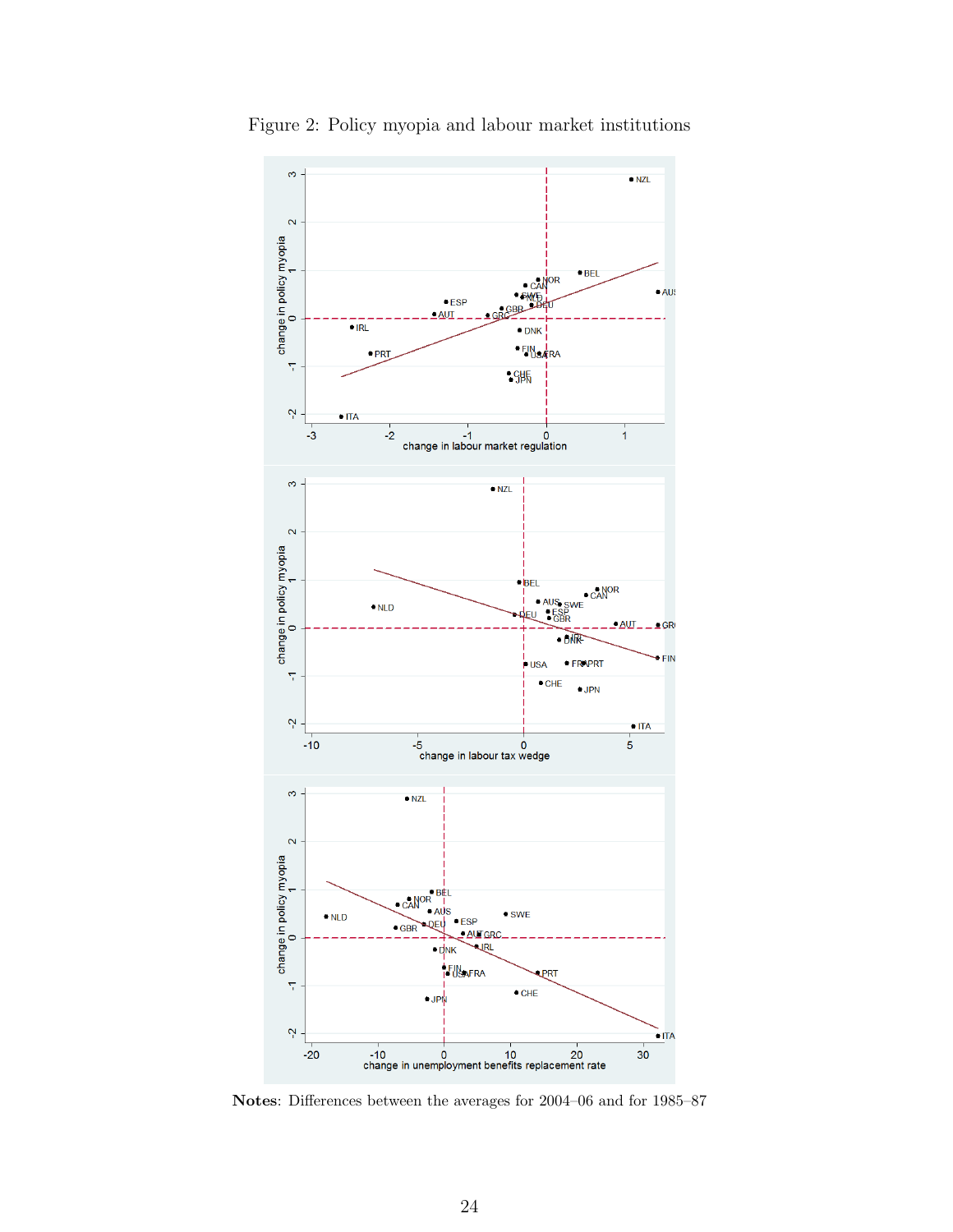|                                                                                                                                                                  |           |            |            |                        | ഥ                    |            |                     | $\infty$            |            |
|------------------------------------------------------------------------------------------------------------------------------------------------------------------|-----------|------------|------------|------------------------|----------------------|------------|---------------------|---------------------|------------|
|                                                                                                                                                                  |           |            |            |                        |                      |            |                     |                     |            |
| Policy Myopia (H)                                                                                                                                                | $0.33***$ | $-0.92***$ | $-3.95***$ |                        |                      |            |                     |                     |            |
|                                                                                                                                                                  | (0.05)    | (0.12)     | (0.44)     |                        |                      |            |                     |                     |            |
| Policy Turnover $(p)$                                                                                                                                            |           |            |            | $0.87***$              | $-1.48***$           | $-7.13***$ | !.03****            | $-2.09***$          | $-8.22***$ |
|                                                                                                                                                                  |           |            |            |                        |                      | (1.39)     |                     | (0.34)              | (1.41)     |
| Preference Polarisation $(\gamma)$                                                                                                                               |           |            |            | $(0.12)$<br>$0.12$ *** | $(0.32)$<br>-0.71*** | $-2.72***$ | $(0.12)$<br>0.14*** | $-0.80***$          | $-2.88***$ |
|                                                                                                                                                                  |           |            |            | (0.04)                 | (0.17)               | (0.37)     | (0.04)              | $(0.17)$<br>0.78*** | (0.37)     |
| Turnover*Polarisation $(p*\gamma)$                                                                                                                               |           |            |            |                        |                      |            | $0.20***$           |                     | $1.38***$  |
|                                                                                                                                                                  |           |            |            |                        |                      |            | (0.04)              | (0.16)              | (0.39)     |
| R sq.                                                                                                                                                            | 0.92      | 0.95       | 0.93       | 0.93                   | 0.95                 | 0.93       | 0.93                | 0.95                | 0.93       |
|                                                                                                                                                                  | 456       | 456        | 456        | 456                    | 456                  | 456        | 456                 | 456                 | 456        |
| Notes: $\mu$ , $\tau$ and $\rho$ stand for labour market regulation, the labour tax, and the unemployment benefits replacement rate, respectively. Policy myopia |           |            |            |                        |                      |            |                     |                     |            |
| is obtained as the sum of policy turnover and preference polarisation as these are standardised measures with mean 0 and standard deviation 1. OLS               |           |            |            |                        |                      |            |                     |                     |            |
| estimates with robust standard errors in parentheses. All specifications include dummies EU, Euro and Crisis plus country and time fixed effects.                |           |            |            |                        |                      |            |                     |                     |            |
| $* : 10\%$<br>Significance levels:                                                                                                                               | $***:5\%$ | $***:1\%$  |            |                        |                      |            |                     |                     |            |

Table 1: Policy myopia and labour market institutions: Main specification Table 1: Policy myopia and labour market institutions: Main specification

Significance levels: \*: 10% ∗\*: 5% ∗\*\*: 1%.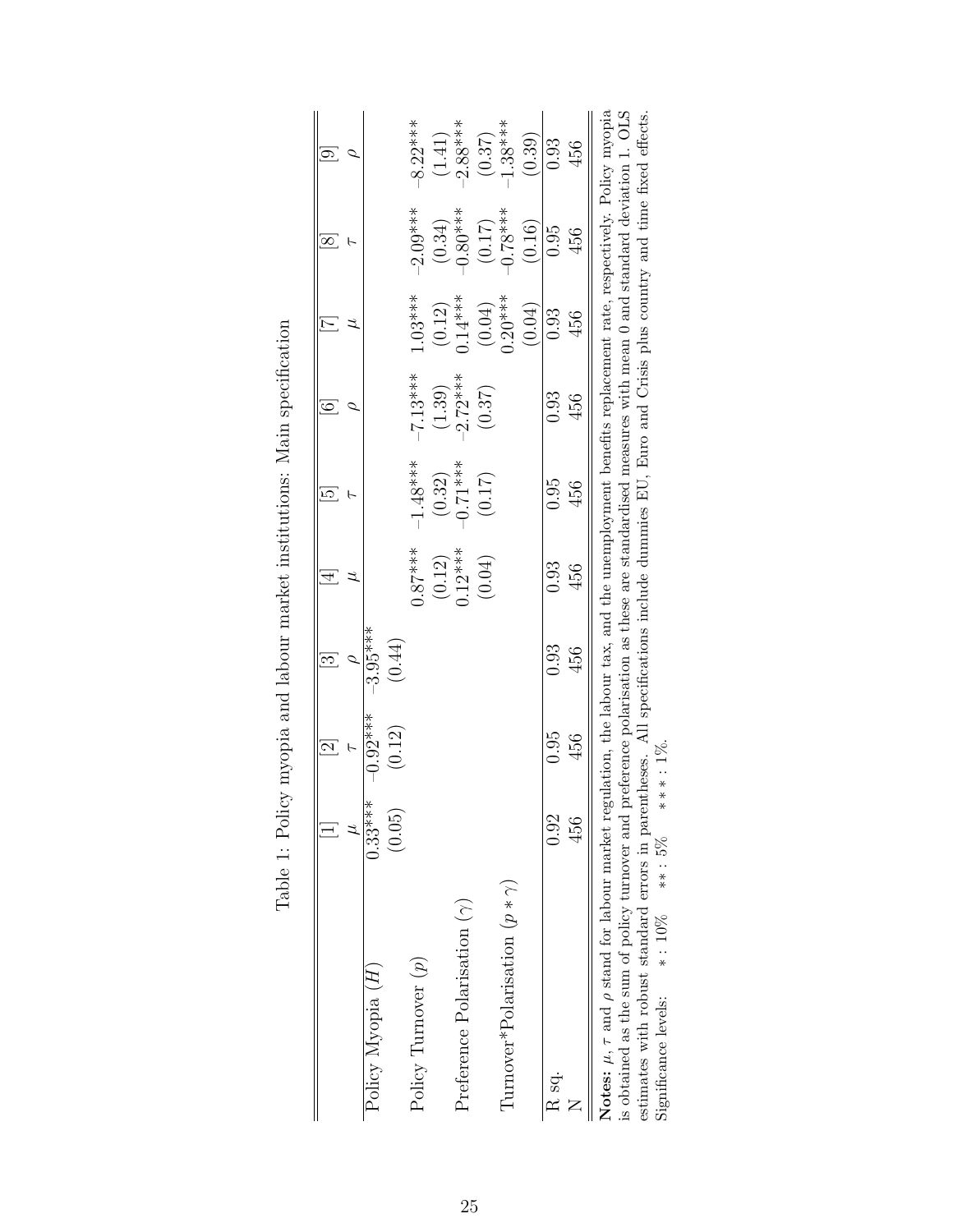| $\frac{1}{2}$<br>I                                                                                                                                                                                                                                       |
|----------------------------------------------------------------------------------------------------------------------------------------------------------------------------------------------------------------------------------------------------------|
| l                                                                                                                                                                                                                                                        |
| こくしゃ くちょう くろう こうしょう こうしょう                                                                                                                                                                                                                                |
| ו<br>ו<br>contratted to the contract of the contract of the contract of the contract of the contract of the contract of the contract of the contract of the contract of the contract of the contract of the contract of the contract of<br>$\frac{1}{2}$ |
|                                                                                                                                                                                                                                                          |
|                                                                                                                                                                                                                                                          |
|                                                                                                                                                                                                                                                          |
|                                                                                                                                                                                                                                                          |
| j<br>I<br>ĺ                                                                                                                                                                                                                                              |
| .<br>1<br>֧֚֞֝<br>$\frac{1}{2}$<br>-<br>-<br>-<br> <br> <br> <br>                                                                                                                                                                                        |

|                                                                                                                                                                                                                                                                                                                                                      |           | Political orientation                         |               | $\mathbf{r}$                                               | hase of the legislature |            |           | Party strength |                                                                                                                       |           | Young democracy                    |                    |
|------------------------------------------------------------------------------------------------------------------------------------------------------------------------------------------------------------------------------------------------------------------------------------------------------------------------------------------------------|-----------|-----------------------------------------------|---------------|------------------------------------------------------------|-------------------------|------------|-----------|----------------|-----------------------------------------------------------------------------------------------------------------------|-----------|------------------------------------|--------------------|
|                                                                                                                                                                                                                                                                                                                                                      | $\equiv$  | $\overline{c}$                                | $\frac{1}{3}$ | $\overline{4}$                                             | $\overline{5}$          | $\odot$    | $\Xi$     | $\infty$       | $\overline{\Theta}$                                                                                                   | $[10]$    | $\begin{bmatrix} 11 \end{bmatrix}$ | $\left[ 12\right]$ |
|                                                                                                                                                                                                                                                                                                                                                      |           |                                               |               | $\tilde{z}$                                                |                         |            | ゴ         |                |                                                                                                                       |           |                                    |                    |
| $\boldsymbol{\beta}$                                                                                                                                                                                                                                                                                                                                 | $1.03***$ | $-2.08***$                                    | $-8.27***$    | $1.04***$                                                  | $-2.08***$              | $8.20***$  | $0.96***$ | $2.05***$      | $-6.50***$                                                                                                            | $1.01***$ | $-2.03***$                         | $8.14***$          |
|                                                                                                                                                                                                                                                                                                                                                      | (0.13)    | (0.34)                                        | (1.41)        |                                                            | (0.34)                  | (1.40)     | (0.12)    | (0.39)         | (1.08)                                                                                                                | (0.12)    | (0.34)                             | (1.42)             |
| $\leftarrow$                                                                                                                                                                                                                                                                                                                                         | $0.14***$ | $0.81***$                                     | $2.83***$     | $4***$                                                     | $-0.79***$              | $-2.82***$ | $0.14***$ | $0.80***$      | $-2.76***$                                                                                                            | $0.12***$ | $0.73***$                          | $2.79***$          |
|                                                                                                                                                                                                                                                                                                                                                      | (0.04)    | (0.17)                                        | (0.37)        | $(0.12)$<br>$0.14***$<br>$(0.04)$<br>$(0.04)$<br>$0.21***$ | (0.17)                  | (0.37)     | (0.04)    | (0.17)         | (0.36)                                                                                                                | (0.03)    | (0.16)                             | (0.38)             |
| $p * \gamma$                                                                                                                                                                                                                                                                                                                                         | $0.20***$ | $-0.78$ ***                                   | $1.37***$     | $****1$                                                    | $0.76***$               | $1.29***$  | $0.19***$ | $0.77***$      | $1.10***$                                                                                                             | $0.19***$ | $0.75***$                          | $1.34***$          |
|                                                                                                                                                                                                                                                                                                                                                      | (0.04)    | $\begin{array}{c} (0.16) \\ 0.08 \end{array}$ | (0.39)        | (4)<br>$\cup$                                              | (0.16)                  | (0.39)     | (0.03)    | (0.16)         | (0.33)                                                                                                                | (0.03)    | (0.16)                             | (0.39)             |
| Left                                                                                                                                                                                                                                                                                                                                                 | $-0.00$   |                                               | $-0.36$       |                                                            |                         |            |           |                |                                                                                                                       |           |                                    |                    |
|                                                                                                                                                                                                                                                                                                                                                      | (0.05)    | (0.17)                                        | (0.39)        |                                                            |                         |            |           |                |                                                                                                                       |           |                                    |                    |
| Yrcurnt $\leq 2$                                                                                                                                                                                                                                                                                                                                     |           |                                               |               | $06*$<br>$\dot{\circ}$                                     | 0.00                    | $-0.34$    |           |                |                                                                                                                       |           |                                    |                    |
|                                                                                                                                                                                                                                                                                                                                                      |           |                                               |               | (03)<br>$\circ$                                            | $(0.17)$<br>-0.12       | (0.41)     |           |                |                                                                                                                       |           |                                    |                    |
| $Yrsoftc \leq 2$                                                                                                                                                                                                                                                                                                                                     |           |                                               |               |                                                            |                         | $-0.66$    |           |                |                                                                                                                       |           |                                    |                    |
|                                                                                                                                                                                                                                                                                                                                                      |           |                                               |               | (4)<br>$-0.01$<br>(0.04)                                   | (0.16)                  | (0.44)     |           |                |                                                                                                                       |           |                                    |                    |
| Prtyage                                                                                                                                                                                                                                                                                                                                              |           |                                               |               |                                                            |                         |            | $0.10*$   | $-0.06$        | $-2.47***$                                                                                                            |           |                                    |                    |
|                                                                                                                                                                                                                                                                                                                                                      |           |                                               |               |                                                            |                         |            | (0.05)    | (0.23)         | (0.61)                                                                                                                |           |                                    |                    |
| Ydem                                                                                                                                                                                                                                                                                                                                                 |           |                                               |               |                                                            |                         |            |           |                |                                                                                                                       | $0.44***$ | $-1.59***$                         | $-1.92**$          |
|                                                                                                                                                                                                                                                                                                                                                      |           |                                               |               |                                                            |                         |            |           |                |                                                                                                                       | (0.08)    | (0.33)                             | (0.83)             |
| R <sub>sq</sub> .                                                                                                                                                                                                                                                                                                                                    | 0.93      | 0.95                                          | 0.93          | 0.93                                                       | 0.95                    | 0.93       | 0.93      | 0.95           | 0.93                                                                                                                  | 0.94      | 0.96                               | 0.93               |
| Z                                                                                                                                                                                                                                                                                                                                                    | 456       | 456                                           | 456           | 56                                                         | 456                     | 456        | 456       | 456            | 456                                                                                                                   | 456       | 456                                | 456                |
| Notes: $\mu$ , $\tau$ and $\rho$ stand for labour market regulation, the labour tax, and the unemployment benefits replacement rate, respectively. Policy Turnover and<br>specifications also include controls as in Table 1 plus country and time fixed effects. Significance levels:<br>Preference Polarisation are standardised measures with $r$ |           |                                               |               |                                                            |                         |            |           |                | mean 0 and standard deviation 1. OLS estimates with robust standard errors in parentheses.<br>$***:5\%$<br>$* : 10\%$ |           | $***:1\%$ .                        | $\overline{AB}$    |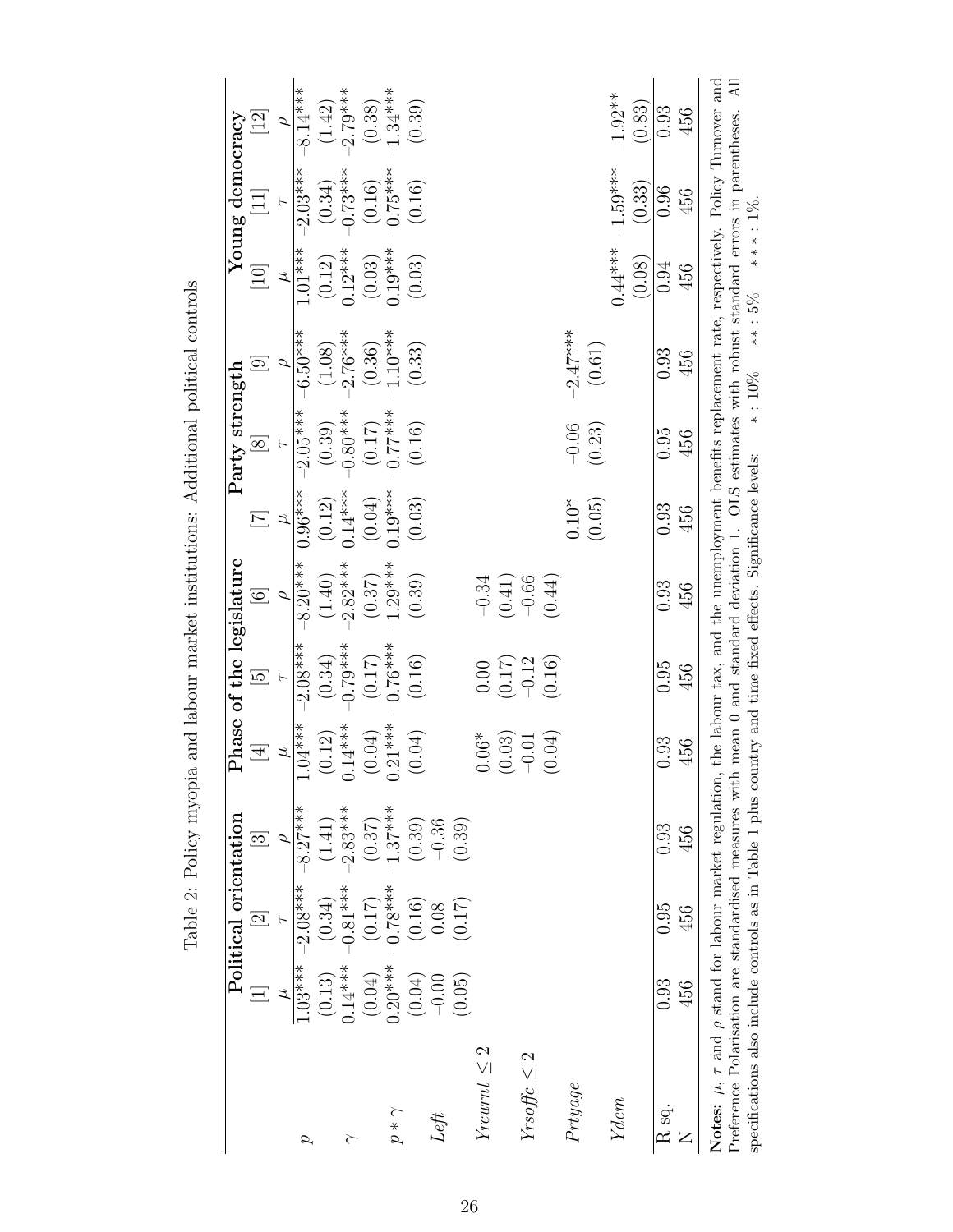|                                                                                                                                                                                              |           | $\overline{2}$ | $\approx$    |
|----------------------------------------------------------------------------------------------------------------------------------------------------------------------------------------------|-----------|----------------|--------------|
|                                                                                                                                                                                              | ュ         |                |              |
| $p^*$ Civil Law                                                                                                                                                                              | $1.16***$ | $1.56***$      | $13.50***$   |
|                                                                                                                                                                                              | (0.18)    | (0.43)         | (1.82)       |
| $p^*$ Common Law                                                                                                                                                                             | $0.59***$ | $-2.05***$     | $-0.54$      |
|                                                                                                                                                                                              | (0.19)    | (0.67)         | (0.93)       |
| $\gamma^*$ Civil Law                                                                                                                                                                         | $0.13***$ | $0.86***$      | $2.88***$    |
|                                                                                                                                                                                              | (0.04)    | (0.19)         | (0.42)       |
| $\gamma^*$ Common Law                                                                                                                                                                        | 0.11      | 0.21           | $3.08***$    |
|                                                                                                                                                                                              | (0.13)    | (0.52)         | (0.85)       |
| R sq.                                                                                                                                                                                        | 0.93      | 0.95           | 0.94         |
|                                                                                                                                                                                              | 456       | 456            | 456          |
| OLS estimates with robust standard errors in<br>parentheses. All specifications also include controls as in<br>Table 1 plus country and time fixed effects.<br>$*:10\%$<br>Notes:<br>levels: | $***:5\%$ | ***: 1%.       | Significance |

Table 3: Heterogeneity: Policy myopia, labour market institutions, and legal origins Table 3: Heterogeneity: Policy myopia, labour market institutions, and legal origins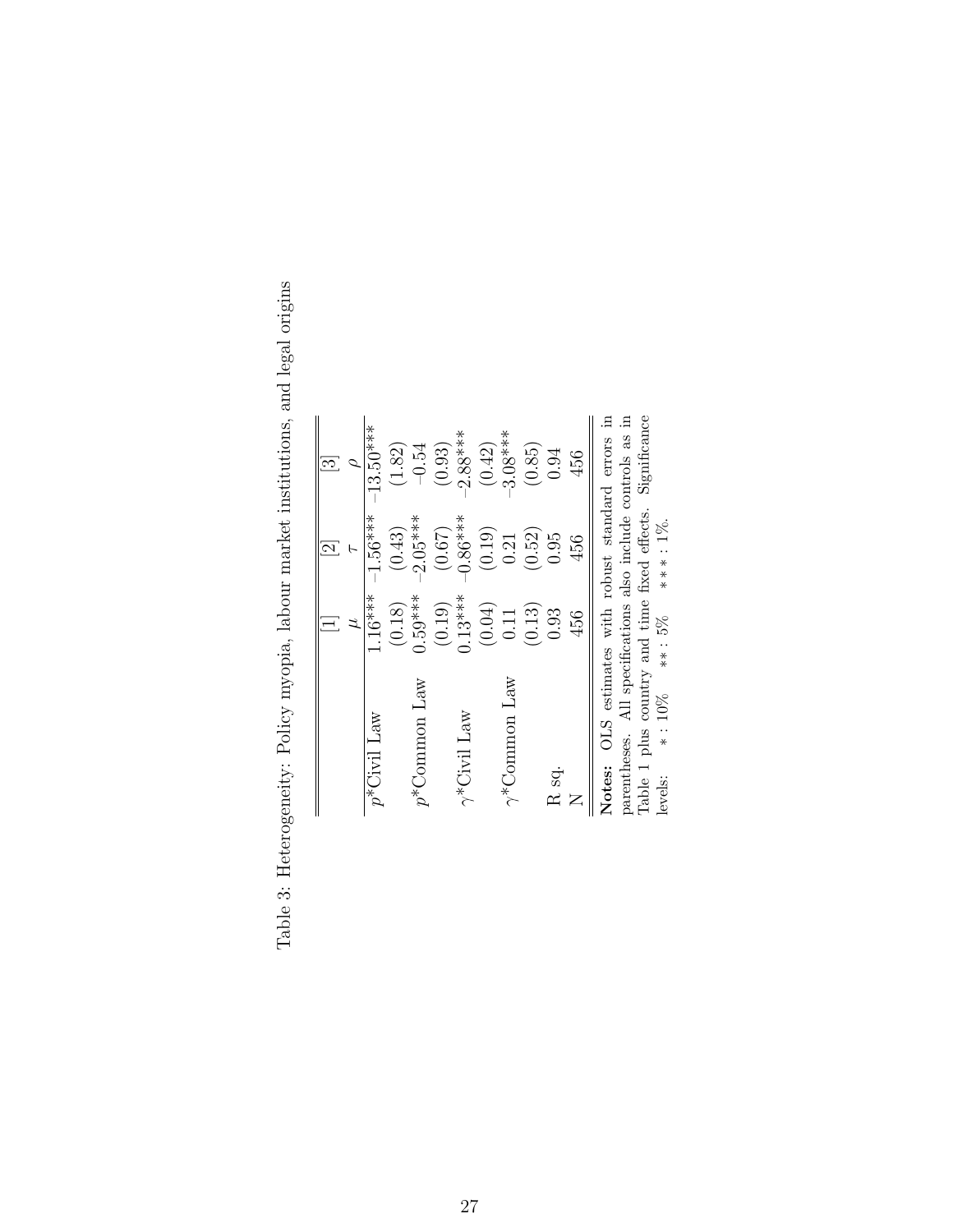|                                                                                                                                                                          |                   | 5 years lag                |                |                | 10 years lag   |            |
|--------------------------------------------------------------------------------------------------------------------------------------------------------------------------|-------------------|----------------------------|----------------|----------------|----------------|------------|
|                                                                                                                                                                          | $\equiv$          | $\boxed{2}$                | [3]            | $\overline{4}$ | $\overline{5}$ | $\odot$    |
|                                                                                                                                                                          | Ε                 |                            | $\overline{Q}$ | ユ              | ⊢              | ∘          |
| $p_{-5}$                                                                                                                                                                 | $3.58$ ***        | $1.90***$                  | $8.35***$      |                |                |            |
|                                                                                                                                                                          |                   | $\left(0.32\right)$ $0.07$ | (1.47)         |                |                |            |
| $\gamma - 5$                                                                                                                                                             | $(0.14)$<br>-0.01 |                            | $-1.44***$     |                |                |            |
|                                                                                                                                                                          | (0.05)            | (0.17)                     | (0.43)         |                |                |            |
| $p_{-5} * \gamma_{-5}$                                                                                                                                                   | $-0.02$           | $-0.06$                    | $-1.01***$     |                |                |            |
|                                                                                                                                                                          | (0.04)            | (0.14)                     | (0.35)         |                |                |            |
| $p_{-10}$                                                                                                                                                                |                   |                            |                | $0.80***$      | $1.77***$      | $-6.89***$ |
|                                                                                                                                                                          |                   |                            |                | (0.14)         | (0.38)         | (1.73)     |
| $\gamma_{-10}$                                                                                                                                                           |                   |                            |                | $-0.17***$     | $0.33*$        | 0.40       |
|                                                                                                                                                                          |                   |                            |                | (0.06)         | (0.19)         | (0.61)     |
| $p_{-10}*\gamma_{-10}$                                                                                                                                                   |                   |                            |                | $-0.01$        | 0.06           | $-0.96*$   |
|                                                                                                                                                                          |                   |                            |                | (0.05)         | (0.15)         | (0.52)     |
| $\mathbf R$ sq.                                                                                                                                                          | 0.91              | 0.95                       | 0.92           | 0.92           | 0.95           | 0.90       |
| $\overline{Z}$                                                                                                                                                           | 454               | 454                        | 454            | 451            | 451            | 451        |
| Notes: Robust standard errors in parentheses. All specifications include controls as in<br>Table 1 plus country and time fixed effects. Significance levels:<br>***: 1%. |                   |                            |                |                | $* : 10\%$     | $** : 5\%$ |

Table 4: Predetermined levels of policy myopia and labour market institutions Table 4: Predetermined levels of policy myopia and labour market institutions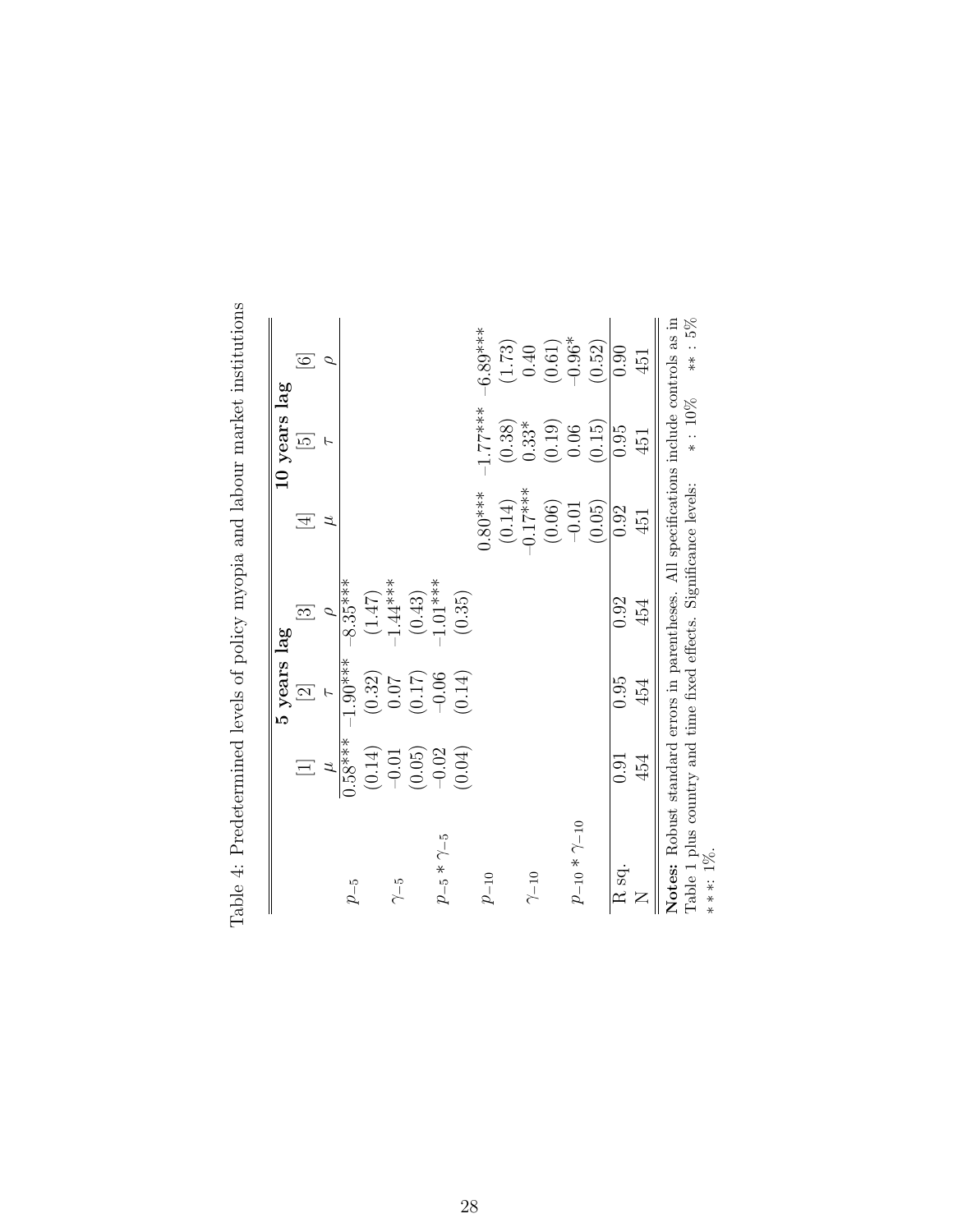|                                     |                                                                                                                                                                                                                                                                                                                                           | Policy Turnover                                                                      |                                                                                                                                                                  |                                                                                                                                      | Preference Polarisation                                                                                                                                                                                                                                                                                                                                   |                                                                                                            |                                                                                                                                                                                                                                                                                                      | <b>Lurnover and Polarisation</b>                                                                                                                                                                                                                                                                                                                |                                                                                                                                                                                                                                                                                                                                              |
|-------------------------------------|-------------------------------------------------------------------------------------------------------------------------------------------------------------------------------------------------------------------------------------------------------------------------------------------------------------------------------------------|--------------------------------------------------------------------------------------|------------------------------------------------------------------------------------------------------------------------------------------------------------------|--------------------------------------------------------------------------------------------------------------------------------------|-----------------------------------------------------------------------------------------------------------------------------------------------------------------------------------------------------------------------------------------------------------------------------------------------------------------------------------------------------------|------------------------------------------------------------------------------------------------------------|------------------------------------------------------------------------------------------------------------------------------------------------------------------------------------------------------------------------------------------------------------------------------------------------------|-------------------------------------------------------------------------------------------------------------------------------------------------------------------------------------------------------------------------------------------------------------------------------------------------------------------------------------------------|----------------------------------------------------------------------------------------------------------------------------------------------------------------------------------------------------------------------------------------------------------------------------------------------------------------------------------------------|
|                                     | $\equiv$                                                                                                                                                                                                                                                                                                                                  | $\overline{\mathfrak{D}}$                                                            | $\boxed{3}$                                                                                                                                                      | $\Xi$                                                                                                                                | $\overline{5}$                                                                                                                                                                                                                                                                                                                                            | $\Xi$                                                                                                      | $\Xi$                                                                                                                                                                                                                                                                                                | $\boxed{8}$                                                                                                                                                                                                                                                                                                                                     | $\Xi$                                                                                                                                                                                                                                                                                                                                        |
|                                     |                                                                                                                                                                                                                                                                                                                                           | $\overline{r}$                                                                       | $\overline{\mathcal{L}}$                                                                                                                                         | ゴ                                                                                                                                    |                                                                                                                                                                                                                                                                                                                                                           | $\overline{a}$                                                                                             | $\mu$                                                                                                                                                                                                                                                                                                | $\overline{r}$                                                                                                                                                                                                                                                                                                                                  |                                                                                                                                                                                                                                                                                                                                              |
| Stabs $(p)$                         |                                                                                                                                                                                                                                                                                                                                           |                                                                                      |                                                                                                                                                                  |                                                                                                                                      |                                                                                                                                                                                                                                                                                                                                                           |                                                                                                            | $-0.00$                                                                                                                                                                                                                                                                                              |                                                                                                                                                                                                                                                                                                                                                 |                                                                                                                                                                                                                                                                                                                                              |
|                                     |                                                                                                                                                                                                                                                                                                                                           |                                                                                      |                                                                                                                                                                  |                                                                                                                                      |                                                                                                                                                                                                                                                                                                                                                           |                                                                                                            |                                                                                                                                                                                                                                                                                                      | $\frac{0.06}{(0.26)}$                                                                                                                                                                                                                                                                                                                           |                                                                                                                                                                                                                                                                                                                                              |
| Inv<br>maj $\left( p\right)$        |                                                                                                                                                                                                                                                                                                                                           | $\begin{array}{r} -0.02 \\ \hline 0.26) \\ -0.04 \\ 0.28) \\ 9.61^{***} \end{array}$ |                                                                                                                                                                  |                                                                                                                                      |                                                                                                                                                                                                                                                                                                                                                           |                                                                                                            |                                                                                                                                                                                                                                                                                                      |                                                                                                                                                                                                                                                                                                                                                 |                                                                                                                                                                                                                                                                                                                                              |
|                                     |                                                                                                                                                                                                                                                                                                                                           |                                                                                      |                                                                                                                                                                  |                                                                                                                                      |                                                                                                                                                                                                                                                                                                                                                           |                                                                                                            |                                                                                                                                                                                                                                                                                                      |                                                                                                                                                                                                                                                                                                                                                 |                                                                                                                                                                                                                                                                                                                                              |
| CL $(p)$                            |                                                                                                                                                                                                                                                                                                                                           |                                                                                      |                                                                                                                                                                  |                                                                                                                                      |                                                                                                                                                                                                                                                                                                                                                           |                                                                                                            |                                                                                                                                                                                                                                                                                                      |                                                                                                                                                                                                                                                                                                                                                 |                                                                                                                                                                                                                                                                                                                                              |
|                                     | $\begin{array}{c} \mu\\ \mid\!\! 0.01\\ \mid\!\! 0.07)\\ \mid\!\! 0.05\\ \mid\!\! 0.00\\ \mid\!\! 0.00\\ \mid\!\! 0.00\\ \mid\!\! 0.00\\ \mid\!\! 0.00\\ \mid\!\! 0.00\\ \mid\!\! 0.00\\ \mid\!\! 0.00\\ \mid\!\! 0.00\\ \mid\!\! 0.00\\ \mid\!\! 0.00\\ \mid\!\! 0.00\\ \mid\!\! 0.00\\ \mid\!\! 0.00\\ \mid\!\! 0.00\\ \mid\!\! 0.00\\$ | $(0.69)$<br>12.26***                                                                 | $\begin{array}{c l} -0.97 \\ \hline 0.66 \\ 0.66 \\ 0.61 \\ 0.80 \\ 1.80 \\ 1.40 \\ 1.40 \\ 1.62 \\ 1.43 \\ 0.14** \\ 5.14** \\ 5.14*** \\ 27.44*** \end{array}$ |                                                                                                                                      |                                                                                                                                                                                                                                                                                                                                                           |                                                                                                            | $\begin{array}{l} (0.07)\\ (0.06)\\ (0.07)\\ (0.08)\\ (0.09)\\ (0.01)\\ (0.01)\\ (0.01)\\ (0.00)\\ (0.00)\\ (0.00)\\ (0.00)\\ (0.01)\\ (0.00)\\ (0.01)\\ (0.01)\\ (0.01)\\ (0.01)\\ (0.01)\\ (0.01)\\ (0.01)\\ (0.01)\\ (0.01)\\ (0.01)\\ (0.01)\\ (0.01)\\ (0.01)\\ (0.01)\\ (0.01)\\ (0.01)\\ (0.$ | $-0.08$<br>$(0.28)$<br>$(0.72****)$<br>$(0.76)$<br>$(0.76)$                                                                                                                                                                                                                                                                                     | $\begin{array}{c} 0.92 \\ -0.65) \\ -0.70 \\ 0.65) \\ 2.63^* \\ -1.43) \\ 6.34^{***} \\ -1.60) \\ -1.60 \\ -1.60 \\ -1.60 \\ -1.60 \\ -1.60 \\ -1.60 \\ -1.60 \\ -1.60 \\ -1.60 \\ -1.60 \\ -1.60 \\ -1.60 \\ -1.60 \\ -1.60 \\ -1.60 \\ -1.60 \\ -1.60 \\ -1.60 \\ -1.60 \\ -1.60 \\ -1.60 \\ -1.60 \\ -1.60 \\ -1.60 \\ -1.60 \\ -1.60 \\$ |
| $\Pr\left(p\right)$                 |                                                                                                                                                                                                                                                                                                                                           |                                                                                      |                                                                                                                                                                  |                                                                                                                                      |                                                                                                                                                                                                                                                                                                                                                           |                                                                                                            |                                                                                                                                                                                                                                                                                                      |                                                                                                                                                                                                                                                                                                                                                 |                                                                                                                                                                                                                                                                                                                                              |
|                                     |                                                                                                                                                                                                                                                                                                                                           | $(1.00)$<br>0.15<br>0.51)<br>3.29***                                                 |                                                                                                                                                                  |                                                                                                                                      |                                                                                                                                                                                                                                                                                                                                                           |                                                                                                            |                                                                                                                                                                                                                                                                                                      |                                                                                                                                                                                                                                                                                                                                                 |                                                                                                                                                                                                                                                                                                                                              |
| Pr<br>Plu $\left( p\right)$         |                                                                                                                                                                                                                                                                                                                                           |                                                                                      |                                                                                                                                                                  |                                                                                                                                      |                                                                                                                                                                                                                                                                                                                                                           |                                                                                                            |                                                                                                                                                                                                                                                                                                      |                                                                                                                                                                                                                                                                                                                                                 |                                                                                                                                                                                                                                                                                                                                              |
|                                     |                                                                                                                                                                                                                                                                                                                                           |                                                                                      |                                                                                                                                                                  |                                                                                                                                      |                                                                                                                                                                                                                                                                                                                                                           |                                                                                                            |                                                                                                                                                                                                                                                                                                      |                                                                                                                                                                                                                                                                                                                                                 |                                                                                                                                                                                                                                                                                                                                              |
| Nowtal $\left( p\right)$            |                                                                                                                                                                                                                                                                                                                                           |                                                                                      |                                                                                                                                                                  |                                                                                                                                      |                                                                                                                                                                                                                                                                                                                                                           |                                                                                                            |                                                                                                                                                                                                                                                                                                      |                                                                                                                                                                                                                                                                                                                                                 | $(2.12)$<br>25.85***                                                                                                                                                                                                                                                                                                                         |
|                                     | (0.25)                                                                                                                                                                                                                                                                                                                                    | (0.46)                                                                               | (2.10)                                                                                                                                                           |                                                                                                                                      |                                                                                                                                                                                                                                                                                                                                                           |                                                                                                            |                                                                                                                                                                                                                                                                                                      |                                                                                                                                                                                                                                                                                                                                                 | $(2.30)$<br>$2.66***$                                                                                                                                                                                                                                                                                                                        |
| Govdisp $(\gamma)$                  |                                                                                                                                                                                                                                                                                                                                           |                                                                                      |                                                                                                                                                                  |                                                                                                                                      |                                                                                                                                                                                                                                                                                                                                                           |                                                                                                            |                                                                                                                                                                                                                                                                                                      |                                                                                                                                                                                                                                                                                                                                                 |                                                                                                                                                                                                                                                                                                                                              |
|                                     |                                                                                                                                                                                                                                                                                                                                           |                                                                                      |                                                                                                                                                                  |                                                                                                                                      |                                                                                                                                                                                                                                                                                                                                                           |                                                                                                            |                                                                                                                                                                                                                                                                                                      |                                                                                                                                                                                                                                                                                                                                                 |                                                                                                                                                                                                                                                                                                                                              |
| Oppdisp $(\gamma)$                  |                                                                                                                                                                                                                                                                                                                                           |                                                                                      |                                                                                                                                                                  |                                                                                                                                      |                                                                                                                                                                                                                                                                                                                                                           |                                                                                                            |                                                                                                                                                                                                                                                                                                      |                                                                                                                                                                                                                                                                                                                                                 |                                                                                                                                                                                                                                                                                                                                              |
|                                     |                                                                                                                                                                                                                                                                                                                                           |                                                                                      |                                                                                                                                                                  |                                                                                                                                      |                                                                                                                                                                                                                                                                                                                                                           |                                                                                                            |                                                                                                                                                                                                                                                                                                      |                                                                                                                                                                                                                                                                                                                                                 |                                                                                                                                                                                                                                                                                                                                              |
| Oppfrac $(\gamma)$                  |                                                                                                                                                                                                                                                                                                                                           |                                                                                      |                                                                                                                                                                  |                                                                                                                                      |                                                                                                                                                                                                                                                                                                                                                           |                                                                                                            |                                                                                                                                                                                                                                                                                                      |                                                                                                                                                                                                                                                                                                                                                 |                                                                                                                                                                                                                                                                                                                                              |
|                                     |                                                                                                                                                                                                                                                                                                                                           |                                                                                      |                                                                                                                                                                  | $\begin{array}{l} 0.05 \\ 0.08) \\ 0.07^* \\ 0.03) \\ 0.21 \\ 0.30) \\ 0.63 \\ 0.03 \\ 0.03 \\ 0.06 \\ 0.08) \\ 0.08 \\ \end{array}$ | $\begin{array}{l} -0.47 \\ (0.32) \\ (0.06) \\ (0.08) \\ (0.08) \\ (0.60) \\ (0.60) \\ (0.60) \\ (-0.15) \\ (-0.15) \\ (-0.15) \\ (-0.15) \\ (-0.15) \\ (-0.15) \\ (-0.15) \\ (-0.15) \\ (-0.15) \\ (-0.15) \\ (-0.15) \\ (-0.15) \\ (-0.15) \\ (-0.15) \\ (-0.15) \\ (-0.15) \\ (-0.15) \\ (-0.15) \\ (-0.15) \\ (-0.15) \\ (-0.15) \\ (-0.15) \\ (-0.1$ | $-1.72$ *<br>$(0.93)$<br>$1.52$ ***<br>$-2.36$<br>$(1.84)$<br>$(1.84)$<br>$(1.84)$<br>$(1.94)$<br>$(1.95)$ |                                                                                                                                                                                                                                                                                                      | $\begin{array}{l} (1.04)\\ (-0.02)\\ (-0.03)\\ (-0.5)\\ (-0.5)\\ (-0.5)\\ (-0.5)\\ (-0.5)\\ (-0.5)\\ (-0.5)\\ (-0.5)\\ (-0.5)\\ (-0.5)\\ (-0.5)\\ (-0.5)\\ (-0.5)\\ (-0.5)\\ (-0.5)\\ (-0.5)\\ (-0.5)\\ (-0.5)\\ (-0.5)\\ (-0.5)\\ (-0.5)\\ (-0.5)\\ (-0.5)\\ (-0.5)\\ (-0.5)\\ (-0.5)\\ (-0.5)\\ (-0.5)\\ (-0.5)\\ (-0.5)\\ (-0.5)\\ (-0.5)\\$ | $\begin{array}{l} (0.79)\\[-4pt] 1.80^{***}\\[-4pt] (0.15)\\[-4pt] 1.36^{***}\\[-4pt] (1.41)\\[-4pt] 2.74\\[-4pt] (2.60)\\[-4pt] (0.58\\[-4pt] (0.45)\\[-4pt] \end{array}$                                                                                                                                                                   |
| Govfrac $(\gamma)$                  |                                                                                                                                                                                                                                                                                                                                           |                                                                                      |                                                                                                                                                                  |                                                                                                                                      |                                                                                                                                                                                                                                                                                                                                                           |                                                                                                            |                                                                                                                                                                                                                                                                                                      |                                                                                                                                                                                                                                                                                                                                                 |                                                                                                                                                                                                                                                                                                                                              |
|                                     |                                                                                                                                                                                                                                                                                                                                           |                                                                                      |                                                                                                                                                                  |                                                                                                                                      |                                                                                                                                                                                                                                                                                                                                                           |                                                                                                            |                                                                                                                                                                                                                                                                                                      |                                                                                                                                                                                                                                                                                                                                                 |                                                                                                                                                                                                                                                                                                                                              |
| Maxpolar $(\gamma)$                 |                                                                                                                                                                                                                                                                                                                                           |                                                                                      |                                                                                                                                                                  |                                                                                                                                      |                                                                                                                                                                                                                                                                                                                                                           |                                                                                                            |                                                                                                                                                                                                                                                                                                      |                                                                                                                                                                                                                                                                                                                                                 |                                                                                                                                                                                                                                                                                                                                              |
|                                     |                                                                                                                                                                                                                                                                                                                                           |                                                                                      |                                                                                                                                                                  |                                                                                                                                      | (0.20)                                                                                                                                                                                                                                                                                                                                                    | (0.46)                                                                                                     | (0.07)                                                                                                                                                                                                                                                                                               |                                                                                                                                                                                                                                                                                                                                                 |                                                                                                                                                                                                                                                                                                                                              |
| R <sub>sq</sub> .                   | 0.94                                                                                                                                                                                                                                                                                                                                      | 0.95                                                                                 | 0.94                                                                                                                                                             | 0.92                                                                                                                                 | $\begin{array}{c} 0.95 \\ 456 \end{array}$                                                                                                                                                                                                                                                                                                                | 0.92                                                                                                       | 0.94                                                                                                                                                                                                                                                                                                 | 0.95                                                                                                                                                                                                                                                                                                                                            | 0.95                                                                                                                                                                                                                                                                                                                                         |
|                                     | 456                                                                                                                                                                                                                                                                                                                                       | 456                                                                                  | 456                                                                                                                                                              | 456                                                                                                                                  |                                                                                                                                                                                                                                                                                                                                                           | 456                                                                                                        | 456                                                                                                                                                                                                                                                                                                  | 456                                                                                                                                                                                                                                                                                                                                             | 456                                                                                                                                                                                                                                                                                                                                          |
| Notes: Robust                       |                                                                                                                                                                                                                                                                                                                                           | standard errors in parentheses.                                                      |                                                                                                                                                                  |                                                                                                                                      |                                                                                                                                                                                                                                                                                                                                                           |                                                                                                            |                                                                                                                                                                                                                                                                                                      |                                                                                                                                                                                                                                                                                                                                                 | All specifications include controls as in Table 1 plus country and time                                                                                                                                                                                                                                                                      |
| fixed effects. Significance levels: |                                                                                                                                                                                                                                                                                                                                           |                                                                                      | $***:5%$<br>$* : 10\%$                                                                                                                                           |                                                                                                                                      | ***: 1%.                                                                                                                                                                                                                                                                                                                                                  |                                                                                                            |                                                                                                                                                                                                                                                                                                      |                                                                                                                                                                                                                                                                                                                                                 |                                                                                                                                                                                                                                                                                                                                              |

fixed effects. Significance levels:  $* : 10\%$  \*\*: 5% \*\*\*: 1%.

Table 5: Policy myopia and labour market institutions: Single indicators Table 5: Policy myopia and labour market institutions: Single indicators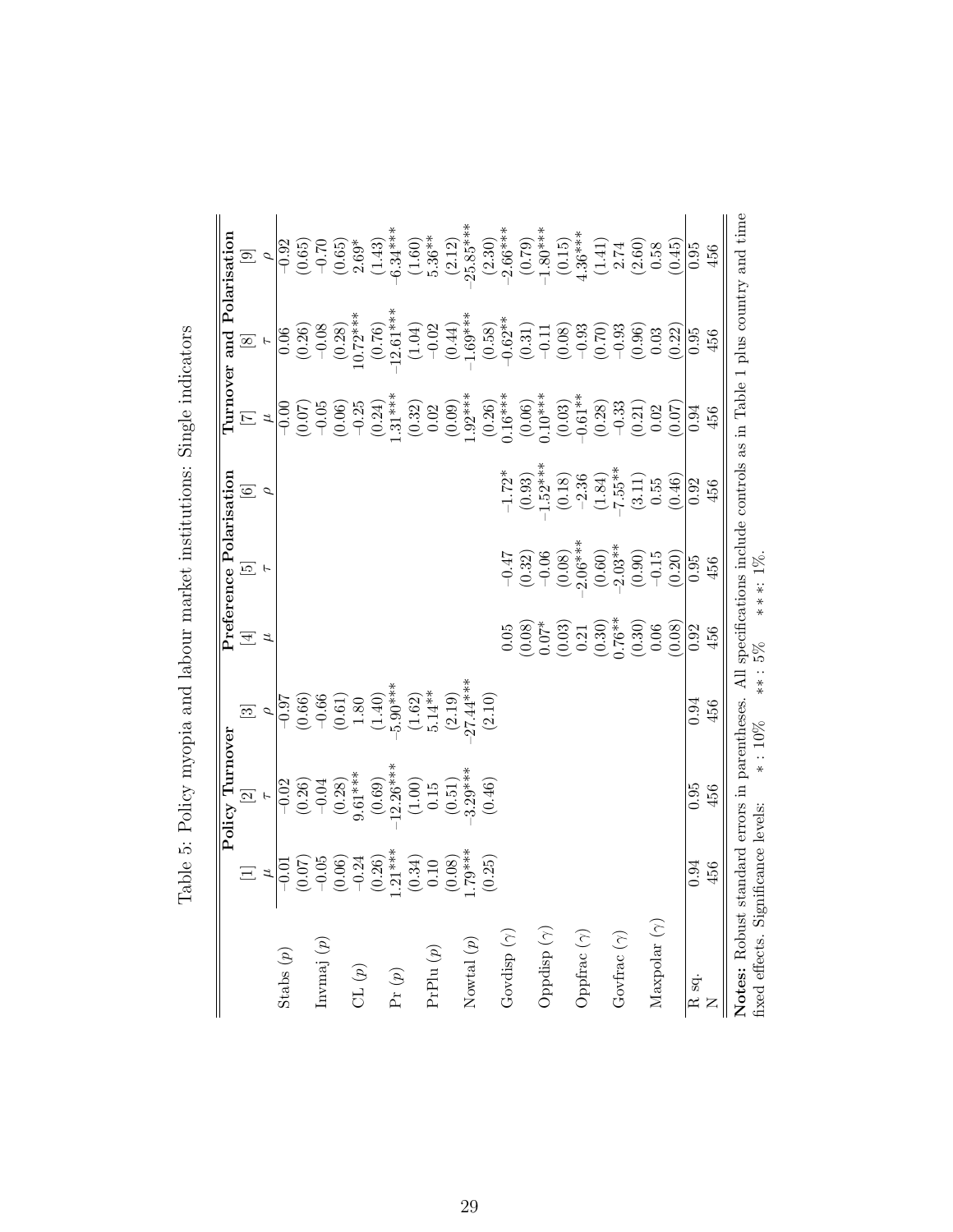| l'able 6: Policy myonia and laborr market indititione. Senority analysis<br>$rac{3}{2}$<br>3<br>2<br>2<br>2<br>2                                                                                                               |
|--------------------------------------------------------------------------------------------------------------------------------------------------------------------------------------------------------------------------------|
| into the control of the computer and control work of the computer of the control of the control of the control of the control of the control of the control of the control of the control of the control of the control of the |
|                                                                                                                                                                                                                                |
|                                                                                                                                                                                                                                |
|                                                                                                                                                                                                                                |
|                                                                                                                                                                                                                                |
| :<br> <br> <br>- 0.424                                                                                                                                                                                                         |

|              |                       |                                                  | $\frac{1}{2}$                               | $\Xi$                                                                                                                                                                                             | $\overline{5}$                                   |                                                            |                                                            |                                                         |                                                  |                                                                                     |
|--------------|-----------------------|--------------------------------------------------|---------------------------------------------|---------------------------------------------------------------------------------------------------------------------------------------------------------------------------------------------------|--------------------------------------------------|------------------------------------------------------------|------------------------------------------------------------|---------------------------------------------------------|--------------------------------------------------|-------------------------------------------------------------------------------------|
|              | country spec          | $\overline{\text{P}}$<br>CCEP                    | conomic                                     | unemployment                                                                                                                                                                                      | governmen                                        | $\frac{\text{[6]}}{\text{N}}$                              | EÃ                                                         | $\frac{\infty}{\infty}$                                 | $\frac{\boxed{9}}{\text{Noted}}$                 | $\frac{\boxed{10}}{3 \text{ years}}$                                                |
|              | time trends           | estimato                                         | cycle                                       |                                                                                                                                                                                                   | deficit                                          | excl                                                       | $_{\rm excl}$                                              | excl                                                    | excl                                             | average                                                                             |
|              | Panel A - labour      | market regulation $(\mu$                         |                                             |                                                                                                                                                                                                   |                                                  |                                                            |                                                            |                                                         |                                                  |                                                                                     |
|              | $0.60***$             | $1.01***$                                        | $1.03***$                                   | $0.97***$                                                                                                                                                                                         | $0.95***$                                        | $1.18***$                                                  | $\frac{1}{0.64}$                                           | $1.03***$                                               | $1.09***$                                        | $-11***$                                                                            |
|              | (0.19)                |                                                  | $(0.14)$<br>0.15***<br>$(0.04)$<br>(0.22*** | $\begin{array}{c} (0.14) \\ 0.18^{***} \\ (0.04) \\ (0.22^{***} \\ \end{array}$                                                                                                                   |                                                  | $(0.18)$<br>$(0.16***$<br>$(0.04)$<br>$(0.04)$             | $(0.14)$<br>$0.14***$<br>$(0.04)$<br>$(0.04)$<br>$0.13***$ | $(0.13)$<br>$0.14***$<br>$(0.04)$<br>$0.20***$          |                                                  | $\begin{array}{c} (0.16) \\ 0.19^{**} \\ (0.07) \\ (0.07) \\ 0.25^{**} \end{array}$ |
|              | 0.02                  | $\begin{array}{c} (0.12) \\ 0.14*** \end{array}$ |                                             |                                                                                                                                                                                                   | $(0.15)$<br>0.16***                              |                                                            |                                                            |                                                         |                                                  |                                                                                     |
|              | (0.04)                | $(0.04)$<br>$0.20***$                            |                                             |                                                                                                                                                                                                   | $\begin{array}{c} (0.04) \\ 0.22*** \end{array}$ |                                                            |                                                            |                                                         | $(0.12)$<br>0.14***<br>$(0.04)$<br>0.21***       |                                                                                     |
| $p*\gamma$   | $0.07***$             |                                                  |                                             |                                                                                                                                                                                                   |                                                  |                                                            |                                                            |                                                         |                                                  |                                                                                     |
|              | (0.03)                | (0.04)                                           | (0.04)                                      | (0.04)                                                                                                                                                                                            | (0.04)                                           | (0.04)                                                     | (0.03)                                                     | (0.04)                                                  | (0.04)                                           | (0.07)                                                                              |
|              | ă<br>Panel B - labour |                                                  |                                             |                                                                                                                                                                                                   |                                                  |                                                            |                                                            |                                                         |                                                  |                                                                                     |
| 2            | $-0.78*$              | $-1.96***$                                       | $-2.26***$                                  | $-2.30***$                                                                                                                                                                                        | $-1.81***$                                       | $-1.81***$                                                 | $-2.17***$                                                 | $-2.26***$                                              | $-2.22$ **                                       | $-2.41***$                                                                          |
|              | (0.47)                |                                                  | $(0.34)$<br>-0.75***                        |                                                                                                                                                                                                   |                                                  |                                                            |                                                            |                                                         |                                                  |                                                                                     |
| ₹            | $0.62***$             | $(0.32)$<br>-0.80***                             |                                             | $(0.33)$<br>-0.69***                                                                                                                                                                              |                                                  |                                                            |                                                            |                                                         |                                                  |                                                                                     |
|              | (0.15)                | $(0.17)$<br>-0.81***                             | $(0.17)$<br>-0.75***                        | $(0.16)$<br>-0.79***                                                                                                                                                                              | $(0.31)$<br>$-0.82***$<br>$(0.18)$<br>$-0.71***$ | $(0.43)$<br>$0.74***$<br>$(0.17)$<br>$(0.17)$<br>$0.89***$ | $(0.47)$<br>$(0.16)$<br>$(0.16)$<br>$(0.16)$               | $(0.35)$<br>$0.95***$<br>$(0.19)$<br>$0.93***$          | $(0.34)$<br>$-0.85***$<br>$(0.18)$<br>$-0.92***$ | $\begin{array}{c} (0.51) \\ \bf{-0.82}^{**} \\ (0.32) \\ 0.88^{***} \end{array}$    |
| $p * \gamma$ | $-0.40***$            |                                                  |                                             |                                                                                                                                                                                                   |                                                  |                                                            |                                                            |                                                         |                                                  |                                                                                     |
|              | (0.12)                | (0.17)                                           | (0.17)                                      | (0.16)                                                                                                                                                                                            | (0.16)                                           | (0.17)                                                     | (0.16)                                                     | (0.18)                                                  | (0.18)                                           | (0.33)                                                                              |
|              | Panel $C$ – unempl    | oyment ben                                       | replacem                                    | rate $(\rho$                                                                                                                                                                                      |                                                  |                                                            |                                                            |                                                         |                                                  |                                                                                     |
|              | $-2.36**$             | $-8.08$ **                                       | $8.28**$                                    | $-8.48**$                                                                                                                                                                                         | $8.35***$                                        | $13.20***$                                                 |                                                            | $-8.56***$                                              | $-8.49***$                                       | $-9.03***$                                                                          |
|              | (1.01)                | $(1.48)$<br>$-2.88***$                           |                                             |                                                                                                                                                                                                   | $(1.47)$<br>-2.92***                             | $(1.79)$<br>$-3.09***$                                     | $\frac{-1.01}{(0.74)}$<br>2.68***                          | $(1.47)$<br>-3.09***                                    |                                                  | $(2.50)$<br>3.53***                                                                 |
| ₹            | $0.74***$             |                                                  | $(1.40)$<br>$-2.89***$                      | $(1.42)$<br>$-2.73***$                                                                                                                                                                            |                                                  |                                                            |                                                            |                                                         |                                                  |                                                                                     |
|              | (0.33)                | (0.37)                                           | (0.37)                                      | (0.36)                                                                                                                                                                                            | $(0.37)$<br>-1.26***                             | $(0.40)$<br>$-0.21$                                        | $(0.35)$<br>$-0.03$                                        | $(0.38)$<br>-1.63***                                    | $(1.44)$<br>-3.04***<br>$(0.39)$<br>-1.68***     | $(0.68)$<br>-1.97**                                                                 |
| $p * \gamma$ | 0.25                  | $1.37***$                                        | $1.38***$                                   | $-1.50**$                                                                                                                                                                                         |                                                  |                                                            |                                                            |                                                         |                                                  |                                                                                     |
|              | (0.30)                | (0.40)                                           | (0.39)                                      | (0.39)                                                                                                                                                                                            | (0.38)                                           | (0.37)                                                     | (0.30)                                                     | (0.44)                                                  | (0.43)                                           | (0.81)                                                                              |
|              | covernment deficit or |                                                  |                                             | Notes: All specifications include controls as in Table 1 plus country and time fixed effects. In columns $ 4 $<br>a lagged hy one year. Of S ectimates with robust standard errors in parentheses |                                                  |                                                            |                                                            | and [5] the unemployment rate and<br>Simificance levels | $+ 10\%$                                         | ⇒                                                                                   |

 $* : 10\%$  \*\*: government deficit are lagged by one year. OLS estimates with robust standard errors in parentheses. Significance levels: ∗ : 10% ∗∗ : government deficit are lagged by one year. OLS estimates with robust standard errors in parentheses. Significance levels:<br>5% ∗ ∗ ∗: 1%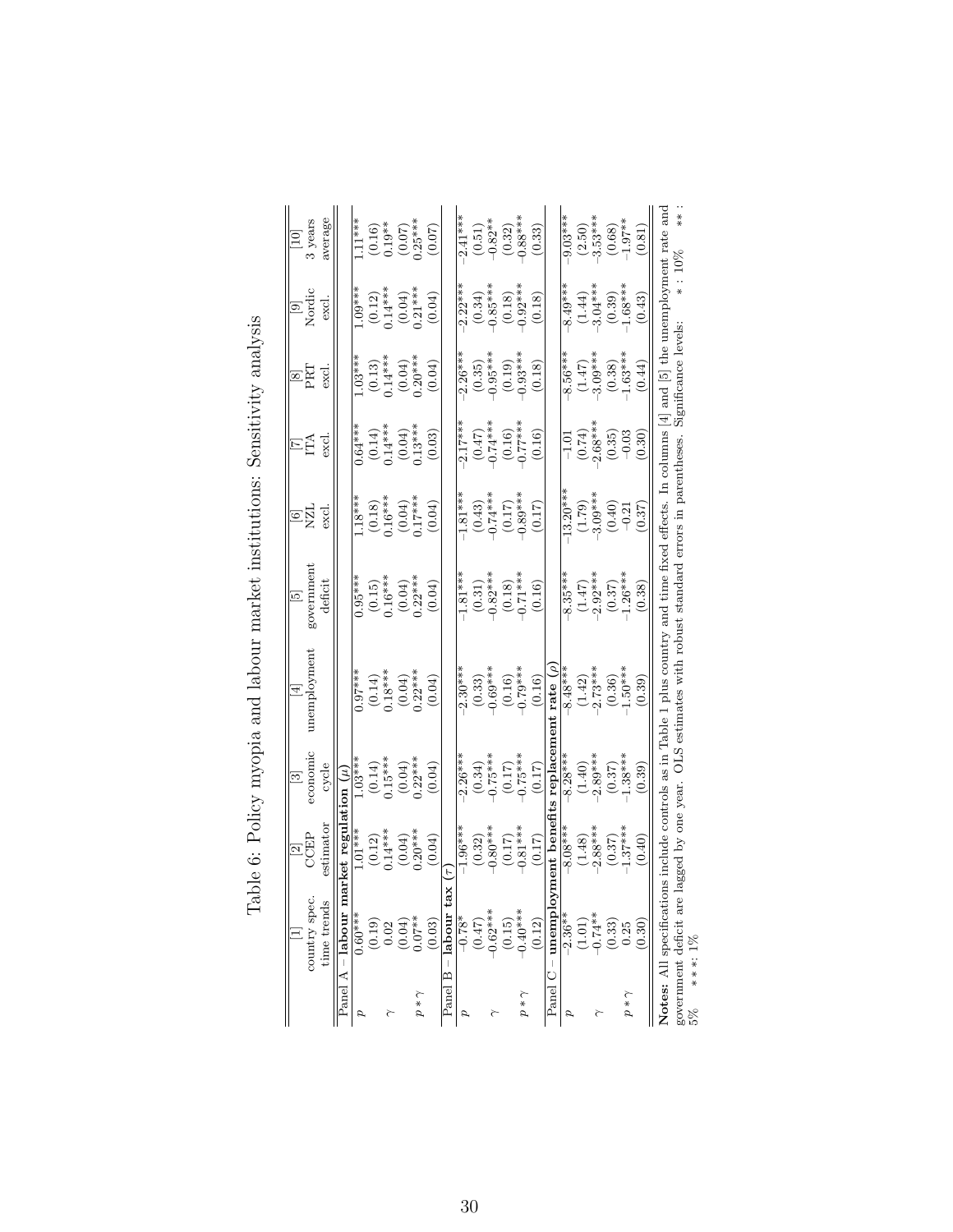### References

- [1] Abreu, R., and F. David (2010) "Socially responsible behaviour: Labour market in Portugal", Polytechnical Studies Review, Vol. 8 (13), 103–127.
- [2] Acemoglu, D. (2006) "A Simple Model of Inefficient Institutions ", Scandinavian Journal of Economics, Vol. 108 (4), 515–546.
- [3] Aidt, T.S., and J. Dutta (2007) "Policy myopia and economic growth ", European Journal of Political Economy 23, 734–753.
- [4] Aidt, T.S., Dutta, J., and E. Loukoianova (2006) "Democracy comes to Europe: Franchise extension and fiscal outcomes 1830–1938 ", European Economic Review 50, 249– 283.
- [5] Alesina, A., and E. Glaeser (2004), Fighting Poverty in the U.S. and Europe: A World of Difference Oxford: Oxford University Press.
- [6] Alesina A., and R. Perotti (1993), "Income distribution, political instability and investments", European Economic Review 40(6), 1203-1228.
- [7] Alesina A., and G. Tabellini (1990) "Voting on the budget deficit", American Economic Review 80, 37–49.
- [8] Arpaia A., and G. Mourre (2010), "Institutions and performance in European labour markets: Taking a fresh look at evidence", *Journal of Economic Surveys* vol. 26 (1), 2–48.
- [9] Azzimonti, M., (2011) "Barriers to Investment in Polarized Societies", American Economic Review 101, 2182–2204.
- [10] Barro, R.J., (1991) "Economic Growth in a Cross Section of Countries", Quarterly Journal of Economics 106 (2), 407–443.
- [11] Bassanini A., and R. Duval (2009), "Unemployment, institutions and reform complementarities: Re-assessing the aggregate evidence for OECD countries", Oxford Review of Economic Policy 25 (1), 40–59.
- [12] Beck, T., G. Clarke, A. Groff, P. Keefer, and P. Walsh (2001) "New Tools in comparative political economy: The Database of Political Institutions", World Bank Economic Review 15, 165–176.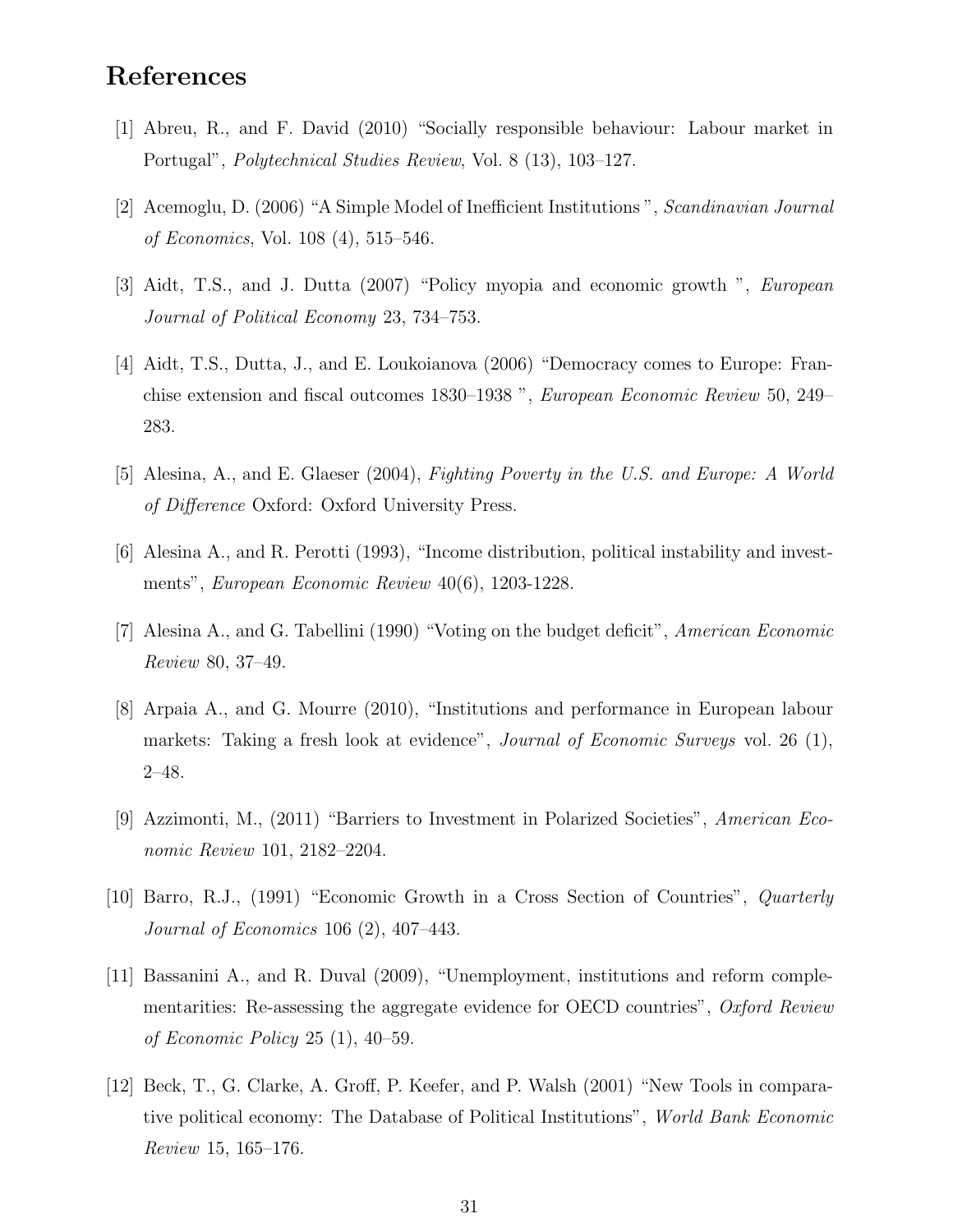- [13] Besley T., and T. Persson (2009) "The Origins of State Capacity: Property Rights, Taxation, and Politics", American Economic Review 99(4), 1218–1244.
- [14] Blanchard, O., and L. Summers (1986) "Hysteresis and the European Unemployment Problem", NBER Working Paper No. 1950.
- [15] Boeri, T., J.I. Conde-Ruiz, and V. Galasso (2012) "The political economy of flexicurity", Journal of the European Economic Association 10(4), 684–715.
- [16] Botero J., S. Djankov, R. La Porta, F. Lopez de Silanes, and A. Shleifer (2004) "The Regulation of Labor", Quarterly Journal of Economics 119(4), 1339–1382.
- [17] Carey, D., and J. Rabesona (2002), "Tax ratios on labour and capital income and on consumption", OECD Economic Studies No. 35, 2002/2.
- [18] Carmignani, F., (2003) "Political instability, uncertainty and economics", Journal of Economic Surveys 17, 1–54.
- [19] Castles, F.G., and D. Mitchell (1993) "Worlds of welfare and families of nations", in F.G. Castles (Ed.), Families of Nations: Patterns of Public Policy in Western Democracies, Aldershot: Dartmouth.
- [20] Coe, D.T., and D.J. Snower (1997) "Policy Complementarities: The Case for Fundamental labour Market Reform", IMF Staff Papers 44 (1), 1–35.
- [21] Dal Bó, E., and M. Rossi (2011) "Term Length and the Effort of Politicians", Review of Economic Studies 78 (4), 1237–1263.
- [22] Devereux, M., and J.F. Wen (1998) "Political instability, capital taxation and growth", European Economic Review 42, 1635–1651.
- [23] Duval, R., (2008) "Is there a role for macroeconomic policy in fostering structural reforms? Panel evidence from OECD countries over the past two decades", European Journal of Political Economy 24, 491–502.
- [24] Enikolopov, R., and E. Zhuravskaya (2007) "Decentralization and political institutions", Journal of Public Economics 91, 2261–2290.
- [25] Deroose, S., E. Flores, and A. Turrini (Eds) (2006) Proceedings from the ECFIN Workshop 'The budgetary implications of structural reforms', European Economy—European Commission Directorate-General for Economic and Financial Affairs Publications.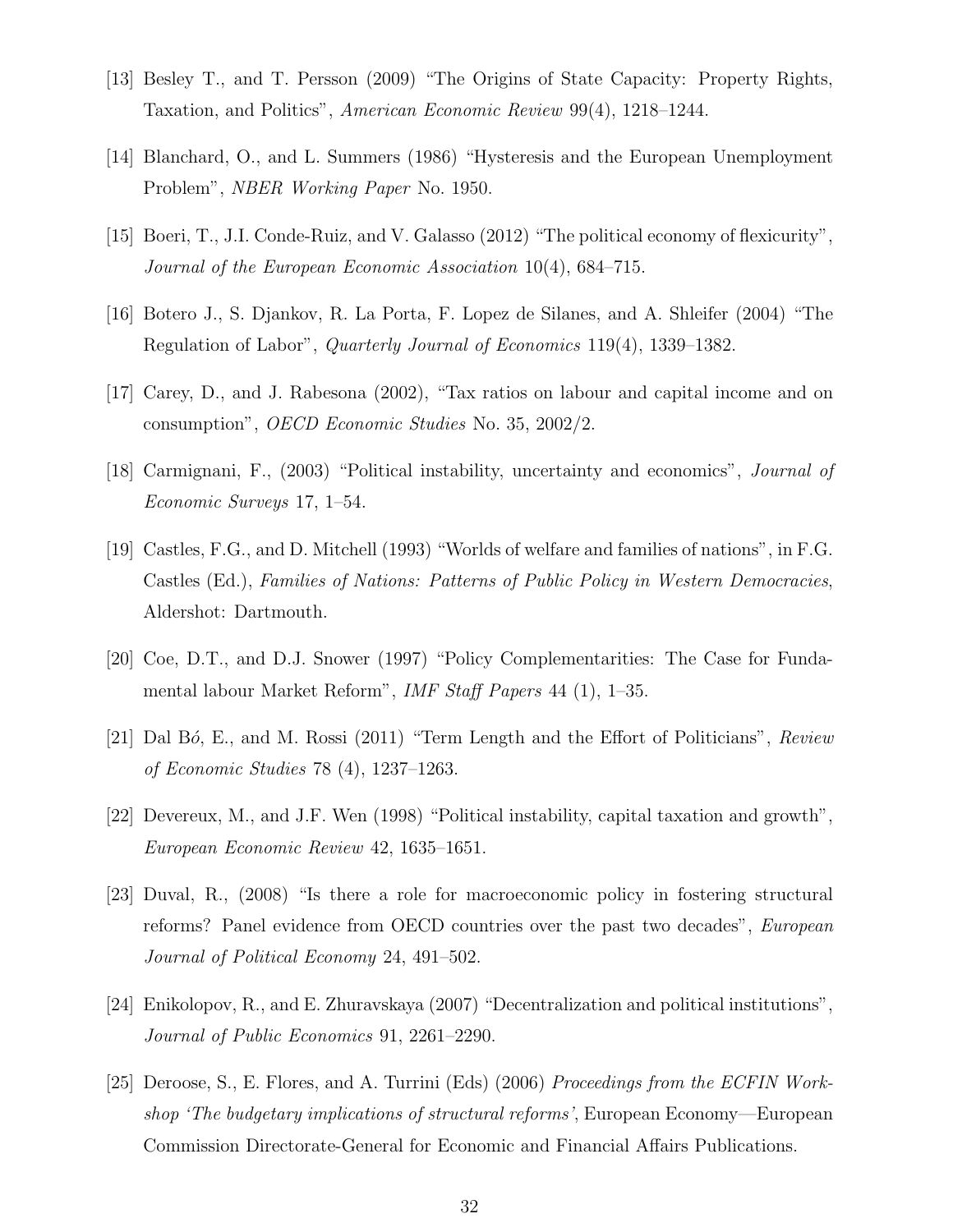- [26] European Commission (2013) Annual Growth Survey 2013: Charting the course to recovery.
- [27] Fabrizio, S., and A. Mody (2006) "Can budget institutions counteract political indiscipline?", Economic Policy 21 (48), 689–739.
- [28] Freeman, R.B., (2008) "Labor Market Institutions Around the World", LSE-CEP Discussion Paper No. 844.
- [29] Gersbach, H., (2004) "Competition of politicians for incentive contracts and elections", Public Choice 121, 157–177.
- [30] Glaeser, E., and A. Shleifer (2002) "Legal Origins", Quarterly Journal of Economics 117, 1193–1230.
- [31] Griffith, R., R. Harrison, and G. Macartney (2007) "Product market reforms, labour market institutions and unemployment", *The Economic Journal* 117, C142–C166.
- [32] Høj, J., V. Galasso, G. Nicoletti, and T. Dang (2006) "The Political Economy of Structural Reforms: Empirical Evidence from OECD countries", OECD Economics Department Working Paper, No. 501.
- [33] Leblanc, W., J.M. Snyder, and M. Tripathi (2000) "Majority-rule bargaining and the under provision of public investment goods", Journal of Public Economics 75, 21–47.
- [34] Mortensen, D., and C. Pissarides (2001) "Unemployment Responses to 'Skill-Biased' Shocks: The Role of Labor Market Policy". Economic Journal 109, 242–265.
- [35] Nunziata, L., (2005) Institutions and Wage Determination: A Multi-country Approach, Oxford Bulletin Of Economics And Statistics 67, 435–466.
- [36] OECD (2012) OECD Employment Outlook 2012, OECD Publishing. http :  $//dx.doi.org/10.1787/empl_outlook-2012-en.$
- [37] Pagano, M., and P. Volpin (2006) "The Political Economy of Corporate Governance", American Economic Review 95(4), 1005–1030.
- [38] Persson, T., G. Roland, and G. Tabellini, (1997) "Separation of Powers and Political Accountability ", *Quarterly Journal of Economics* 112(4), 1163–202.
- [39] Persson, T., G. Roland, and G. Tabellini, (2000) "Comparative Politics and Public Finance ", Journal of Political Economy 108(6), 1121–161.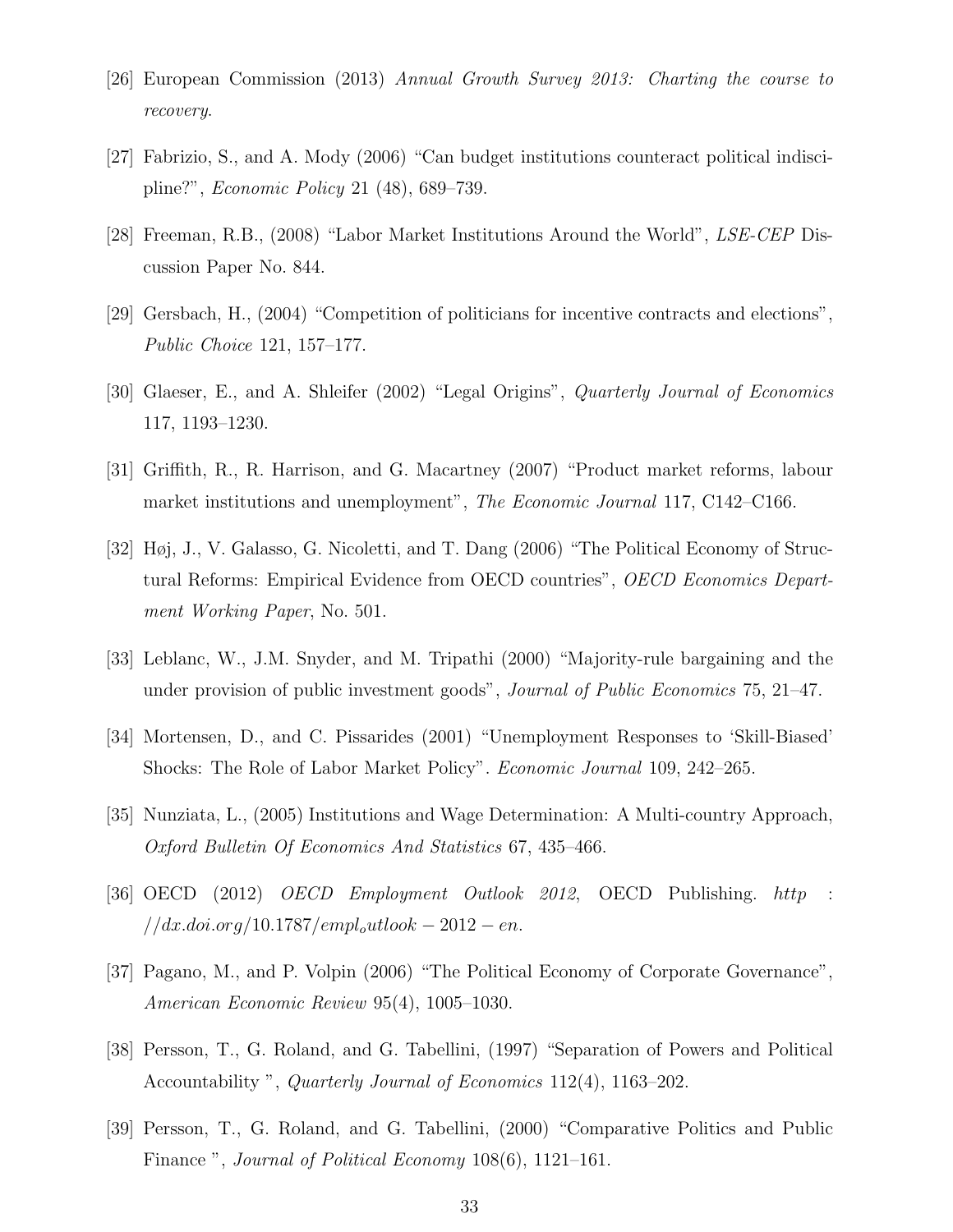- [40] Persson, T., and L.E.O. Svensson (1989) "Why a Stubborn Conservative would Run a Deficit: Policy with Time-Inconsistent Preferences", Quarterly Journal of Economics 104 (2), 325–345.
- [41] Persson, T., and G. Tabellini (2000) Political Economics: Explaining Economic Policy, Cambridge, Mass.: MIT Press.
- [42] Persson, T., and G. Tabellini (2004) "Constitutions and Economic Policy ", Journal of Economic Perspectives 18(1), 75–98.
- [43] Persson, T., and G. Tabellini (2006) "Electoral Systems and Economic Policy ", in: B.R. Weingast and D.A. Wittman, eds, Oxford Handbook of Political Economy, Oxford University Press.
- [44] Pesaran, M.H., (2006) "Estimation and Inference in large heterogeneous panels with a multi-factor error structure", Econometrica 74 (1), 967–1012.
- [45] Saint-Paul, G., (1996) "Exploring the political economy of labour market institutions", Economic Policy 23, 265–315.
- [46] Stern, N., (1987) "The Effects of Taxation, Price Control and Government Contracts in Oligopoly and Monopolistic Competition", Journal of Public Economics 32, 133–158.
- [47] Svensson, L.E.O., (1998) "Investment, property rights and political instability: Theory and evidence", European Economic Review 42, 1317–1341.
- [48] Tsebelis, G., (1995) "Decision-Making in Political Systems: Veto Players in Presidentialism, Parliamentarism, Multicameralism and Multipartyism", British Journal of Political Science 25, 289–36.
- [49] Tsebelis, G., (2002), Veto Players: How Political Institutions Work. Princeton, N.J.: Princeton University Press.
- [50] Tsebelis, G., and E. Chang (2004), "Veto Players and the Structure of Budgets in Advanced Industrialized Countries", European Journal of Political Research 43(3), 449– 476.
- [51] Wright, R., (1986) "The redistributive roles of unemployment insurance and the dynamics of voting ", *Journal of Public Economics* 31, 377–399.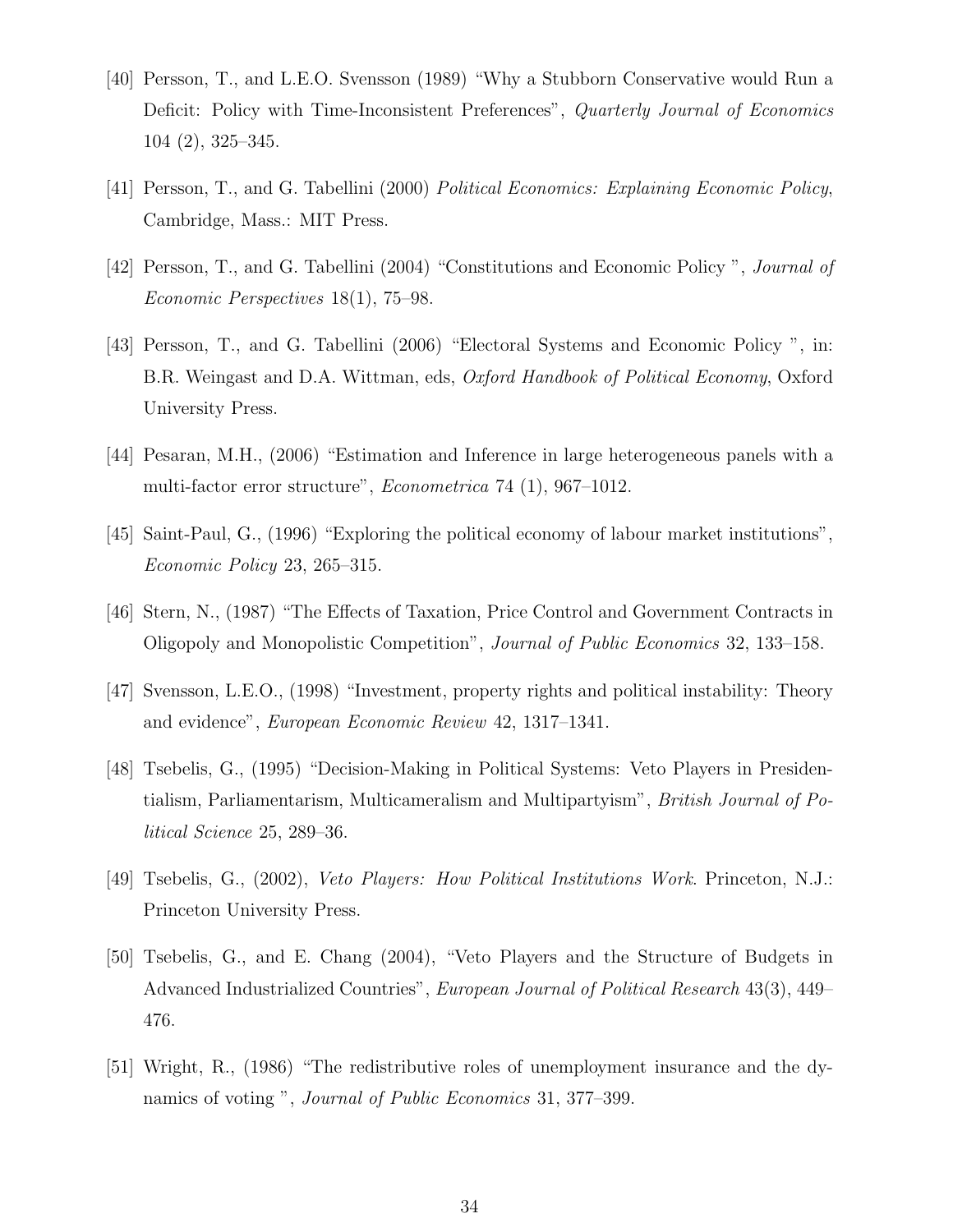### Appendix A Theoretical model

#### Appendix A.1 Proof of Proposition 1

The second order condition for the concavity of the welfare function is<sup>28</sup>

$$
V''_{\tau\tau} = 2\delta l_c' + [w - v + \delta(\tau + v)] l''_{cc} < 0.
$$
\n(A-1)

The negativity of the second order derivative confirms that  $V$  is strictly concave in the labour tax, thus  $V'_{\tau}$  is invertible. Let  $T := (V'_{\tau})^{-1}$  be defined in a contour of  $\tilde{\mu} > 0$  and  $\tilde{v} > \overline{v}$  such that  $V'_{\tau} = 0$ , i.e. the maximisation problem (12) admits an interior solution  $\tau^* = T(\mu, v)$  for any  $\mu > \tilde{\mu}$  and  $v > \tilde{v}$  as stated by Proposition 1. When  $\mu = 0$  and  $v = \overline{v}$ , from the first order condition (13) there follows

$$
\delta l + \delta(\tau + \overline{v})l_c' = 0,\tag{A-2}
$$

which implicitly defines  $\tau^{max}$  as in statement (i) of Proposition 1. From (A-2),  $\epsilon_{lc}^{\tau^{max}}$  =  $-l'_{c}(\tau + \overline{v})/l = 1$  implies that any tax increase evaluated at  $l(\tau^{max} + \overline{v})$  is revenue neutral. From (13), when  $\mu > 0$  and  $v > \overline{v}$ ,  $\epsilon_{lc}^{\tau^*} = -l'_c(\tau^* + w)/l = 1 - (\delta - 1)(w - v)l'_c > \epsilon_{lc}^{\tau^{max}}$  implies that  $\tau^* < \tau^{max}$ , as in statement (ii) of Proposition 1. We finally apply the implicit function theorem:

$$
T'_{\mu} = -\frac{\partial V''_{\tau\mu}}{\partial V''_{\tau\tau}} = -W'_{\mu}\frac{(\delta+1)l'_{c} + [w-v+\delta(\tau+v)]l''_{cc}}{2\delta l'_{c} + [w-v+\delta(\tau+v)]l''_{cc}} = \frac{-W'_{\mu}[(\delta+1)+\Omega]}{2\delta+\Omega} < 0,
$$
\n(A-3)\n
$$
T'_{v} = -\frac{\partial V''_{\tau v}}{\partial V''_{\tau\tau}} = -\frac{W'_{v}[(\delta+1)l'_{c} + (w-v+\delta(\tau+v))l''_{cc}] - (\delta-1)l'_{c}}{2\delta l'_{c} + [w-v+\delta(\tau+v)]l''_{cc}} = \frac{W'_{v}}{W'_{\mu}}T'_{\mu} - \frac{\delta-1}{2\delta+\Omega} < 0,
$$
\n(A-3)

where  $\Omega = [w - v + \delta(\tau + v)] \frac{l_{cc}^{\prime\prime}}{l_c} > 0$ , which proves statement (iii) of Proposition 1.

### Appendix A.2 Expected utility from public goods

Assume party  $b$  is in office in period 1. Given its preferences  $(6)$ , it chooses the combination of public goods  $g_B^*$  that maximises (8):

$$
g_B^* \equiv (f^b, h^b) = ((1 - \gamma)z, \gamma z). \tag{A-4}
$$

<sup>28</sup>For notational simplicity, in the welfare analysis below we omit the subscript 1 and denote welfare in period 1 simply by  $V$ .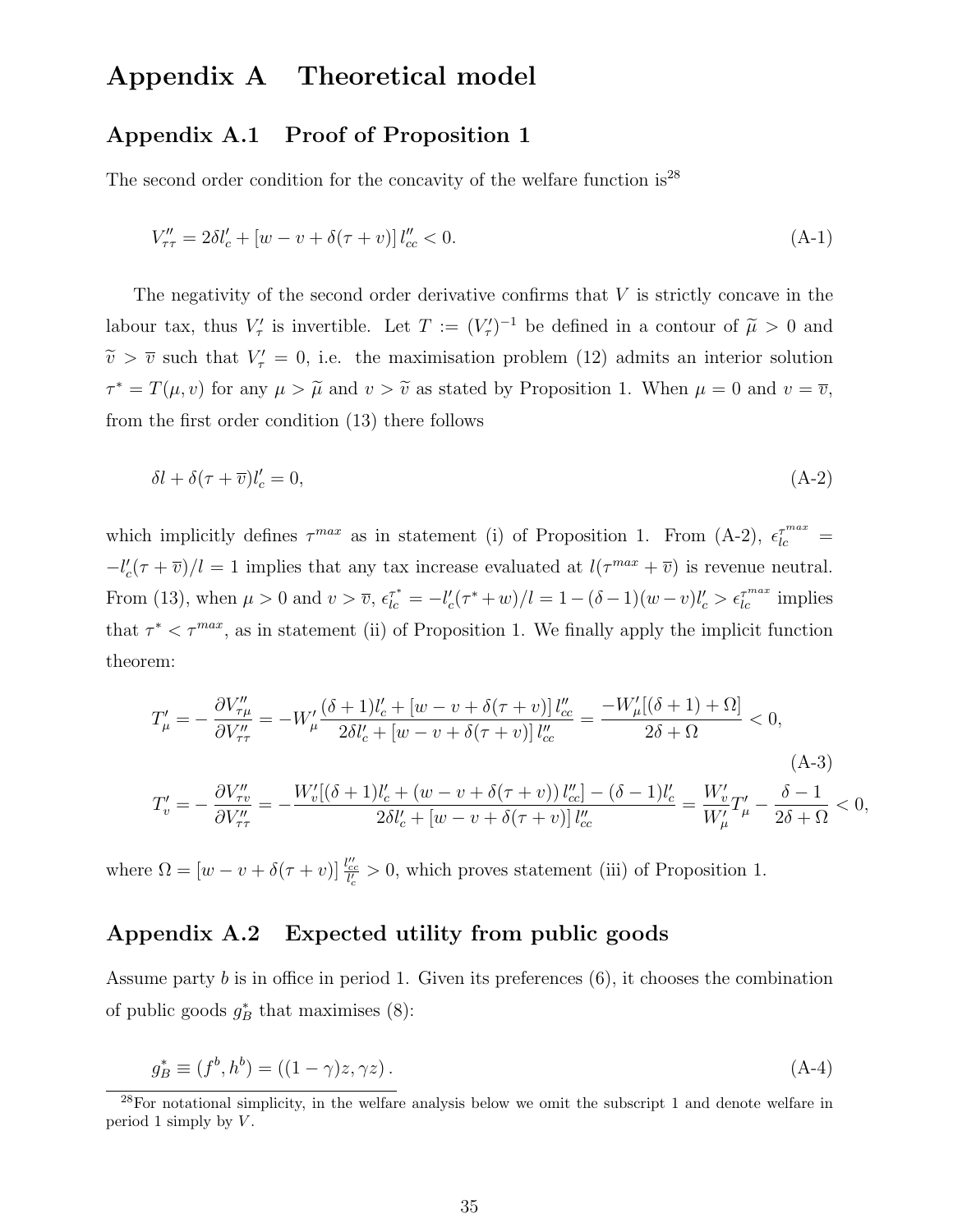If we substitute (A-4) into (5), we obtain party a's utility from the provision of  $g_{\tilde{B}}^*$ :

$$
G_B^a = \left(\frac{1}{\gamma(1-\gamma)}\right) \min[\gamma^2 z (1-\gamma)^2 z] = \frac{\gamma}{1-\gamma} z.
$$
\n(A-5)

It readily follows that  $G_B^a < G_A^a$  because  $\gamma \in [1/2, 1]$ .

### Appendix A.3 Proof of Proposition 2

When  $v = \overline{v}$ , party a's maximisation problem is

$$
\max_{\mu} E[V] \equiv \overline{V}_0 + \eta[\overline{v} + (w - \overline{v})L(\mu, \overline{v}) + \omega(\delta, p, \gamma)Z(\mu, \overline{v})]
$$
(A-6)

where

$$
L(\mu, \overline{v}) = l(w + T(\mu, \overline{v}))
$$
  
\n
$$
Z(\mu, \overline{v}) = T(\mu, \overline{v})L(\mu, \overline{v}) - [1 - L(\mu, \overline{v})]\overline{v}.
$$
\n(A-7)

The first derivative of (A-6) is

$$
V'_{\mu} = W'_{\mu}L + (w - \overline{v})L'_{\mu} + \omega(\delta, p, \gamma)Z'_{\mu}.
$$
\n(A-8)

From  $(A-7)$  and  $(A-3)$ , the derivatives with respect to  $\mu$  of the left hand sides of the two equations in (A-7) are

$$
L'_{\mu} = l'_{c} \left[ W'_{\mu} + T'_{\mu} \right] < 0,
$$
\n
$$
Z'_{\mu} = T'_{\mu} L(\mu, v) + [T(\mu, v) + v] L'_{\mu} < 0.
$$
\n(A-9)

Pluggin (A-9) and (A-3) into (A-8) and evaluating this at the optimal tax rule (13) yields, after some simplifications, (17). When  $\phi(p, \gamma) = 1$ , Equation (13) becomes

$$
V'_{\mu} = \frac{(w - \overline{v})(\delta - 1)l'_{c}}{\delta} + (\delta - 1)(\tau^* + \overline{v})l'_{c} < 0; \tag{A-10}
$$

that is, labour market regulation has a negative impact on welfare, thus the government chooses the corner solution  $\mu^* = 0$ , which proves statement (i) in Proposition 2. When  $\phi(p,\gamma)$  < 1, then, provided that  $V_{\mu\mu}''$  < 0, the function  $V_{\mu}'$  is invertible, and there exists a function  $M := (V_{\mu}')^{-1}$  in a contour of  $\overline{p} < 1$ ,  $\overline{\gamma} < 1$  such that  $V_{\mu}' = 0$ . Then the maximisation problem (A-6) admits an interior solution  $\mu^* = M(p, \gamma) > 0$  for any  $p > \overline{p}$  and  $\gamma > \overline{\gamma}$ , which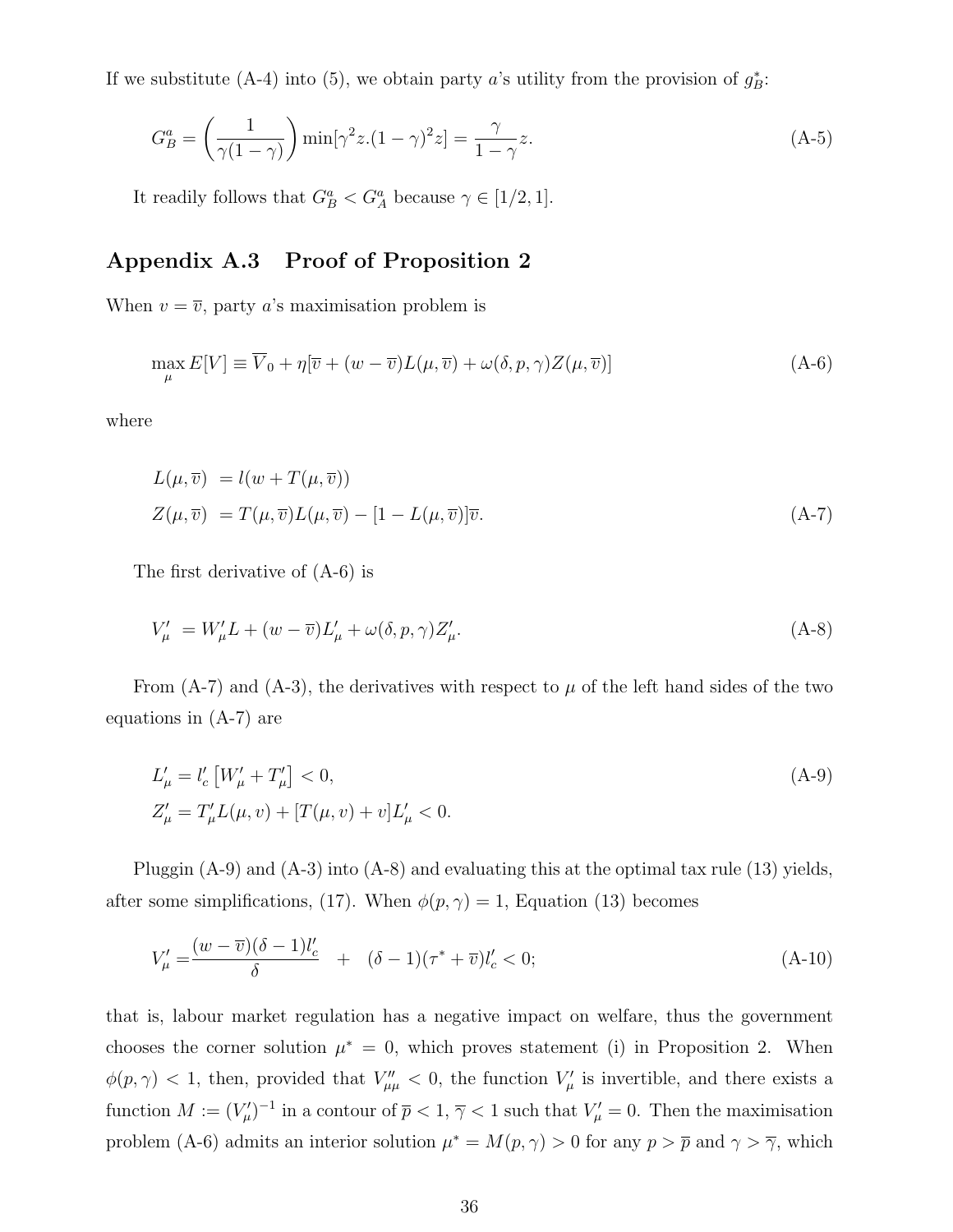proves statement (ii). Finally, applying the implicit function theorem yields

$$
M'_{k} = -\frac{V''_{\mu j}}{V''_{\mu \mu}} = -\frac{\left[\omega'_{j}(\tau^* + \overline{v}) - \phi'_{j}\frac{(w - \overline{v})T'_{\mu}}{w'_{\mu}}\right]l'_{c}}{V''_{\mu \mu}} > 0, \quad k = p, \gamma,
$$
\n(A-11)

which proves statement (iii) of Proposition 2.

### Appendix A.4 Proof of Proposition 3

Rewrite the optimal tax rule (13) when  $v = \rho w$ :

$$
\delta l = -\left[w(1-\rho) + \delta(\tau + \rho w)\right]l_c',
$$

which defines the equilibrium labour tax  $T(\mu, \rho)$ . Applying the implicit function theorem yields

$$
\begin{aligned} T'_\mu=&\frac{-\Psi'_\mu[(\delta+1)+\rho(\delta-1)\Omega]}{2\delta+\Omega}<0,\\ T'_\rho=&\frac{\Psi'_\rho}{\Psi'_\mu}T'_\mu-\frac{w(\delta-1)}{2\delta+\Omega}<0. \end{aligned}
$$

The government in period 0 chooses  $\mu$  and  $\rho$  to maximise (21) subject to its budget constraint and the optimal tax rule in period 1. After some simplifications,

$$
V'_{I\mu} = \frac{(1-\omega)\rho}{1-\rho} + \alpha \pi_0 + (1-\alpha-\rho\phi)wl'_c - \frac{(1-\alpha)(1-\rho)wl'_c}{\delta} +
$$
  
 
$$
- (1-\alpha-\omega)(\tau^*+\rho w)l'_c + (1-\alpha-\phi)\frac{wT'_\mu l'_c}{\Psi'_\mu};
$$
 (A-12)

$$
V'_{I\rho} = \Psi'_{\rho} V'_{I\mu} - \frac{(\omega - 1)(1 - L)w}{1 - \rho} + (1 - \alpha - \phi)w \hat{T}'_{\rho} l'_{c} - \frac{\alpha w(\pi_0 - l^{*})}{1 - \rho}.
$$
 (A-13)

where  $\hat{T}'_{\rho} = T'_{\rho} - \frac{\Psi'_{\rho}}{\Psi'_{\mu}} T'_{\mu} = -\frac{w(\delta-1)}{2\delta+\Omega}$ . Provided that the second order conditions are satisfied, when  $\phi(p,\gamma)$  < 1, the first order condition  $V_{I\mu}'=0$  identifies an interior solution, the first term in (A-13) disappears, and we obtain (22) in the main text. As  $V''_{\rho\rho} < 0$ , it follows that  $V'_\rho$  is invertible and there exists a function  $\Upsilon := (V'_\rho)^{-1}$  a contour of  $\overline{p} < 1, \overline{\gamma} < 1$  such that  $V'_{\rho}|_{\mu^*} = 0$ . Applying the implicit function theorem yields

$$
\Upsilon'_{k} = -\frac{V''_{\rho k}}{V''_{\rho \rho}} = -\frac{w}{V''_{\rho \rho}} \left\{ \phi'_{k} \left[ -\frac{\delta(1 - l^{*})}{1 - \rho} + \frac{w(\delta - 1)l'_{c}}{2\delta + \Omega} \right] + \alpha'_{k} \left[ \frac{w(\delta - 1)l'_{c}}{2\delta + \Omega} - \frac{(\pi_{0} - l^{*})}{1 - \rho} \right] \right\}, \quad k = p, \gamma.
$$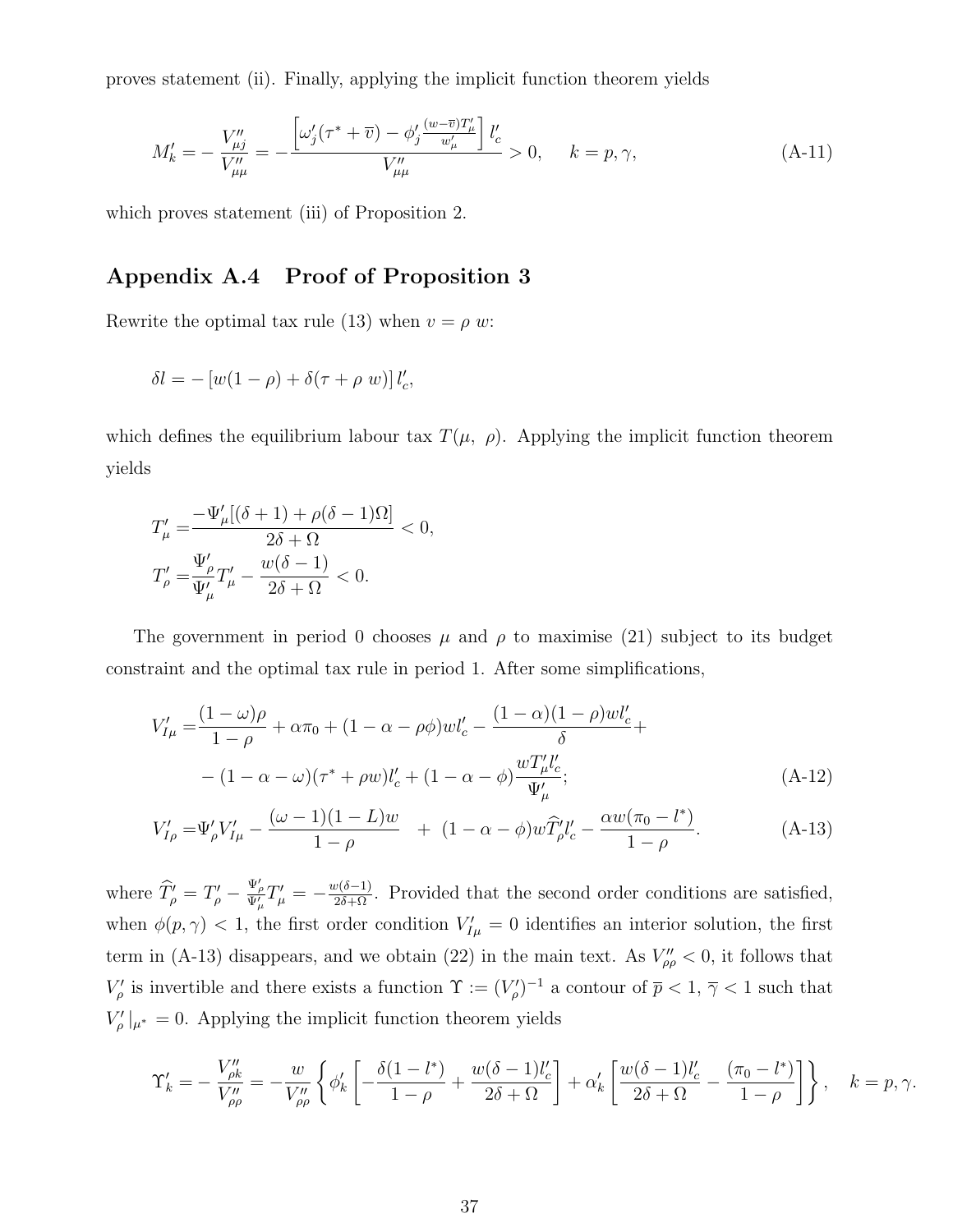It readily follows that

$$
\Upsilon_k'<0 \ \ if \ \ \alpha_k'>\phi_k'\Theta \quad where \quad \Theta=\frac{-\delta(1-l^*)(2\delta+\Omega)+(1-\rho)w(\delta-1)l_c'}{-(\pi_0-l^*)(2\delta+\Omega)+(1-\rho)w(\delta-1)l_c'}<0,
$$

which proves Proposition 3.

### Appendix B Data Appendix

The following variables are drawn from the World Bank DPI (capital letters denote the original variables in the DPI. See Beck et al. [12] for more details).

 $Pr=1$ : if a system of proportional representation is adopted  $(HOUSESYS = 0)$ .

**ProPlu=1**: if a mixed plurality and proportional system is adopted but the majority of seats in the House and the Senate are proportional  $(HOUSESYS = 0$  and  $SENSYS = 0)$ .  $CL=1$ : if closed lists are used.

**Nowtal=1**: if a winner-takes-all system is not adopted  $(PLURALITY = 0)$ .

Invmaj: inverse margin of majority of the executive over the opposition in parliament  $(1/MAJ)$ .

Stabs: percentage of veto players who drop from the government in a given year.

Applying a principal component analysis to these variables, we extract the eigenvector associated with the first eigenvalue (43% of the total variance is explained by the first component), to obtain the following index of policy turnover:

$$
0.55*Pr+0.54*PrPlu+0.39*CL+0.48*Nowtal+0.12*Invmaj+0.04*Stabs. (B-14)
$$

As for preference polarisation, the variables used in the principal component analysis are the following.

**Maxpolar=1**: if there is a maximum ideological distance between the executive party and the four main parties in the legislature  $(POLARIZ = 2)$ .

Govdisp, Oppdisp: reciprocal of the Herfindal index of the government, respectively, the opposition; that is, the inverse of the sum of the squares of the shares of the seats of each governing, respectively, opposition, party  $(1/HERFGOV, 1/HERFOPP)$ .

**Govfrac, Oppfrac**: probability that two deputies picked at random from among the parties in parliament will be from different parties in the government, respectively, the opposition. The score drawn out of the first component (i.e. accounting for 57% of the total variance)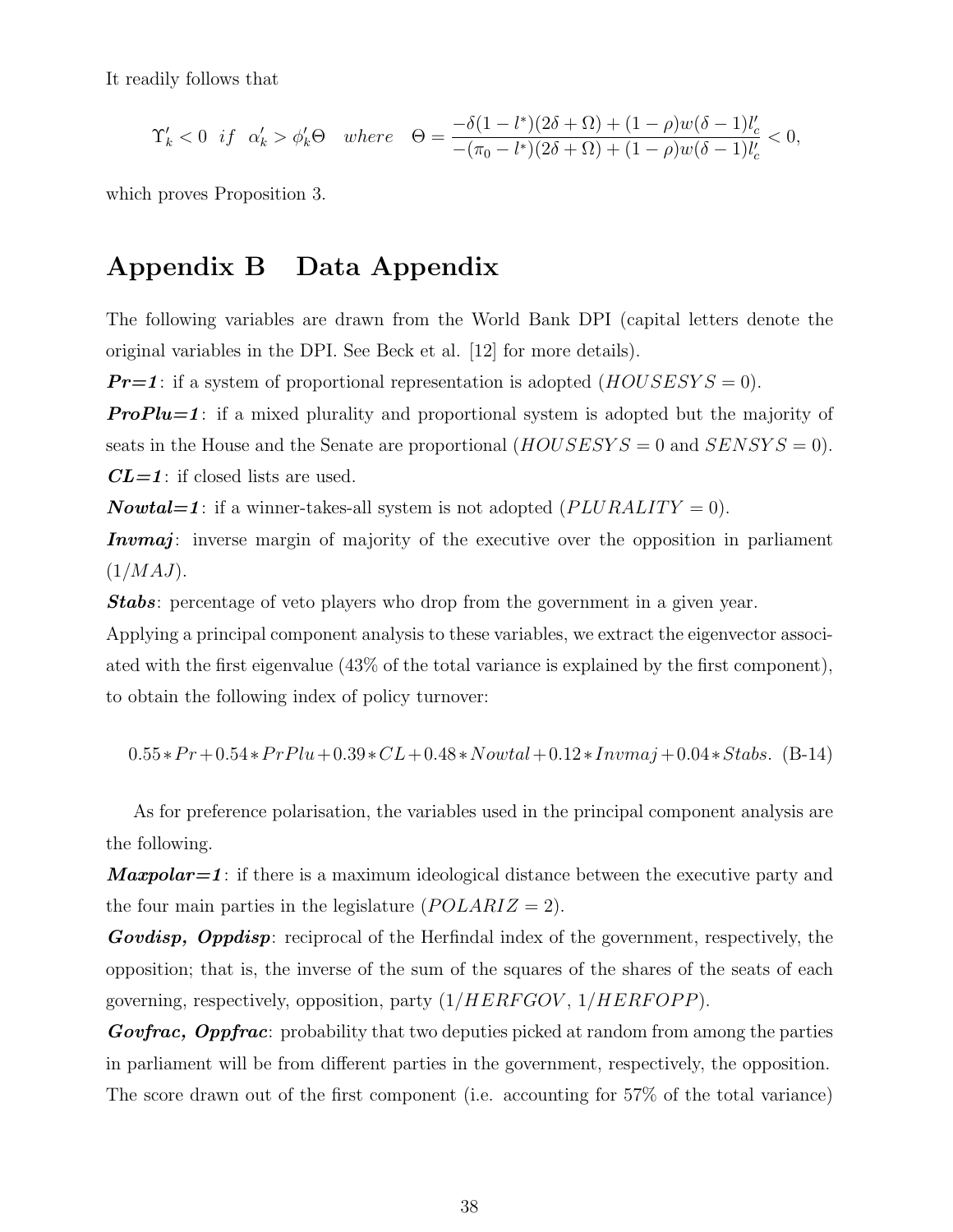leads to the following index of preference polarisation:

$$
0.22 * Max polar + 0.52 * Govdisp + 0.46 * Oppdisp + 0.51 * Govfrac + 0.45 * Oppfrac. (B-15)
$$

Both variables were rescaled to have zero mean and unit standard deviation as follows:  $X_{std} = \frac{X-\overline{X}}{\sigma_X}$  $\frac{X-X}{\sigma_X}$  where X and  $\sigma_X$  are, respectively, the average and standard deviation of  $X = p, \gamma$  over the sample including the 21 OECD countries for the period 1975–2006. Note that the length of the sample period used for the normalisation is motivated by the use of lagged variables throughout the analysis and ensures that the unit of measure used for the political variables is fully consistent with the institutional variables (see below).

Ydem: categorical variable for the youth of the democratic institutions. Equal to 3 if the democracy has been in place for less than 20 years  $(TENSYS < 20)$ ; equal to 2 if the democracy has been in place for 20–40 years (20  $\leq$  TENSYS  $\lt$  40); equal to 1 if the democracy has been in place for more than 40 years  $(TENSYS \geq 40)$ .

**Prtyage**: categorical variable for the age of the parties in parliament. Equal to 1 if  $PARTYAGE < 20$ ; equal to 2 if  $20 \leq PARTYAGE < 40$ ; equal to 3 if  $PARTYAGE \geq 40$ . Yrcurnt, Yrsoffic: respectively years remaining of the current legislature and years of office of the current government.

**Civil, Common**: dummy variable that takes the value 1 if the origin of the legal system is civil law and 0 otherwise, and a dummy variable that takes the value 1 if the origin of the legal system is common law and 0 otherwise. The definitions are based on Botero et al. [16]. The information on labour market institutions is drawn from the OECD Labour Market Institutions Database (LMID, see Bassanini and Duval [11]). Since the relevant time series stop in 2003, we updated them to 2006 using original OECD data sources. The synthetic indicator of labour market regulation is derived from the following indicators for regulation in the area of employment and collective relations law:

**Eplr**: 1–5 summary indicator of the stringency of employment protection legislation of regular workers (Sources: LMID; OECD Employment Outlook, 2004 and 2009).

**LackCorp**: indicator for lack of corporatism in the wage bargaining process, which takes the value 1 for high levels of corporatism, 2 for intermediate levels, and 3 for a low level of corporatism (LMID, OECD Employment Outlook, 2004 and 2009).

Undens: Trade union density rate, that is, the percentage share of workers affiliated with a trade union (Sources: LMID; OECD Employment Outlook, 2004 and 2009).

These three indicators are standardised to have zero mean and unit standard deviation and summed to obtain the aggregate indicator of labour market regulation.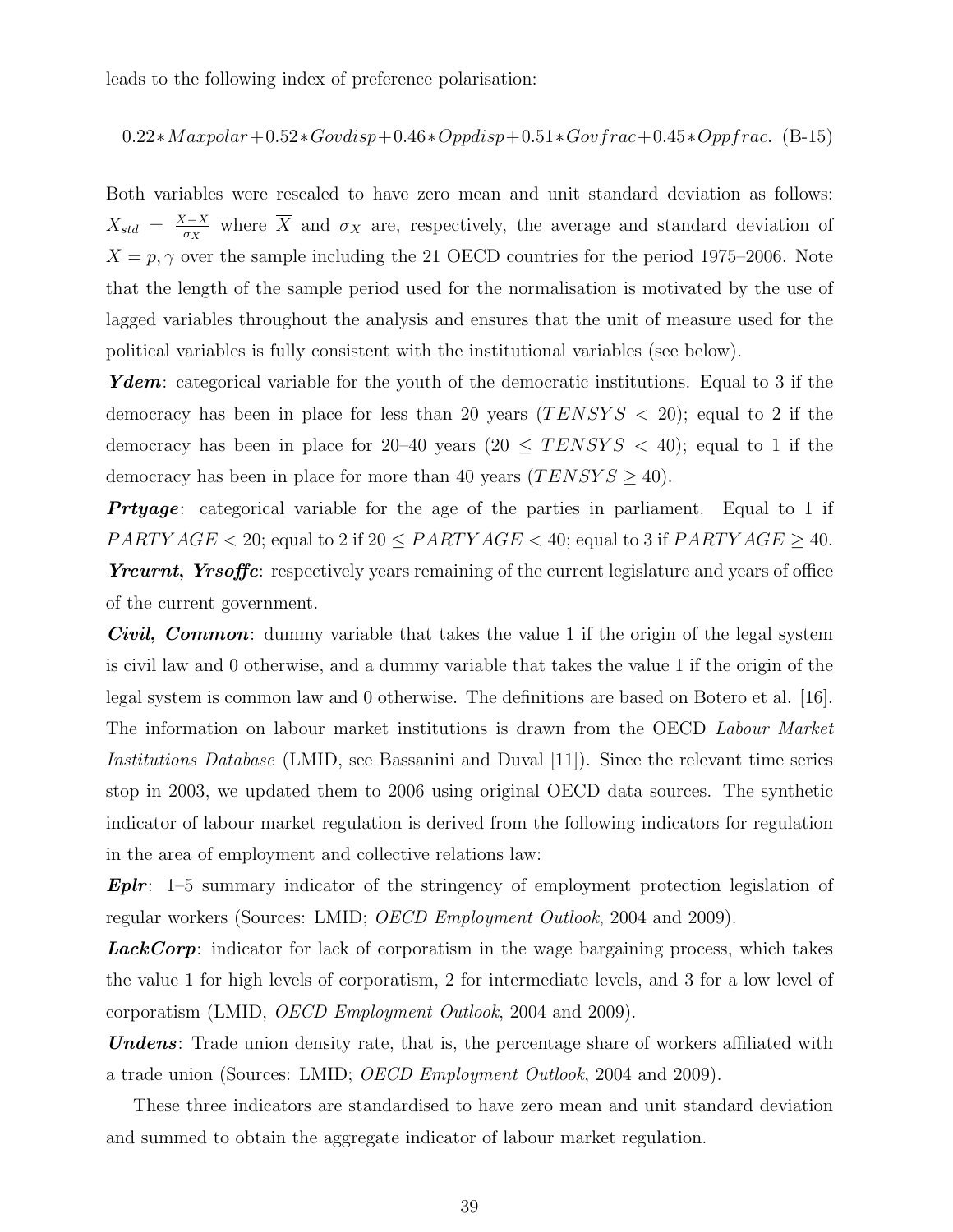Ltax: marginal effective tax rate on labour, Carey and Rabesona [17] (Sources: LMID; OECD National Accounts and the OECD Revenue Statistics).

Arr: average unemployment benefits replacement rate, which describes the replacement rate during the first year of unemployment, and the duration of the monetary transfers aggregated over family types (Sources: LMID; OECD Benefits and Wages Database, 2007). EU, Euro: dummies equal to 1 if a country is a member of the European Union and the European Monetary Union, respectively.

 $Crisis=1$ : if effective output falls 4 standard deviations below its potential level.

Additional controls used in the analysis include **standardised unemployment rate** (number of unemployed persons as a percentage of the civilian labour force for all countries except Austria, where we use the commonly used definition; Sources: LMID; OECD Main Economic Indicators); the *current deficit* (cyclically adjusted current disbursement - cyclically adjustment current receipts of the general government; sources: LMID; OECD National Accounts 2010); the *output gap* (percentage deviation of effective output from its potential level; sources: LMID; *OECD Economic Outlook, 2009*); the **real effective exchange rate** (Source: OECD, Main Economic Indicators) and **economic shocks** to total factor productivity, terms of trade, real interest rate, and labour demand (Source: LMID).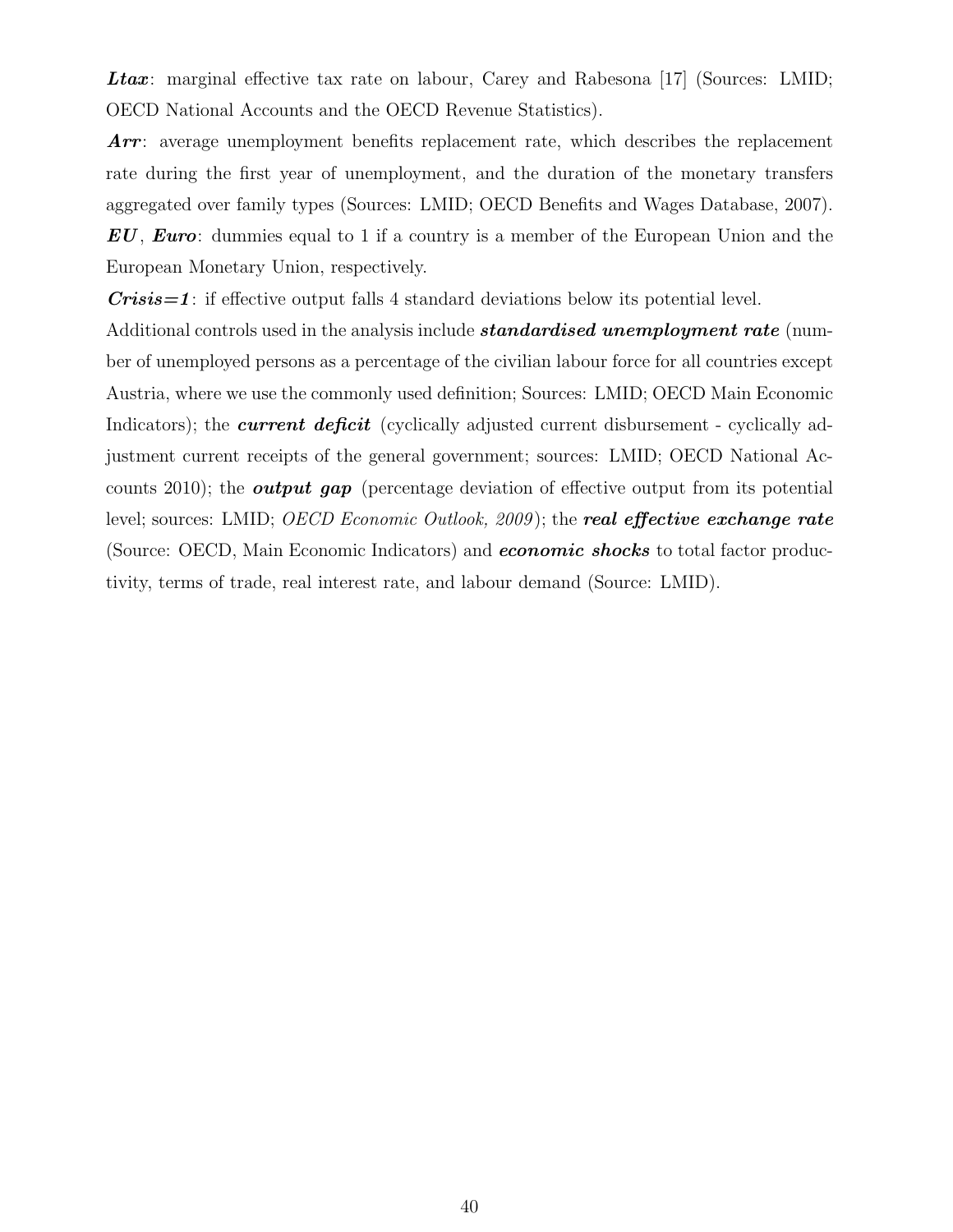| Country         | р        | $\gamma$ | H       |
|-----------------|----------|----------|---------|
| Australia       | $-0.14$  | $-0.75$  | $-0.89$ |
|                 | (0.02)   | (0.30)   | (0.30)  |
| Austria         | 0.93     | 0.07     | 1.00    |
|                 | (0.05)   | (0.24)   | (0.21)  |
| Belgium         | 0.96     | 2.36     | 3.32    |
|                 | (0.03)   | (0.55)   | (0.53)  |
| Canada          | $-1.72$  | $-0.66$  | $-2.38$ |
|                 | (0.05)   | (0.25)   | (0.29)  |
| Switzerland     | $-0.23$  | 2.04     | 1.81    |
|                 | (0.02)   | (0.96)   | (0.96)  |
| Germany         | 0.38     | 0.10     | 0.49    |
|                 | (0.03)   | (0.15)   | (0.15)  |
| Denmark         | 0.58     | 0.67     | 1.25    |
|                 | (0.06)   | (0.12)   | (0.10)  |
| Spain           | 0.41     | $-0.60$  | $-0.19$ |
|                 | (0.05)   | (0.27)   | (0.29)  |
| Finland         | 0.44     | 0.74     | 1.18    |
|                 | (0.04)   | (0.33)   | (0.30)  |
| France          | $-1.72$  | 0.05     | $-1.66$ |
|                 | (0.07)   | (0.60)   | (0.61)  |
| UK              | $-1.73$  | $-1.01$  | $-2.74$ |
|                 | (0.04)   | (0.11)   | (0.10)  |
| Greece          | $-0.10$  | $-1.08$  | $-1.18$ |
|                 | (0.05)   | (0.15)   | (0.16)  |
| Ireland         | 0.51     | $-0.51$  | $-0.01$ |
|                 | (0.04)   | (0.36)   | (0.36)  |
| Italy           | 0.26     | $-0.66$  | $-0.41$ |
|                 | (0.64)   | (0.45)   | (1.05)  |
| Japan           | $-0.34$  | $-0.49$  | $-0.83$ |
|                 | (0.05)   | (0.43)   | (0.44)  |
| The Netherlands | 0.98     | 0.61     | 1.59    |
|                 | (0.05)   | (0.40)   | (0.40)  |
| Norway          | 1.15     | 0.57     | 1.71    |
|                 | (0.13)   | (0.32)   | (0.40)  |
| New Zealand     | $-0.82$  | $-0.49$  | $-1.31$ |
|                 | (0.69)   | (0.71)   | (1.33)  |
| Portugal        | 1.02     | $-0.48$  | 0.54    |
|                 | (0.09)   | (0.40)   | (0.46)  |
| Sweden          | 1.02     | 0.54     | 1.56    |
|                 | (0.04)   | (0.21)   | (0.20)  |
| US              | $-1.65$  | $-0.83$  | $-2.48$ |
|                 | (0.06)   | (0.31)   | (0.36)  |
| Total           | 0.00     | 0.00     | 0.00    |
|                 | $1.00\,$ | 1.00     | 1.69    |

Table B-1: Means and standard deviations of policy myopia indicators by country: OECD, 1985–2006.

Notes: Standard deviations in parentheses.